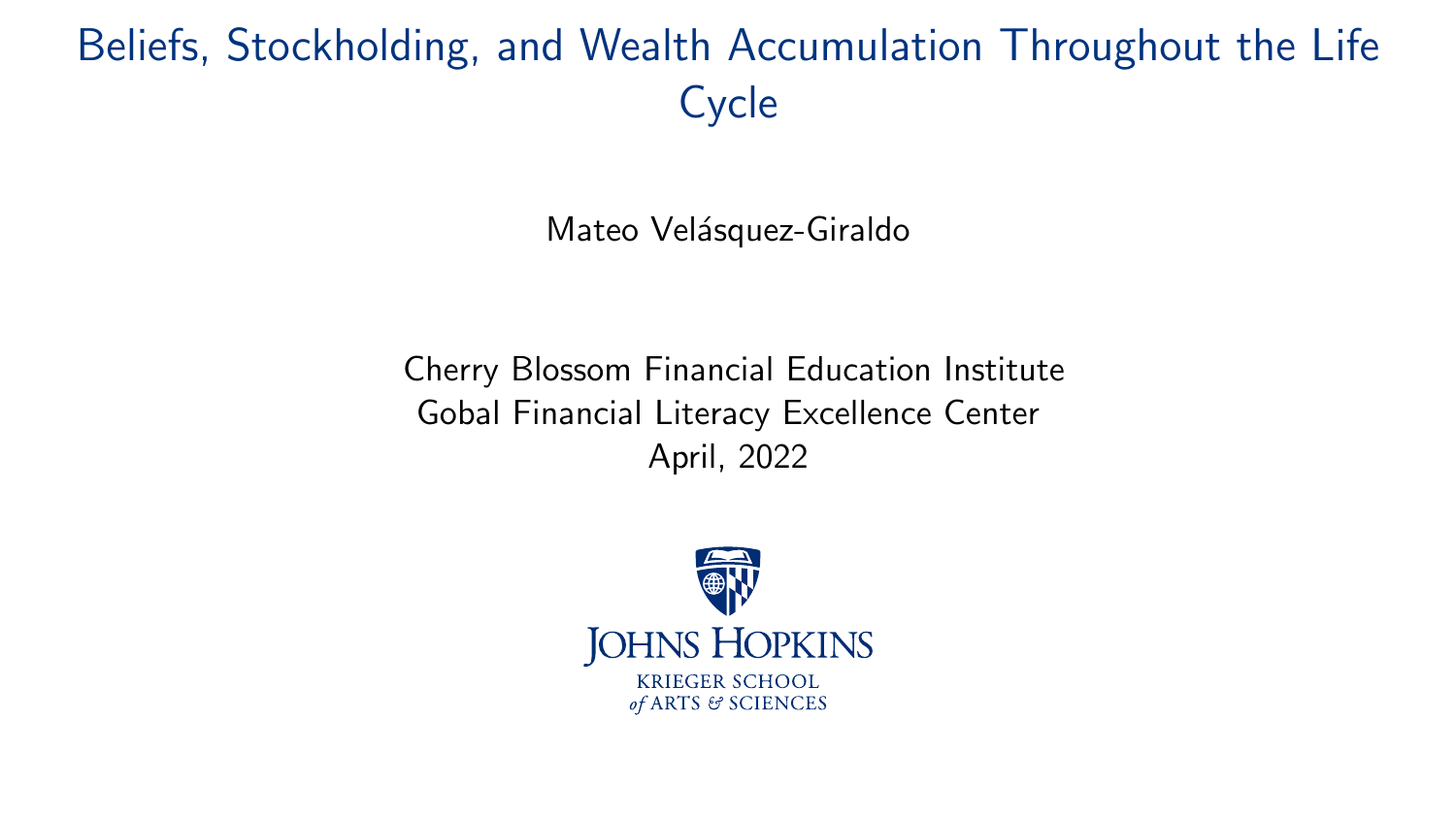### <span id="page-1-0"></span>**Outline**

### 1. [Motivation and Question](#page-1-0)

### 2. [Empirical Facts](#page-5-0)

### 3. [Model](#page-9-0)

- 4. [Preliminary Estimation Exercise](#page-14-0)
- 5. [Conclusions & Future Work](#page-23-0)

Mateo Velásquez-Giraldo (JHU) [Beliefs and Stockholding](#page-0-0) CB FinEd Inst.—GFLEC 1/13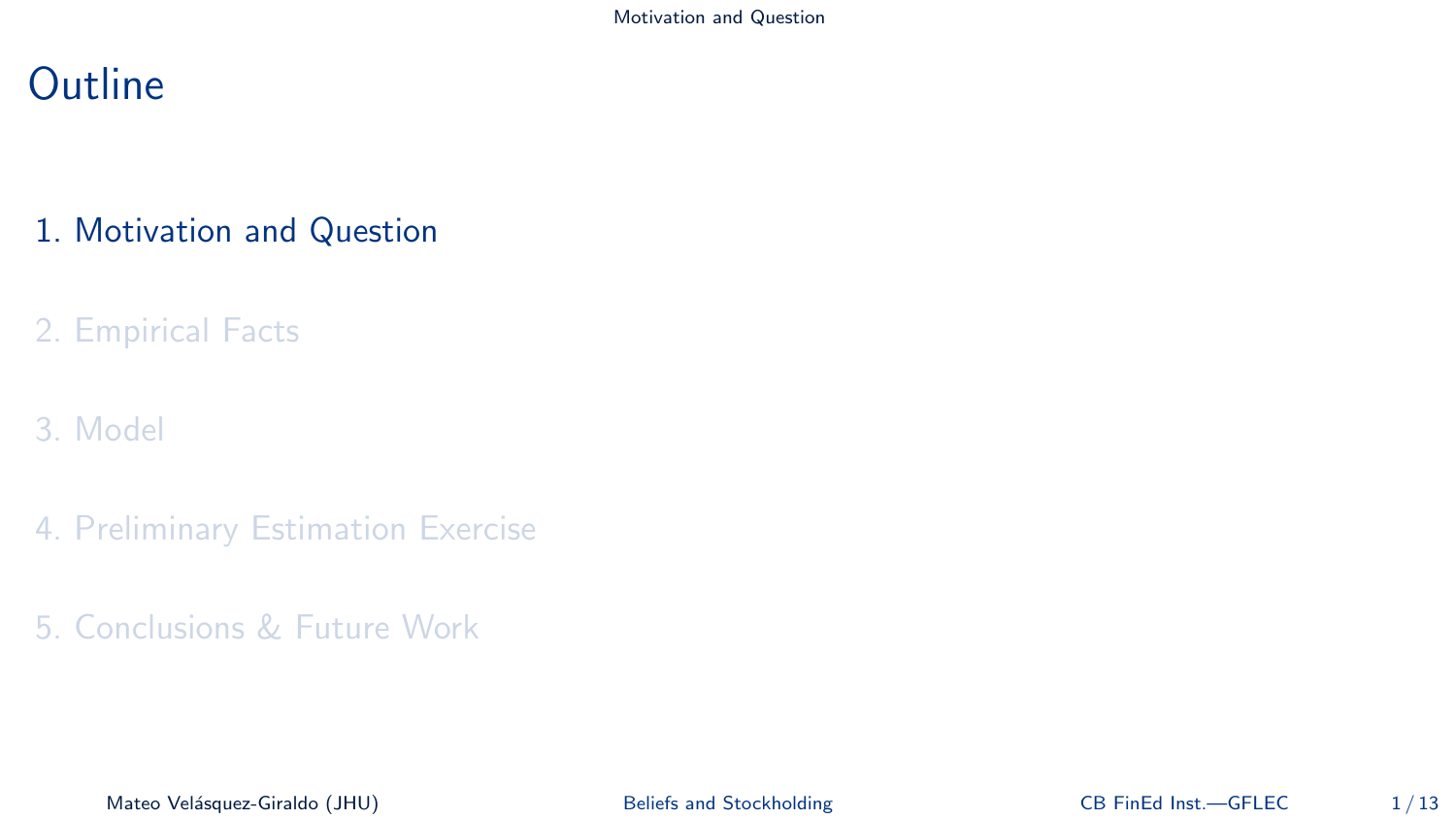# <span id="page-2-0"></span>Life-Cycle Portfolio Models and the Cycle of the Cycle of the Cycle models



- $\blacktriangleright$  It is challenging to model life-cycle stockholding.
- ▶ More challenging to simultaneously model wealth.

Mateo Velásquez-Giraldo (JHU) [Beliefs and Stockholding](#page-0-0) CB FinEd Inst.—GFLEC 2/13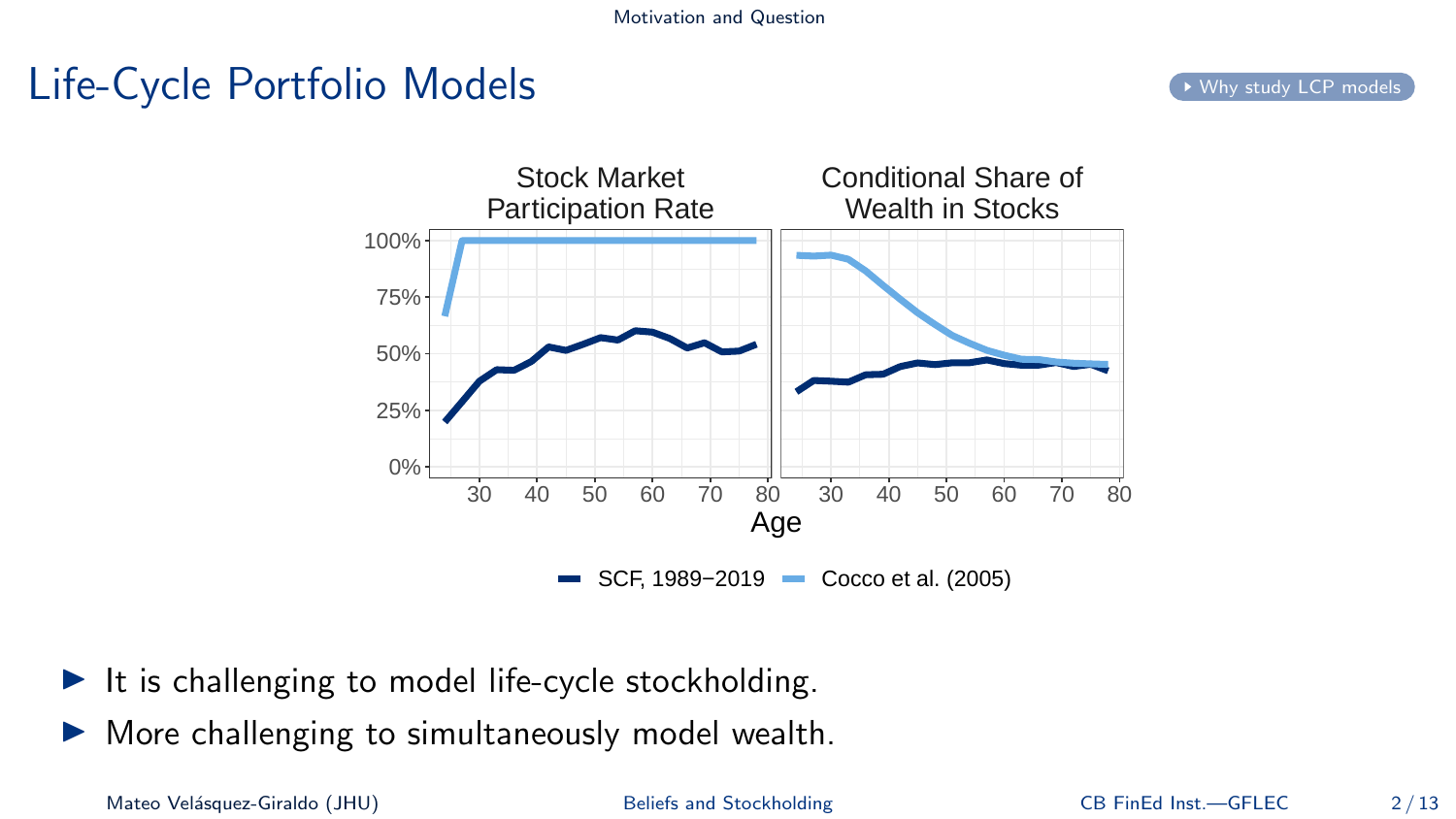[Motivation and Question](#page-1-0)

## Deviations From Full-Information Rational-Expectations

### Advances in the financial-literacy literature

- ▶ See Lusardi and Mitchell [\(2014\)](#page-32-0) for a review.
- ▶ Prevalent illiteracy, heterogeneity, socioeconomic gaps, related to behavior.

Increasing quantity and quality of data on stock-market expectations

- ▶ E.g., Dominitz and Manski [\(2007\)](#page-29-0), Arrondel, Calvo Pardo, and Tas [\(2014\)](#page-28-0), Ameriks et al. [\(2020\)](#page-28-1), Das, Kuhnen, and Nagel [\(2020\)](#page-29-1), and Giglio et al. [\(2021\)](#page-30-0).
- ▶ "Pessimism", heterogeneity, socioeconomic gaps, related to behavior.

Difficult to incorporate these insights into our models.

 $\triangleright$  Examples: Kézdi and Willis [\(2011\)](#page-31-0) and Lusardi, Michaud, and Mitchell [\(2017\)](#page-31-1).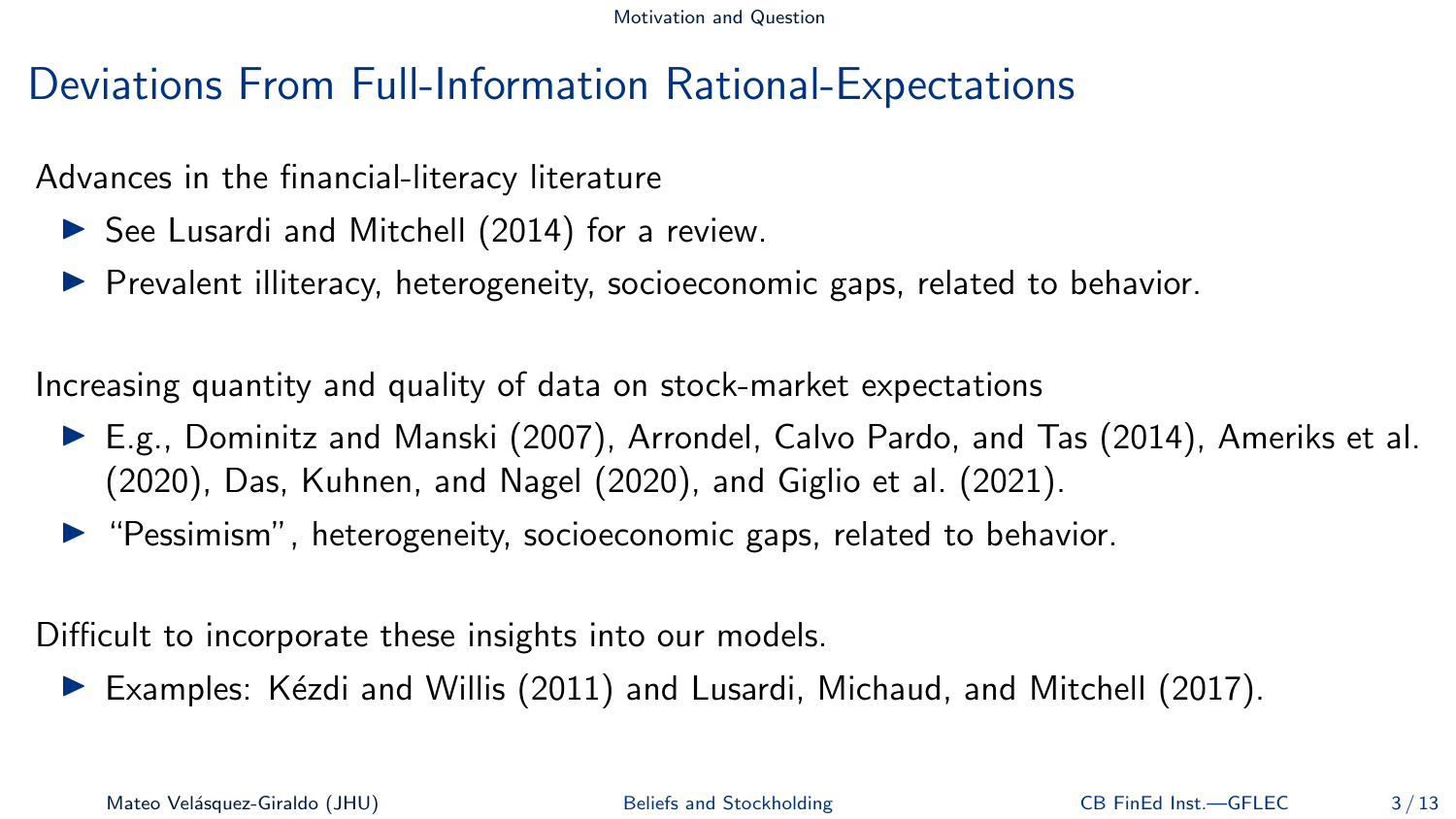<span id="page-4-0"></span>

### Q: Can beliefs data help us model life-cycle stockholding and wealth?

What I do

- $\triangleright$  Estimate the distribution of people's beliefs about stocks from survey data (HRS).
	- ▶ "Pessimism", persistent heterogeneity, socioeconomic gaps.
- $\triangleright$  Use estimated beliefs in a life-cycle portfolio model.
- $\blacktriangleright$  Estimate preferences to match wealth and stockholding (SCF).

Punchline

- $\blacktriangleright$  Estimated beliefs improve the model's fit.
- ▶ Also, the estimated preferences move towards "usual" ranges.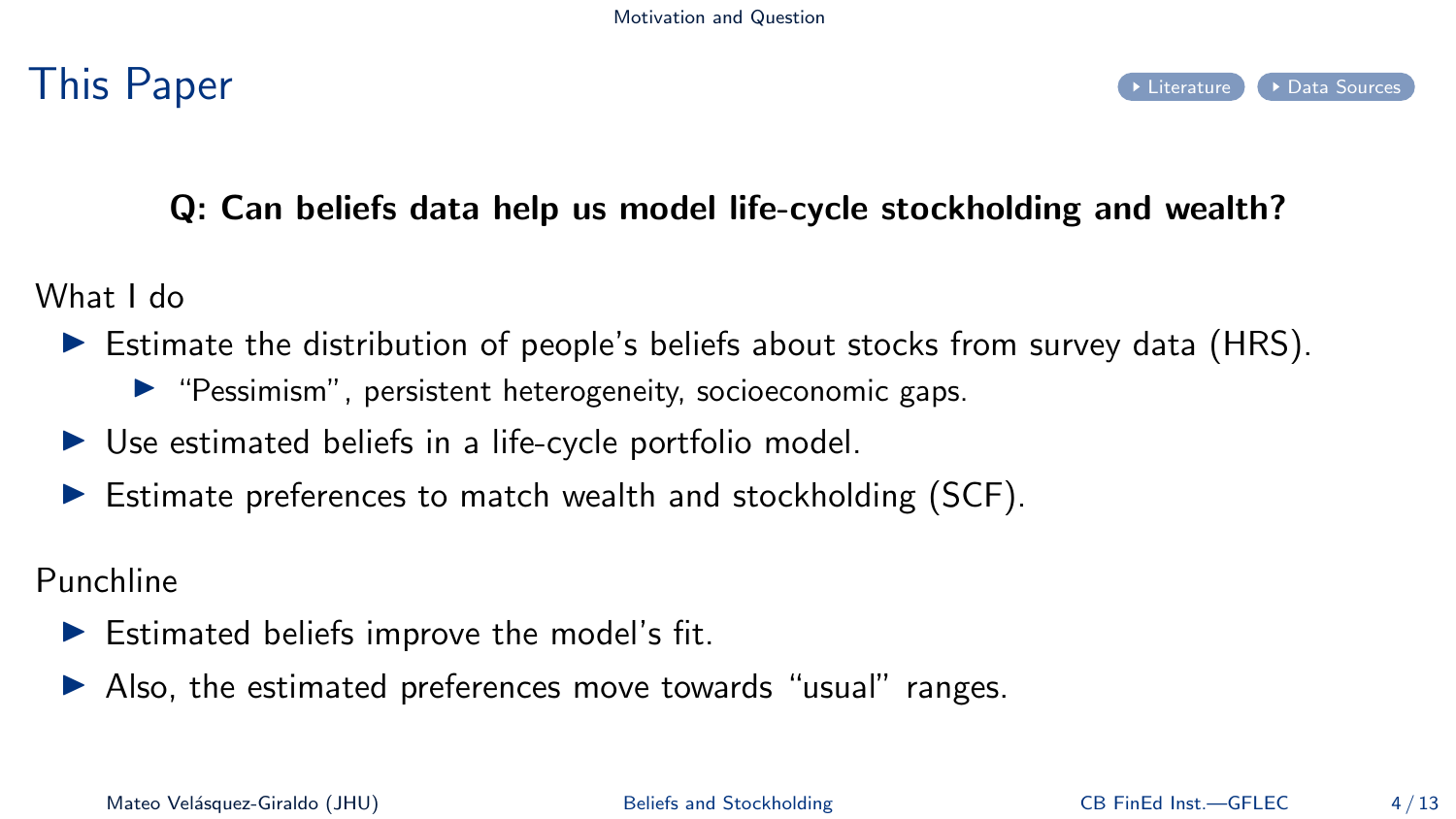### <span id="page-5-0"></span>**Outline**

1. [Motivation and Question](#page-1-0)

### 2. [Empirical Facts](#page-5-0)

- 3. [Model](#page-9-0)
- 4. [Preliminary Estimation Exercise](#page-14-0)
- 5. [Conclusions & Future Work](#page-23-0)

Mateo Velásquez-Giraldo (JHU) [Beliefs and Stockholding](#page-0-0) CB FinEd Inst.—GFLEC 4/13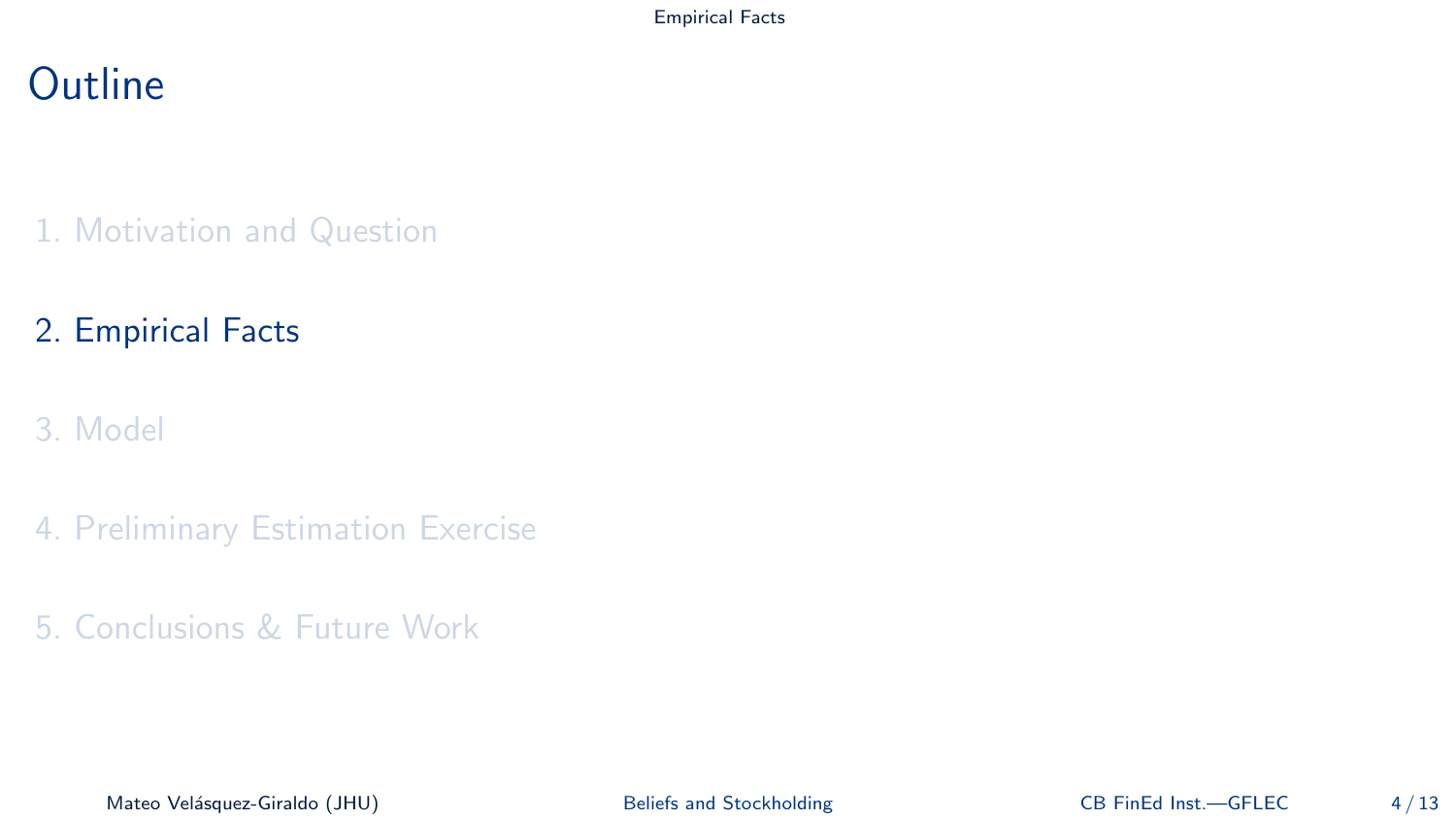# <span id="page-6-0"></span>Wealth and Stockholding in the SCF, 1989-2019



High School **College** 

Sample: wealth  $> 0$ , income  $> 0$ , 1920  $<$  Cohort  $<$  1995.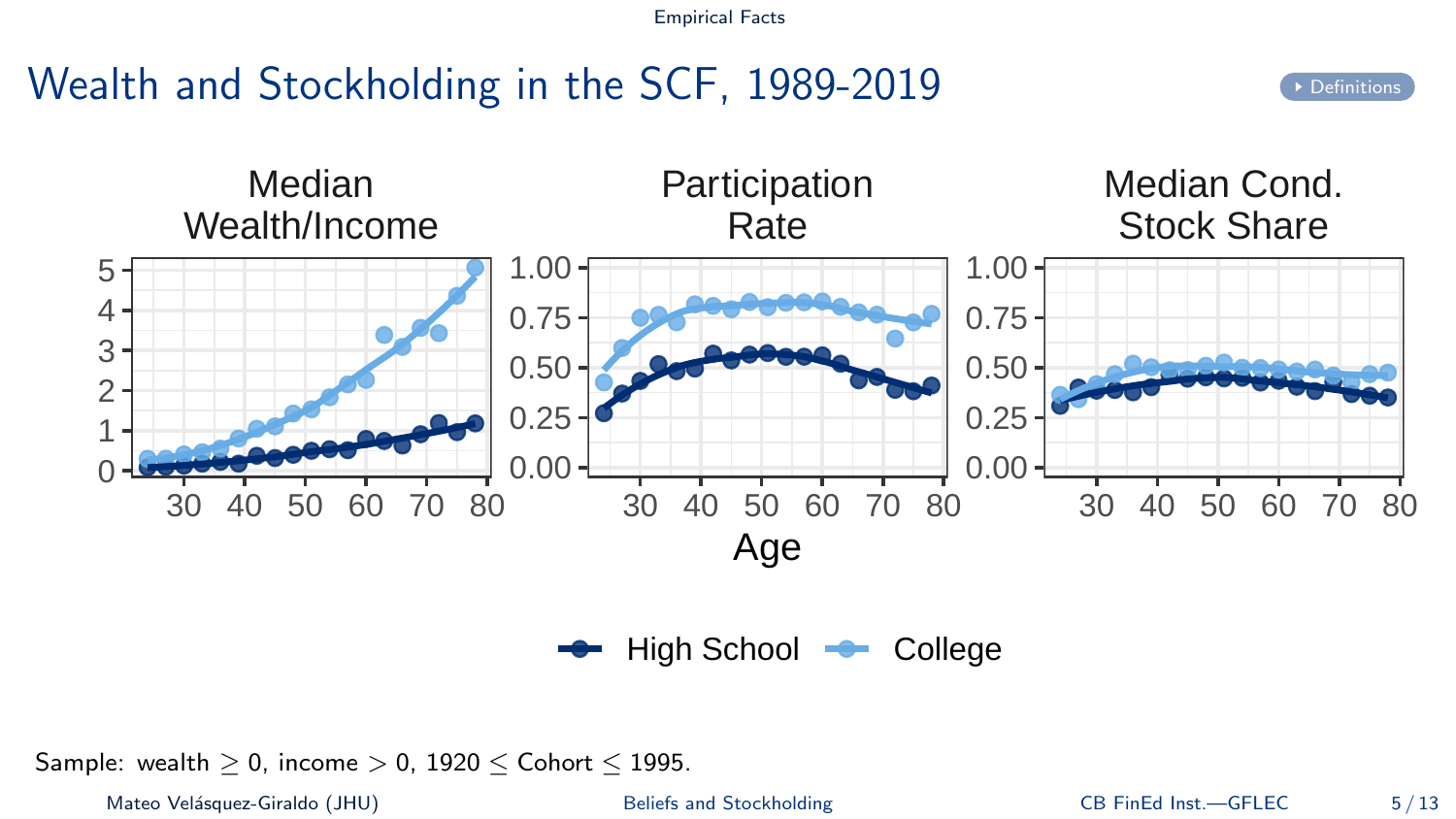### $B$ eliefs  $D$ ata in the HRS  $B$

<span id="page-7-0"></span>Questions: What is the percent chance that, by this time next year, mutual fund shares invested in a stock market index will

- $\blacktriangleright$  P<sub>0</sub>: be worth more than they are today?
- ▶ P<sub>20</sub>: have gained in value by more than 20%?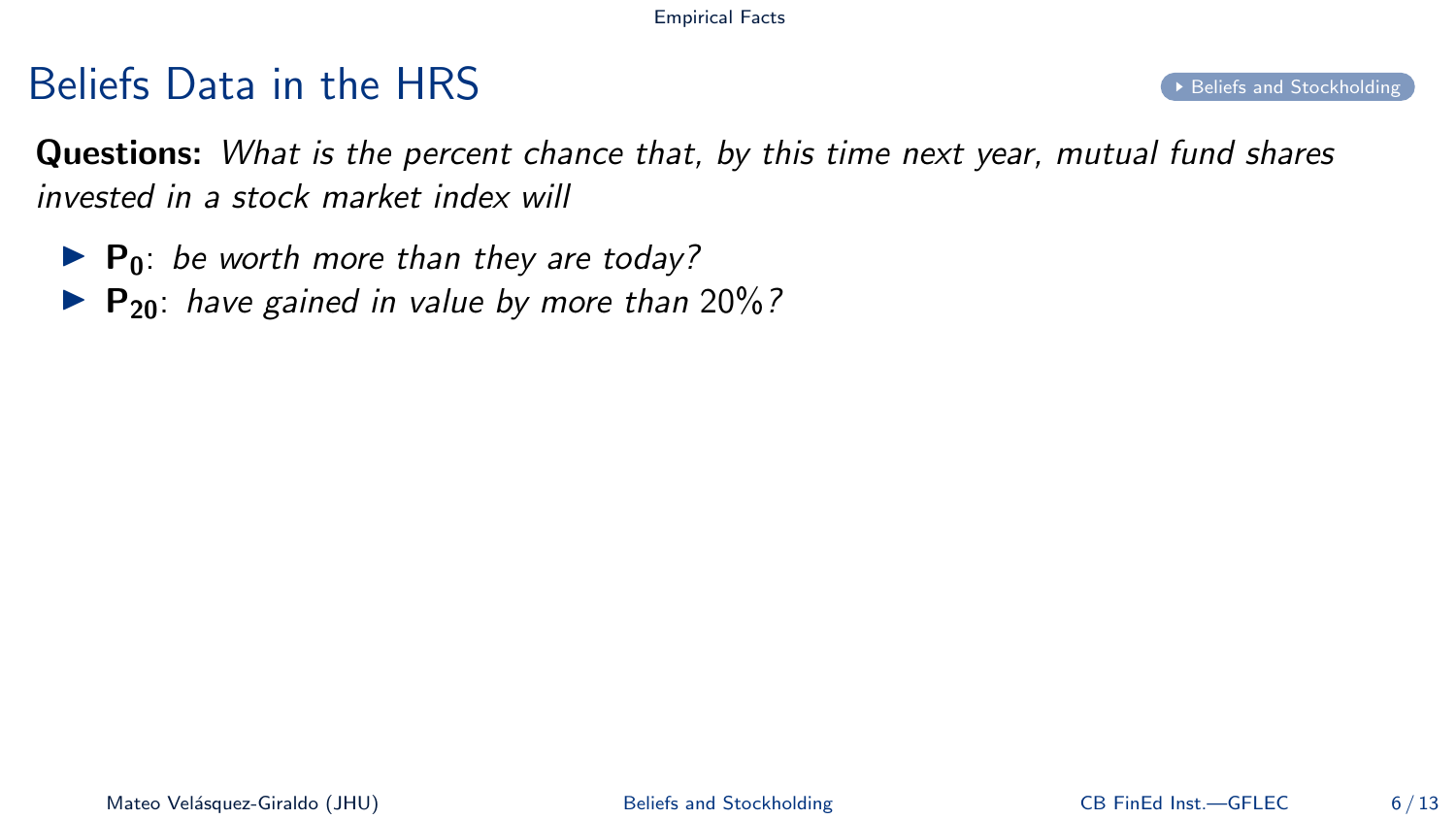# Beliefs Data in the HRS [Beliefs and Stockholding](#page-40-0)

Questions: What is the percent chance that, by this time next year, mutual fund shares invested in a stock market index will

- $\blacktriangleright$  P<sub>0</sub>: be worth more than they are today?
- ▶ P<sub>20</sub>: have gained in value by more than 20%?

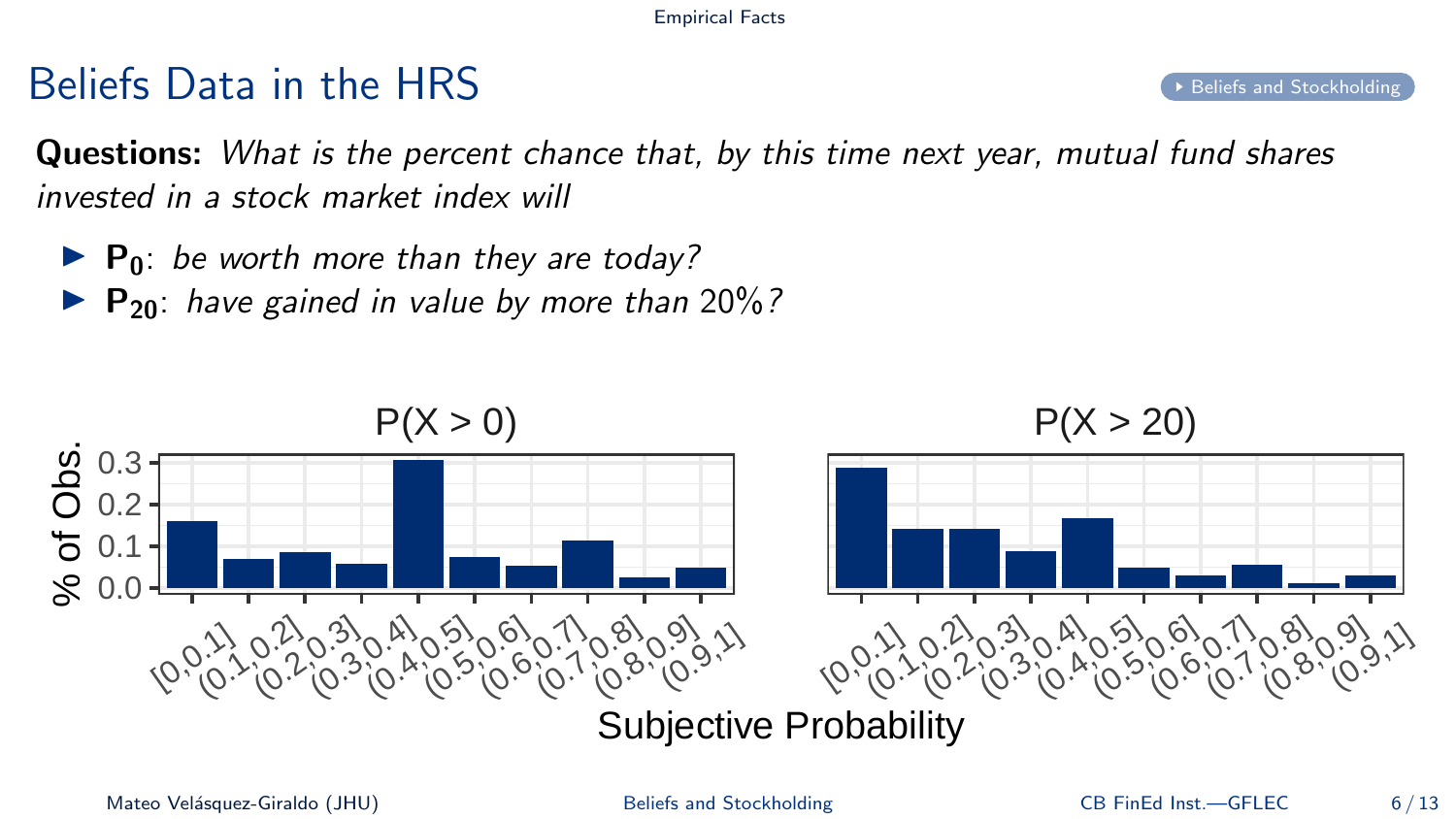### <span id="page-9-0"></span>**Outline**

- 1. [Motivation and Question](#page-1-0)
- 2. [Empirical Facts](#page-5-0)

### 3. [Model](#page-9-0)

- 4. [Preliminary Estimation Exercise](#page-14-0)
- 5. [Conclusions & Future Work](#page-23-0)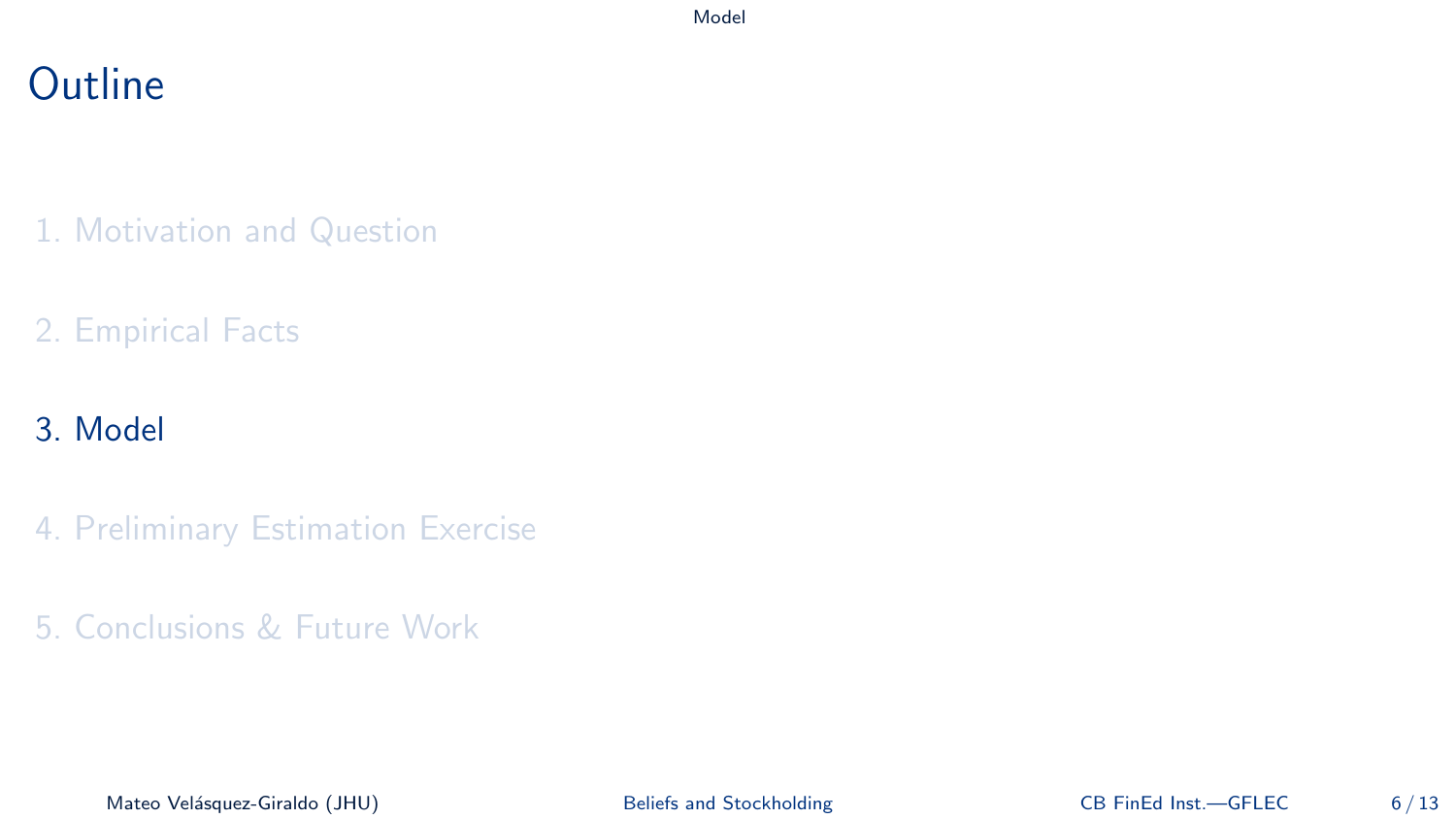# Estimating the Distribution of Beliefs  $\bullet$  [Summ. Stats](#page-45-0)  $\bullet$  [Mistakes](#page-46-0)  $\bullet$  [Model](#page-47-0)  $\bullet$  [Coef. Estimates](#page-49-0)

<span id="page-10-0"></span>Adapt model from Ameriks et al. [\(2020\)](#page-28-1)

- ► Everyone believes In  $\tilde{R} \sim \mathcal{N}(\mu_i, \sigma_i)$ .
- $\blacktriangleright$   $(\mu_i, \sigma_i)$  are heterogeneous and unobserved.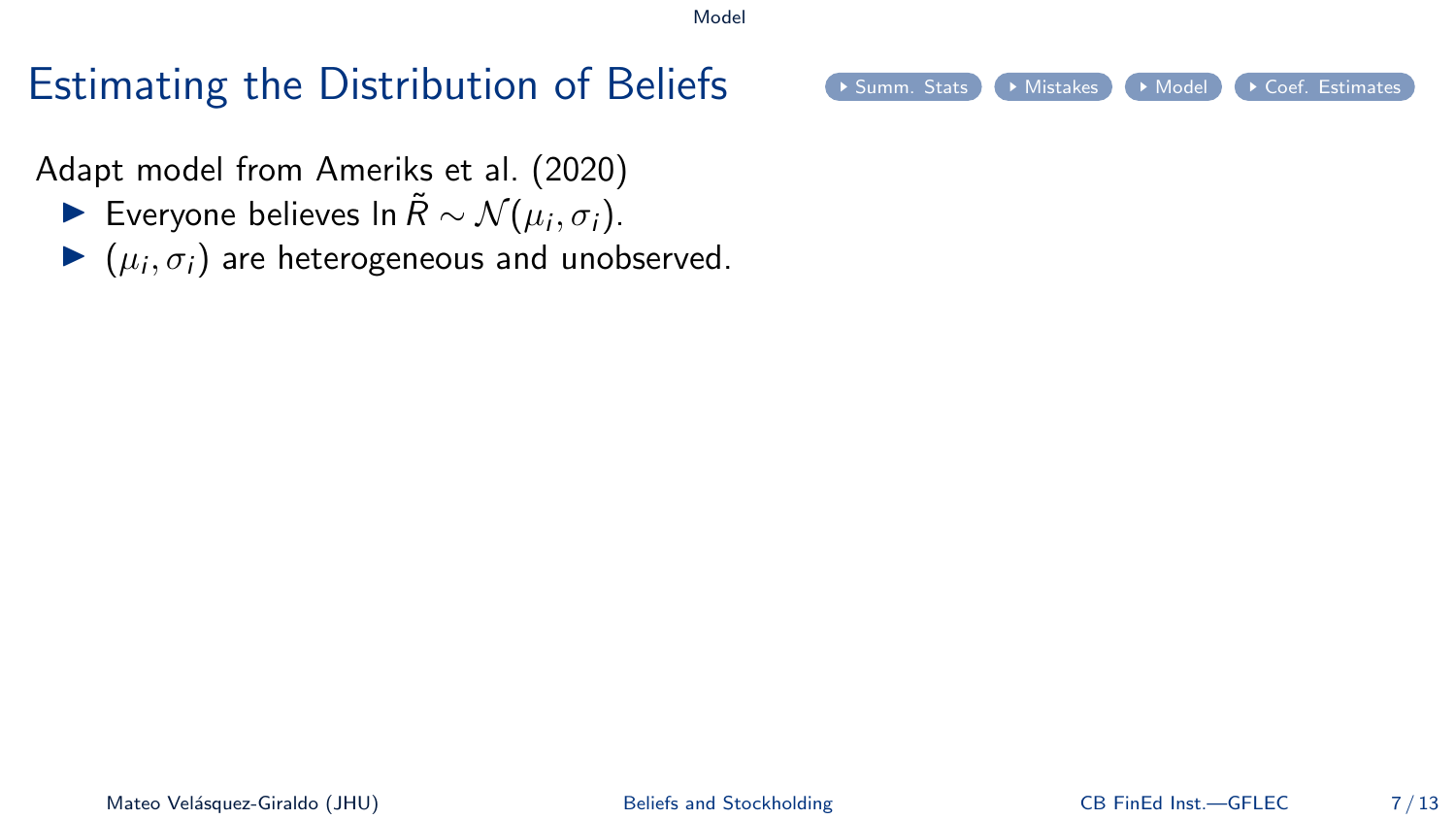# Estimating the Distribution of Beliefs  $\bullet$  [Summ. Stats](#page-45-0)  $\bullet$  [Mistakes](#page-46-0)  $\bullet$  [Model](#page-47-0)  $\bullet$  [Coef. Estimates](#page-49-0)

Adapt model from Ameriks et al. [\(2020\)](#page-28-1)

- ► Everyone believes In  $\tilde{R} \sim \mathcal{N}(\mu_i, \sigma_i)$ .
- $\blacktriangleright$   $(\mu_i, \sigma_i)$  are heterogeneous and unobserved.



- Estimated Belief Grids
- S&P 500 − Historical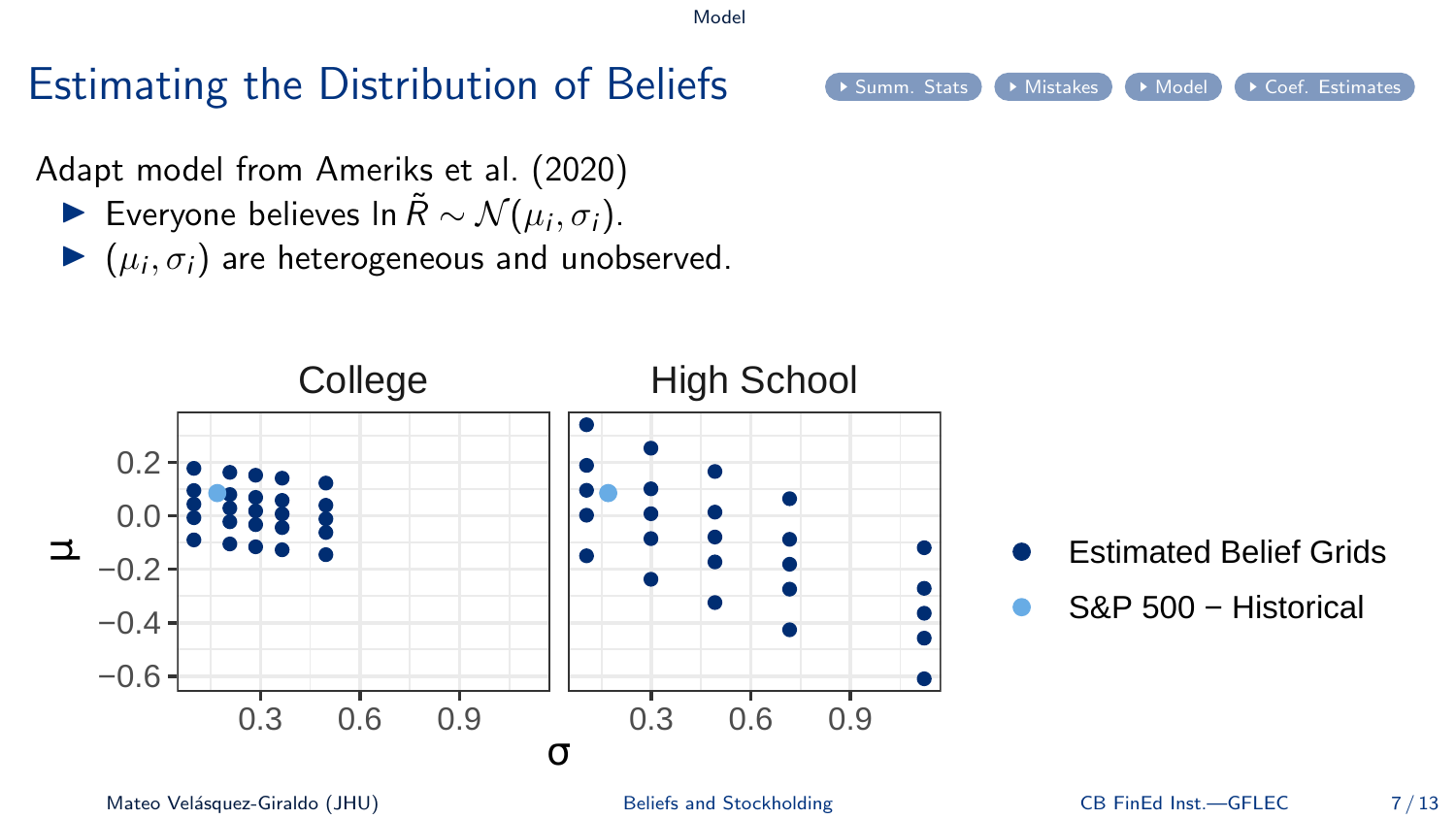# Life Cycle Model — Overview [Bellman Equation](#page-54-0) [Timing Diagram](#page-55-0)

<span id="page-12-0"></span>Framework:

- ▶ CRRA utility of consumption.
- ▶ Finite, stochastic lives (24 to 100 years). Retirement at 65.
- ▶ Borrowing constraint.

Income:

- $\blacktriangleright$  Education-specific calibration from Cagetti [\(2003\)](#page-28-2).
- ▶ Uninsurable shocks, permanent and transitory.



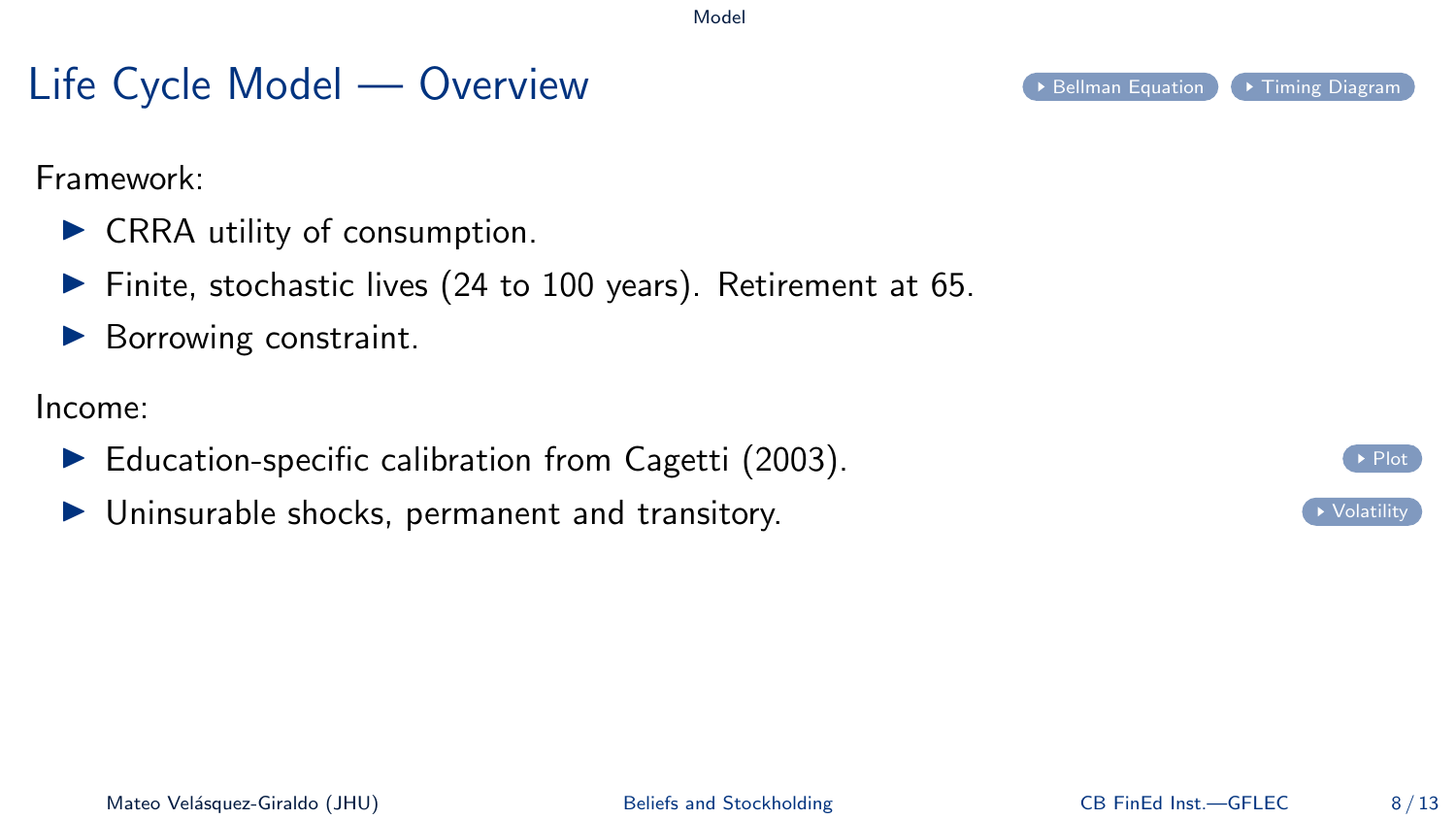# Life Cycle Model — Overview [Bellman Equation](#page-54-0) [Timing Diagram](#page-55-0)

Framework:

- ▶ CRRA utility of consumption.
- ▶ Finite, stochastic lives (24 to 100 years). Retirement at 65.
- ▶ Borrowing constraint.

Income:

- $\blacktriangleright$  Education-specific calibration from Cagetti [\(2003\)](#page-28-2).
- $\blacktriangleright$  Uninsurable shocks, permanent and transitory.

Financial assets: [Frictions](#page-52-0)

- $\blacktriangleright$  Risk-free one-period bond.
- $\blacktriangleright$  Risky stocks fund.





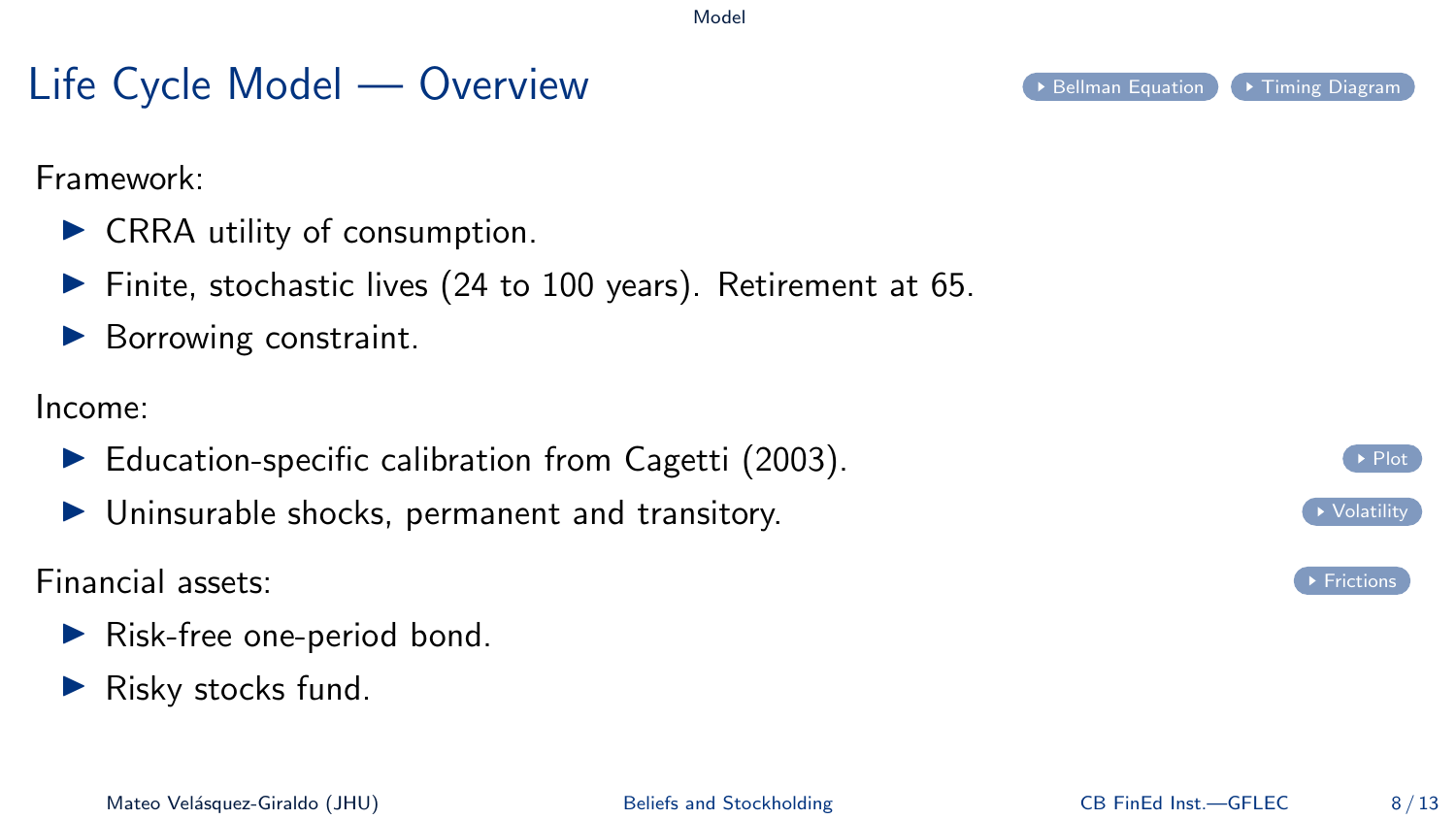# <span id="page-14-0"></span>**Outline**

- 1. [Motivation and Question](#page-1-0)
- 2. [Empirical Facts](#page-5-0)
- 3. [Model](#page-9-0)
- 4. [Preliminary Estimation Exercise](#page-14-0)
- 5. [Conclusions & Future Work](#page-23-0)

Mateo Velásquez-Giraldo (JHU) [Beliefs and Stockholding](#page-0-0) CB FinEd Inst.—GFLEC 8/13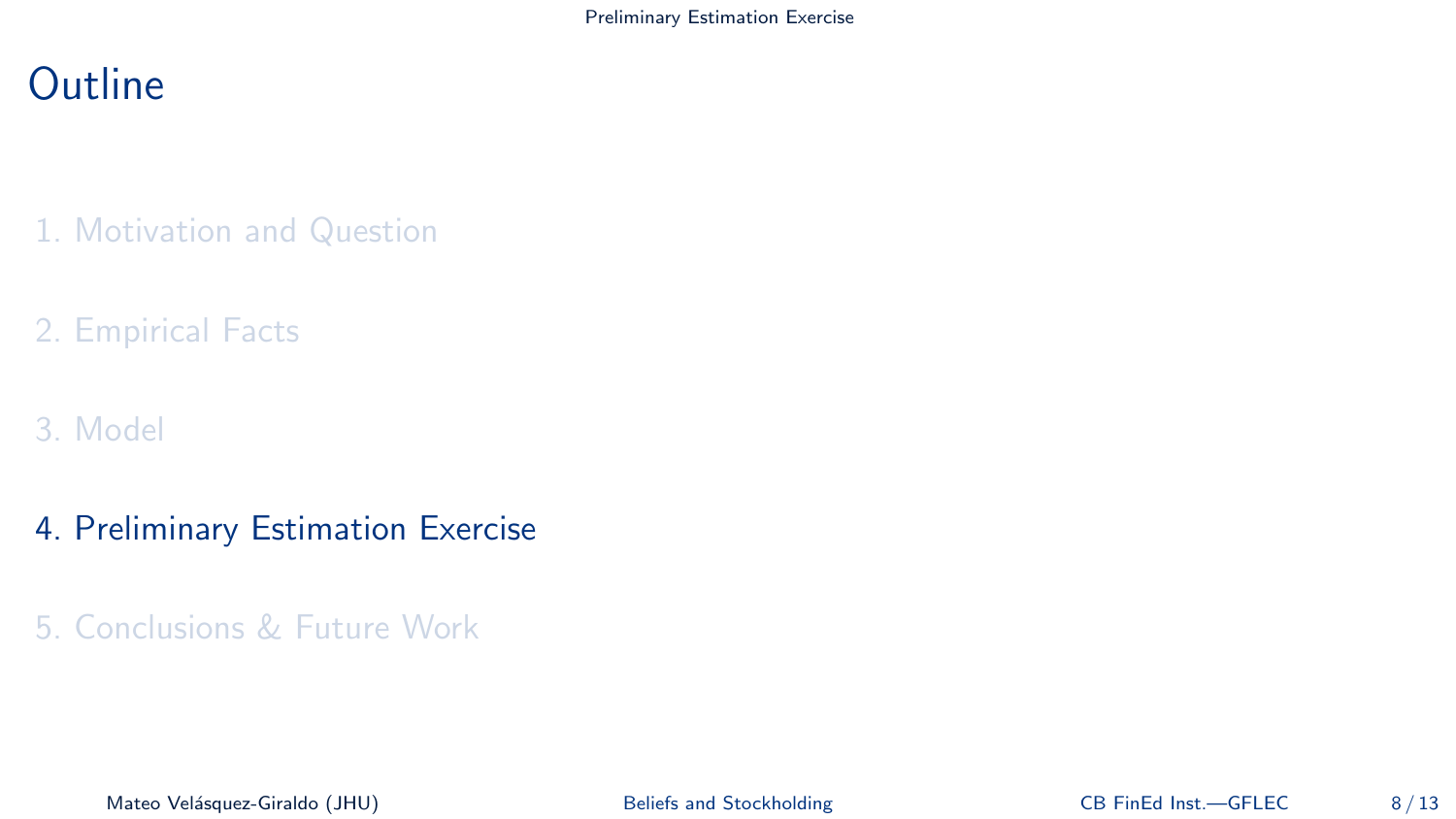### An Initial Test

### <span id="page-15-0"></span>**Estimation by SMM**  $\bullet$  [Loss Function](#page-56-0)

- ▶ Target age profiles of median wealth/income, participation rate and avg. share of wealth in stocks.
- ▶ Only pre-retirement.
- $\blacktriangleright$  Tweak time-discount factor ( $\beta$ ) and CRRA ( $\rho$ ).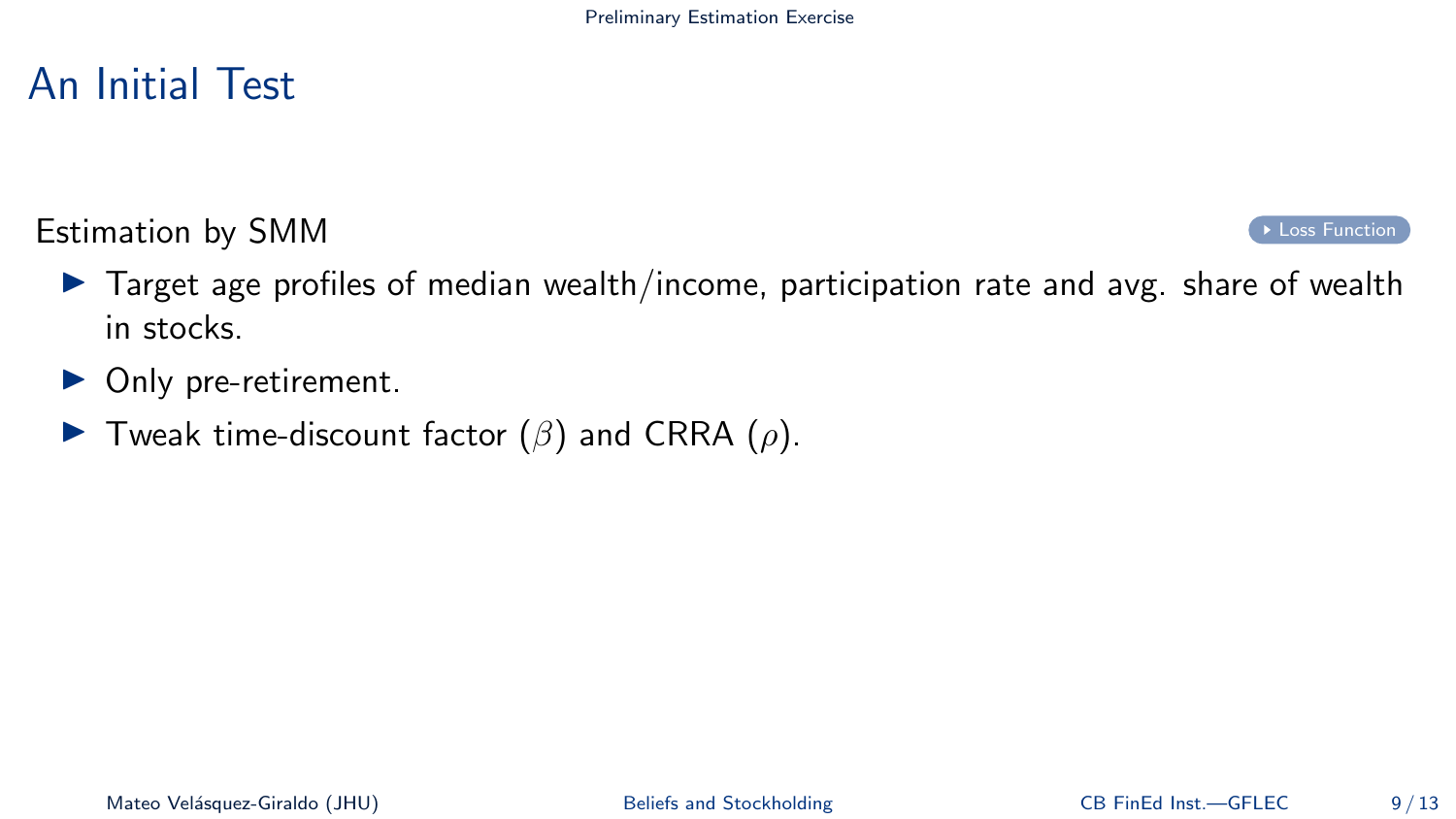### An Initial Test

### Estimation by SMM  $\bullet$  [Loss Function](#page-56-0)

- $\triangleright$  Target age profiles of median wealth/income, participation rate and avg. share of wealth in stocks.
- ▶ Only pre-retirement.
- $\blacktriangleright$  Tweak time-discount factor ( $\beta$ ) and CRRA ( $\rho$ ).

Compare beliefs specifications

- ▶ Full-Information Rational Expectations (F.I.R.E).
- $\blacktriangleright$  Estimated belief girds.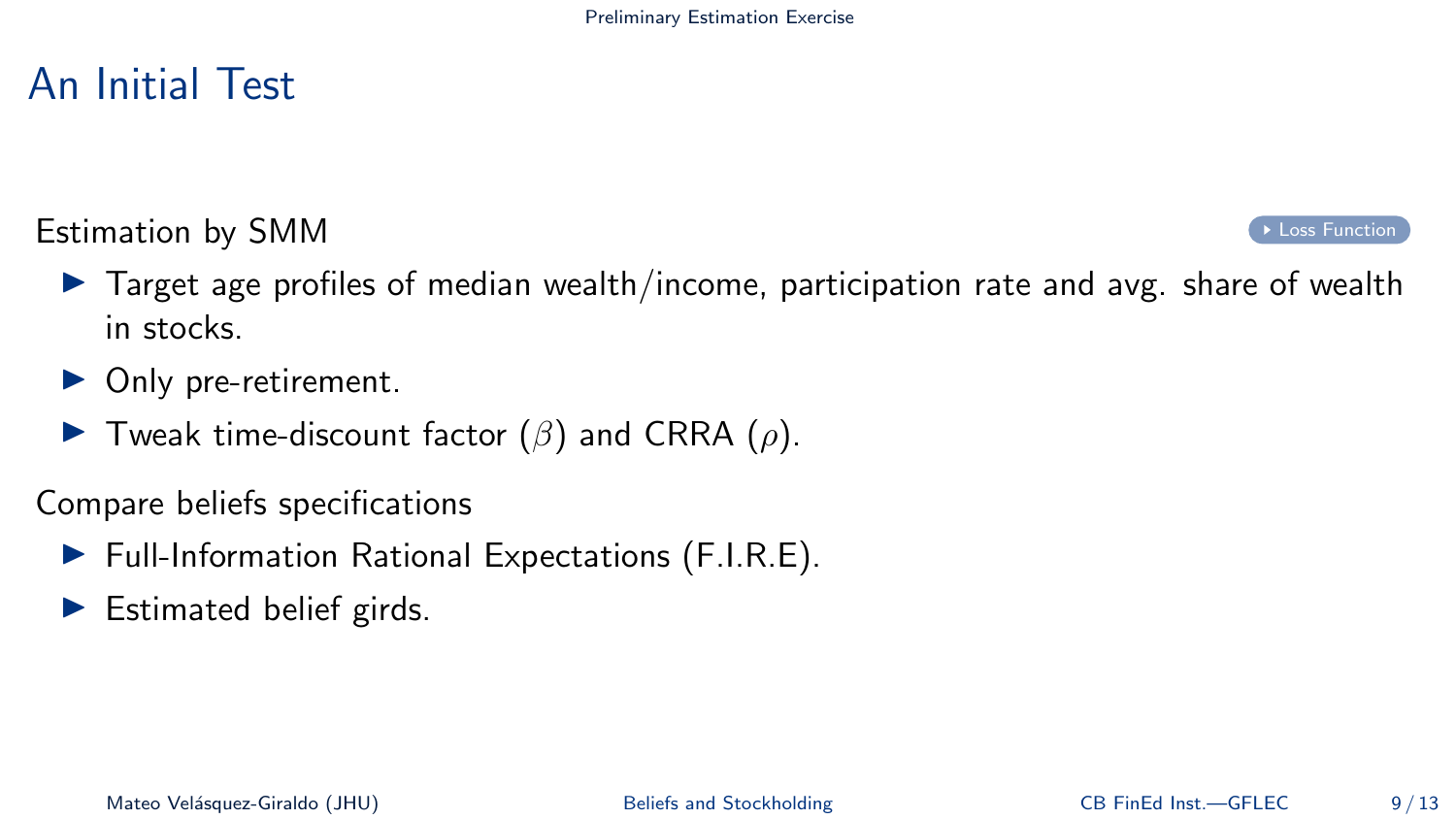|                       | High-School | College |
|-----------------------|-------------|---------|
|                       | F.I.R.E.    |         |
| CRRA $(\rho)$         | 12.24       |         |
|                       | (0.08)      |         |
| Disc. Fact. $(\beta)$ | 0.20        |         |
|                       | (0.00)      |         |
| S.M.M. Loss           | 10.65       |         |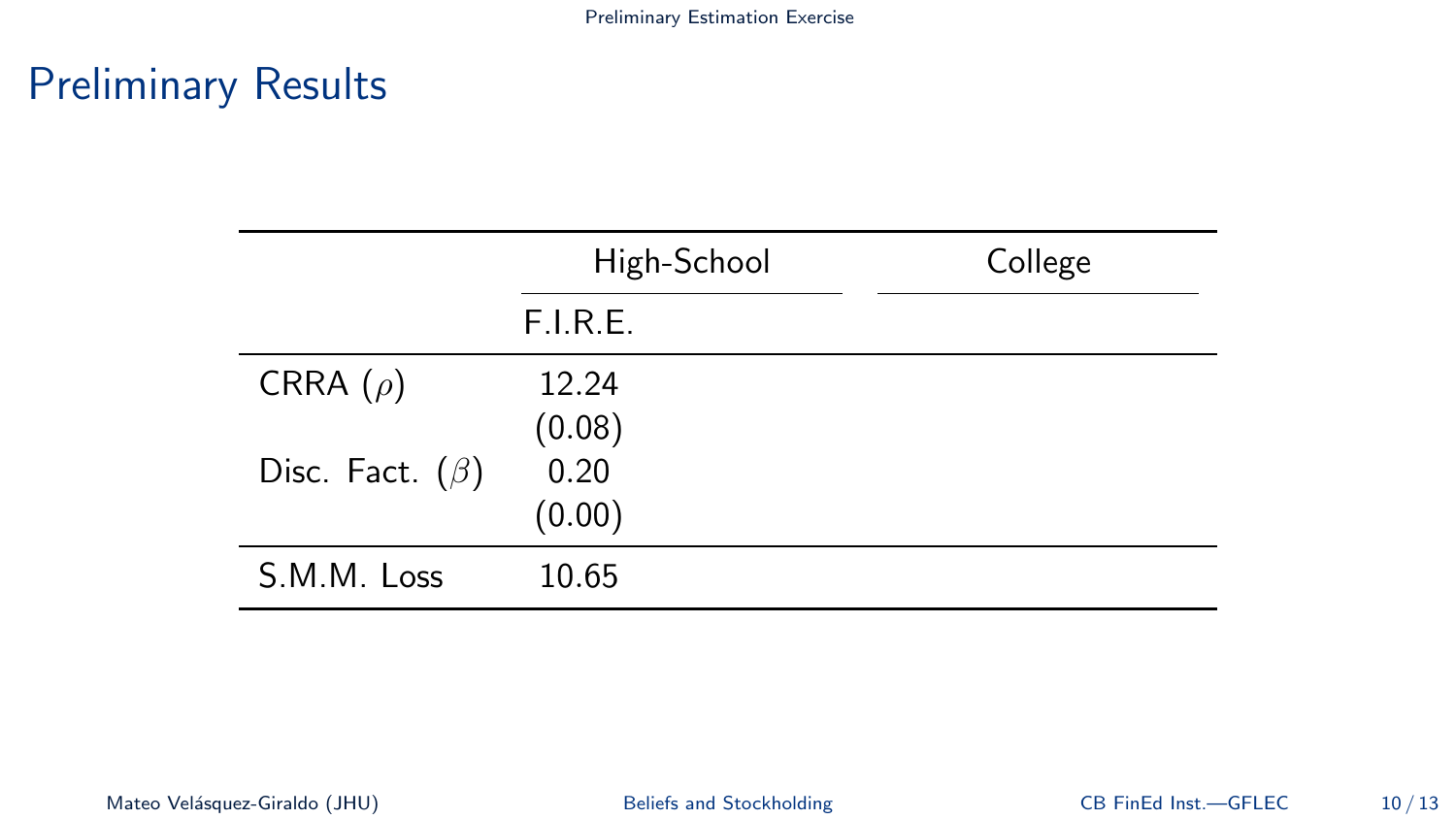|                       |        | High-School           | College |
|-----------------------|--------|-----------------------|---------|
|                       |        | F.I.R.E. Est. Beliefs |         |
| CRRA $(\rho)$         | 12.24  | 6.94                  |         |
|                       | (0.08) | (0.08)                |         |
| Disc. Fact. $(\beta)$ | 0.20   | 0.57                  |         |
|                       | (0.00) | (0.00)                |         |
| S.M.M. Loss           | 10.65  | 5.92                  |         |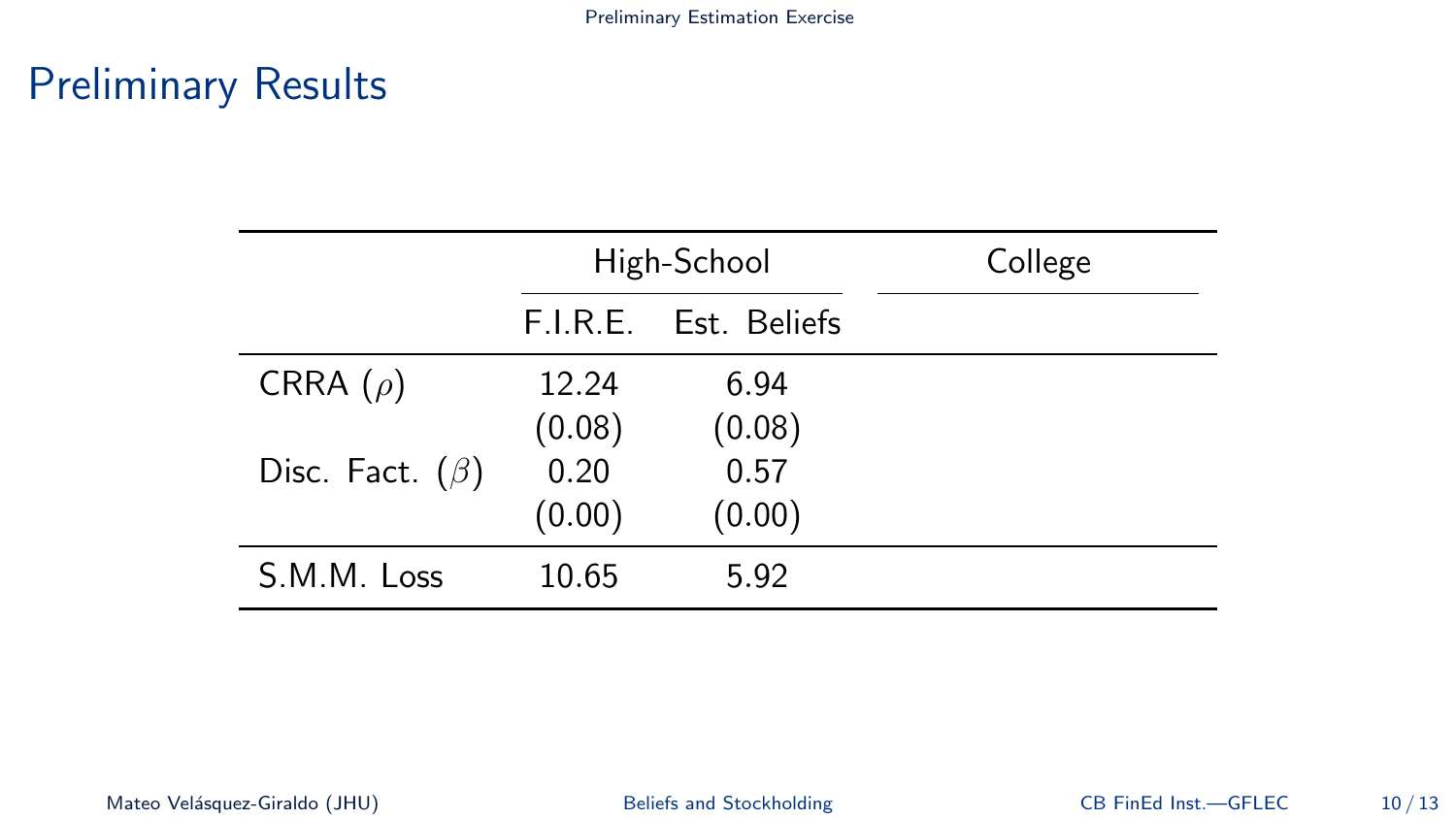|                       |          | High-School           | College |
|-----------------------|----------|-----------------------|---------|
|                       | F.I.R.E. | Est. Beliefs F.I.R.E. |         |
| CRRA $(\rho)$         | 12.24    | 6.94                  | 12.86   |
|                       | (0.08)   | (0.08)                | (0.10)  |
| Disc. Fact. $(\beta)$ | 0.20     | 0.57                  | 0.41    |
|                       | (0.00)   | (0.00)                | (0.00)  |
| S.M.M. Loss           | 10.65    | 5.92                  | 3.48    |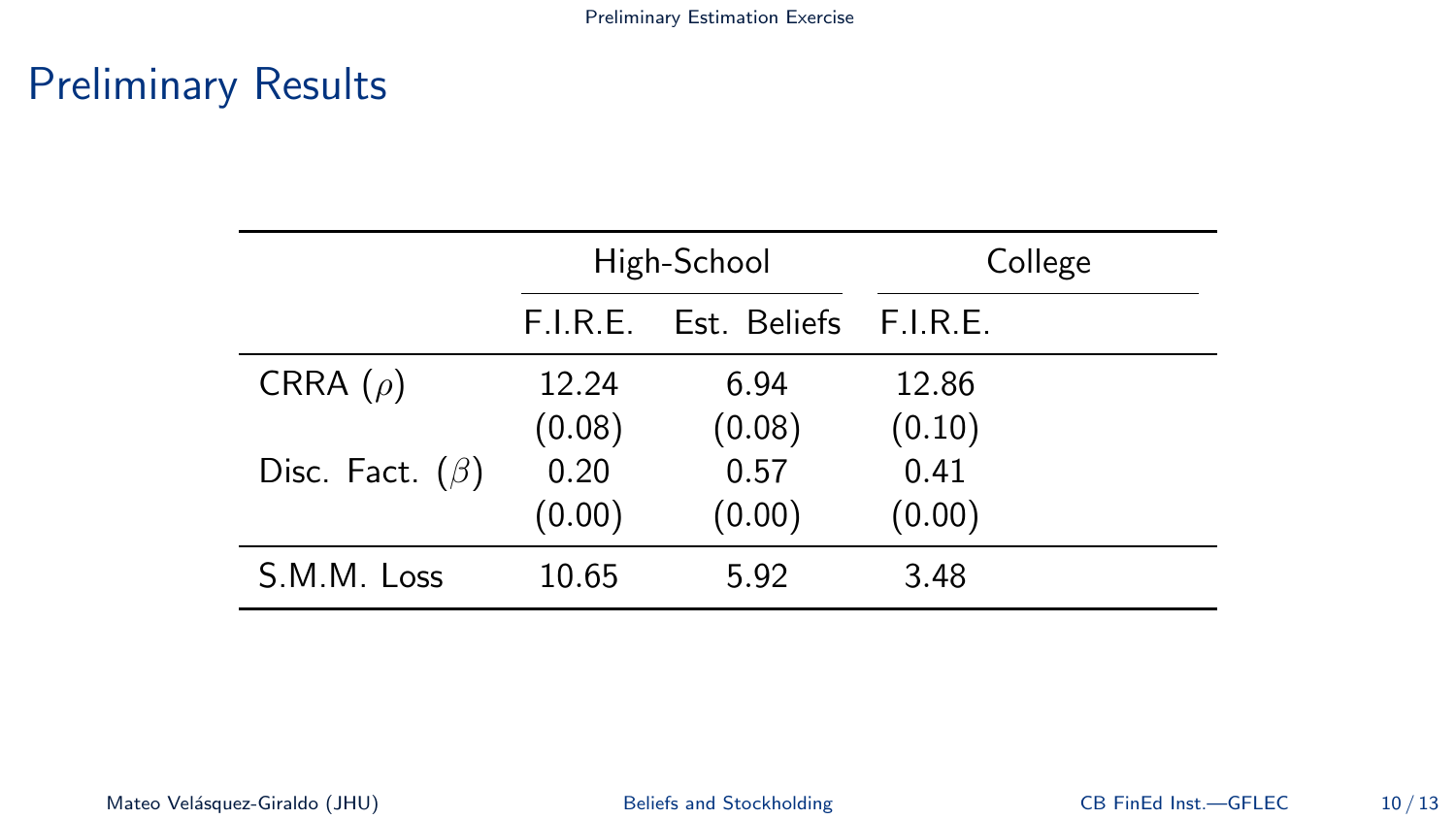|                       |          | High-School           |        | College      |
|-----------------------|----------|-----------------------|--------|--------------|
|                       | F.I.R.E. | Est. Beliefs F.I.R.E. |        | Est. Beliefs |
| CRRA $(\rho)$         | 12.24    | 6.94                  | 12.86  | 2.73         |
|                       | (0.08)   | (0.08)                | (0.10) | (0.02)       |
| Disc. Fact. $(\beta)$ | 0.20     | 0.57                  | 0.41   | 0.93         |
|                       | (0.00)   | (0.00)                | (0.00) | (0.00)       |
| S.M.M. Loss           | 10.65    | 5.92                  | 3.48   | 3.03         |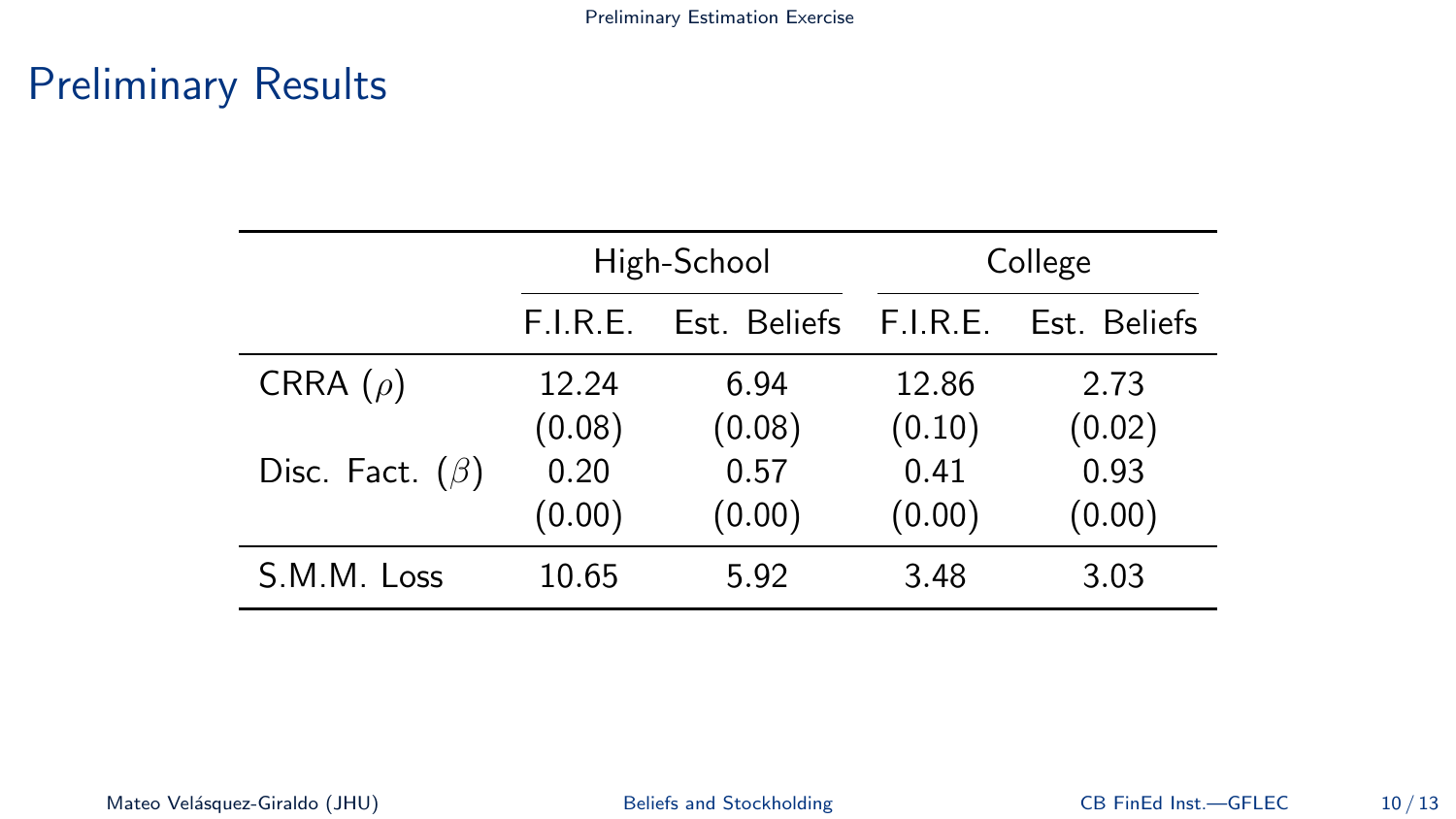# High-School



Mateo Velásquez-Giraldo (JHU) [Beliefs and Stockholding](#page-0-0) CB FinEd Inst.—GFLEC 11/13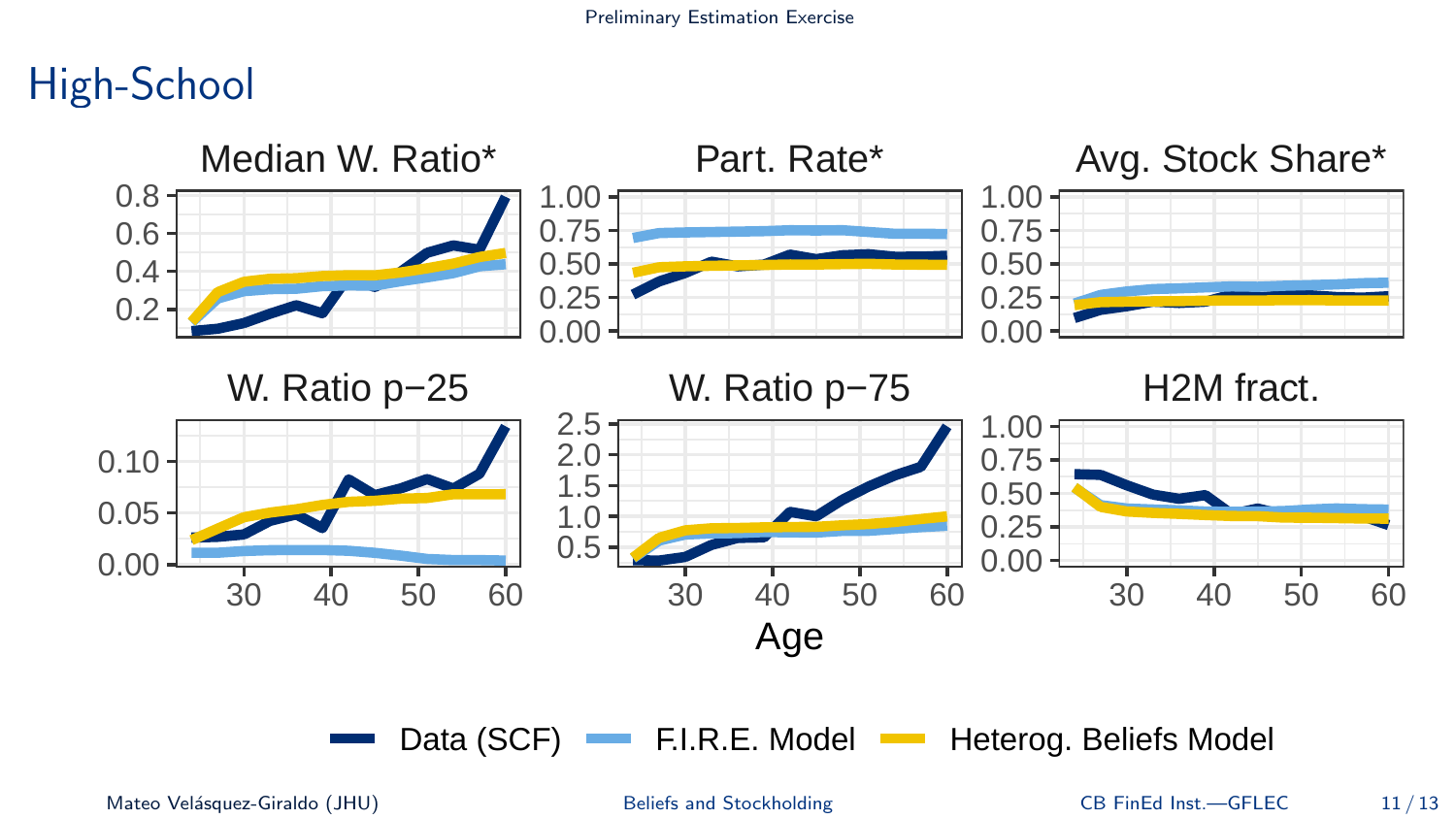# **College**



Mateo Velásquez-Giraldo (JHU) [Beliefs and Stockholding](#page-0-0) CB FinEd Inst.—GFLEC 12/13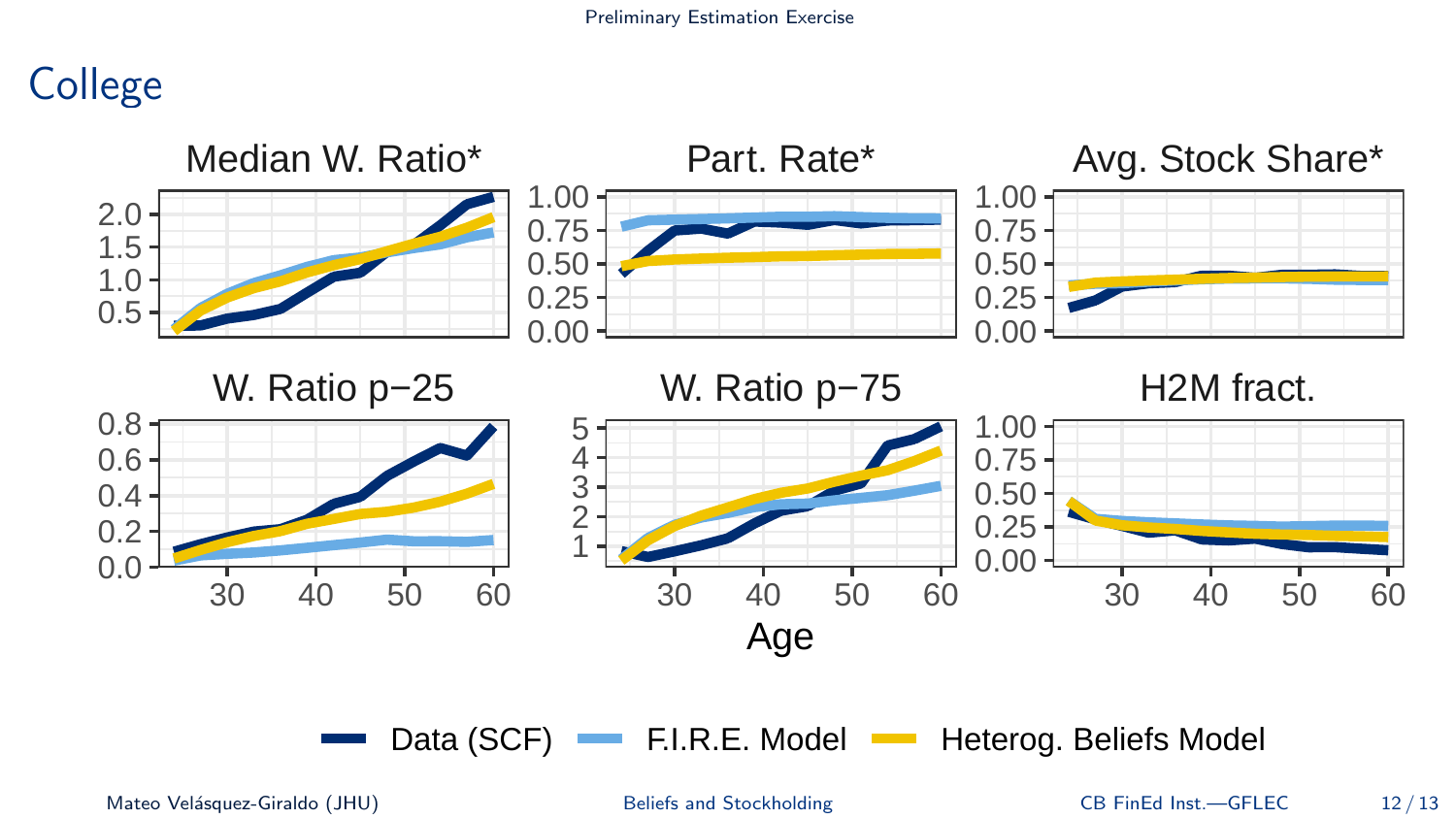## <span id="page-23-0"></span>**Outline**

- 1. [Motivation and Question](#page-1-0)
- 2. [Empirical Facts](#page-5-0)
- 3. [Model](#page-9-0)
- 4. [Preliminary Estimation Exercise](#page-14-0)
- 5. [Conclusions & Future Work](#page-23-0)

Mateo Velásquez-Giraldo (JHU) [Beliefs and Stockholding](#page-0-0) CB FinEd Inst.—GFLEC 12/13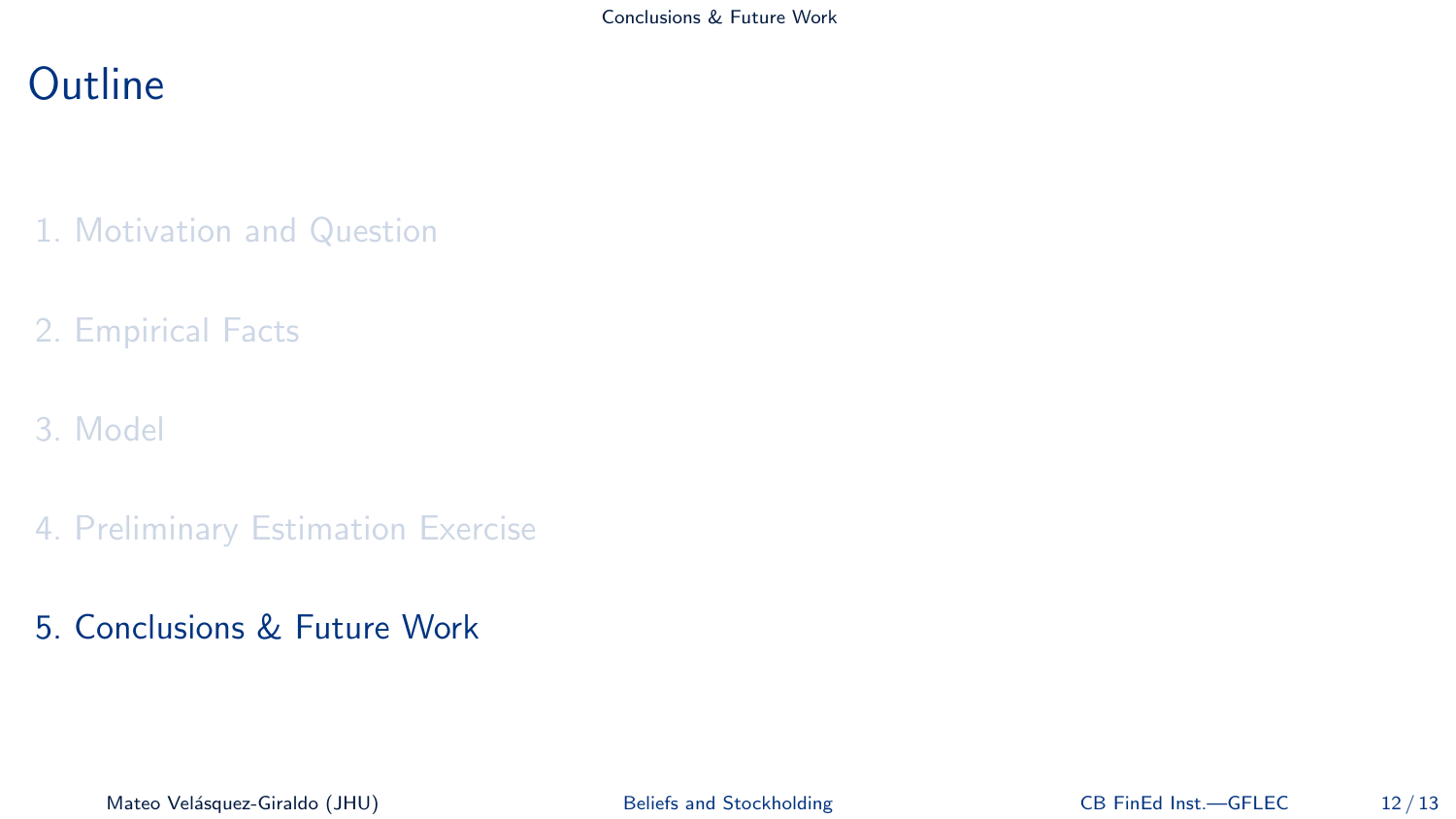### Conclusions

▶ Measured beliefs about the stock market are predictive of financial decisions.

- ▶ Optimism robustly predicts extensive and intensive-margin stockholding.
- ▶ Informative but very noisy.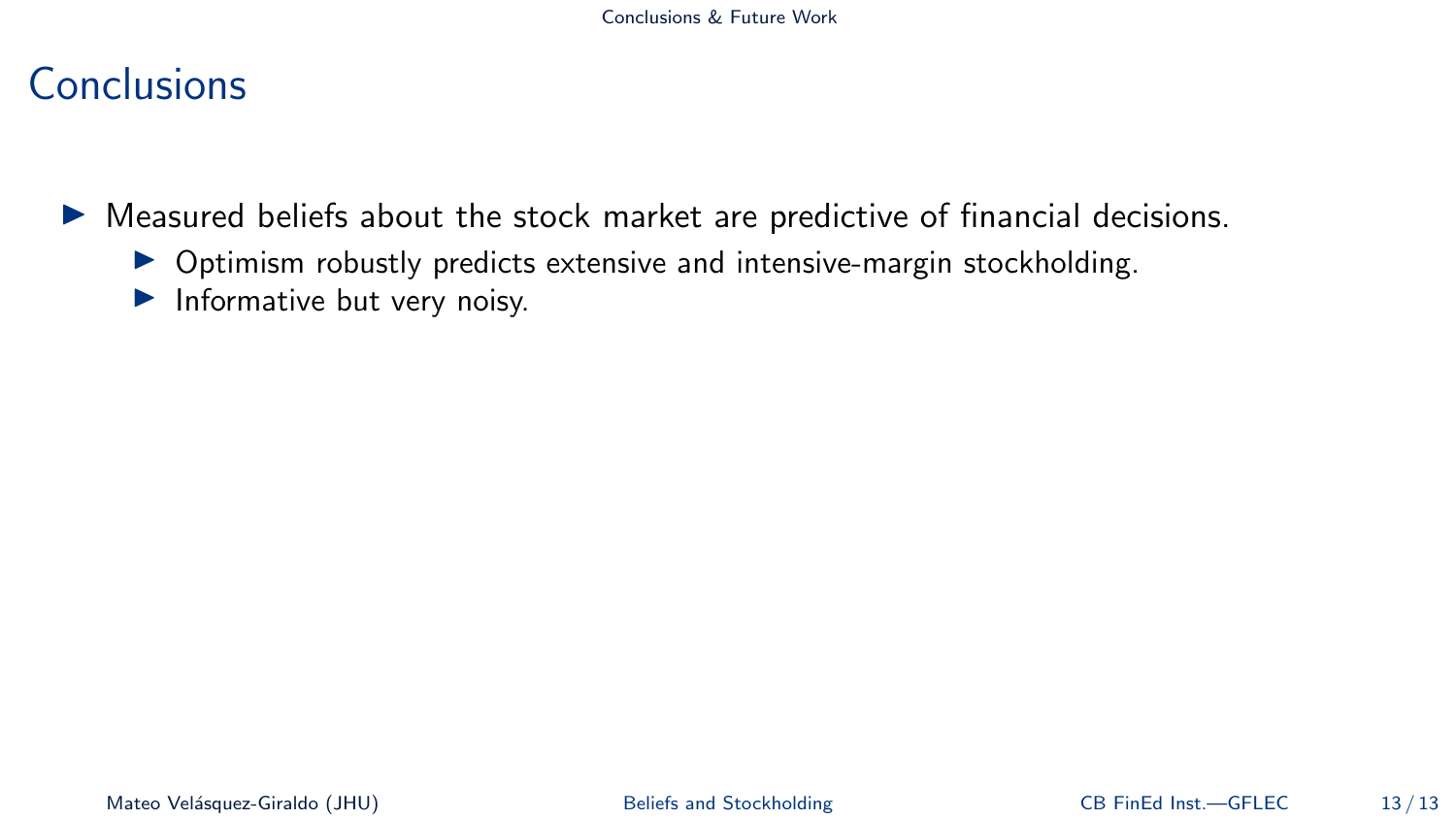### Conclusions

▶ Measured beliefs about the stock market are predictive of financial decisions.

- ▶ Optimism robustly predicts extensive and intensive-margin stockholding.
- $\blacktriangleright$  Informative but very noisy.

▶ Matching these measurements can improve our structural models:

- ▶ Improving their fit of empirical patterns.
- ▶ Bringing their parameter estimates to more reasonable ranges.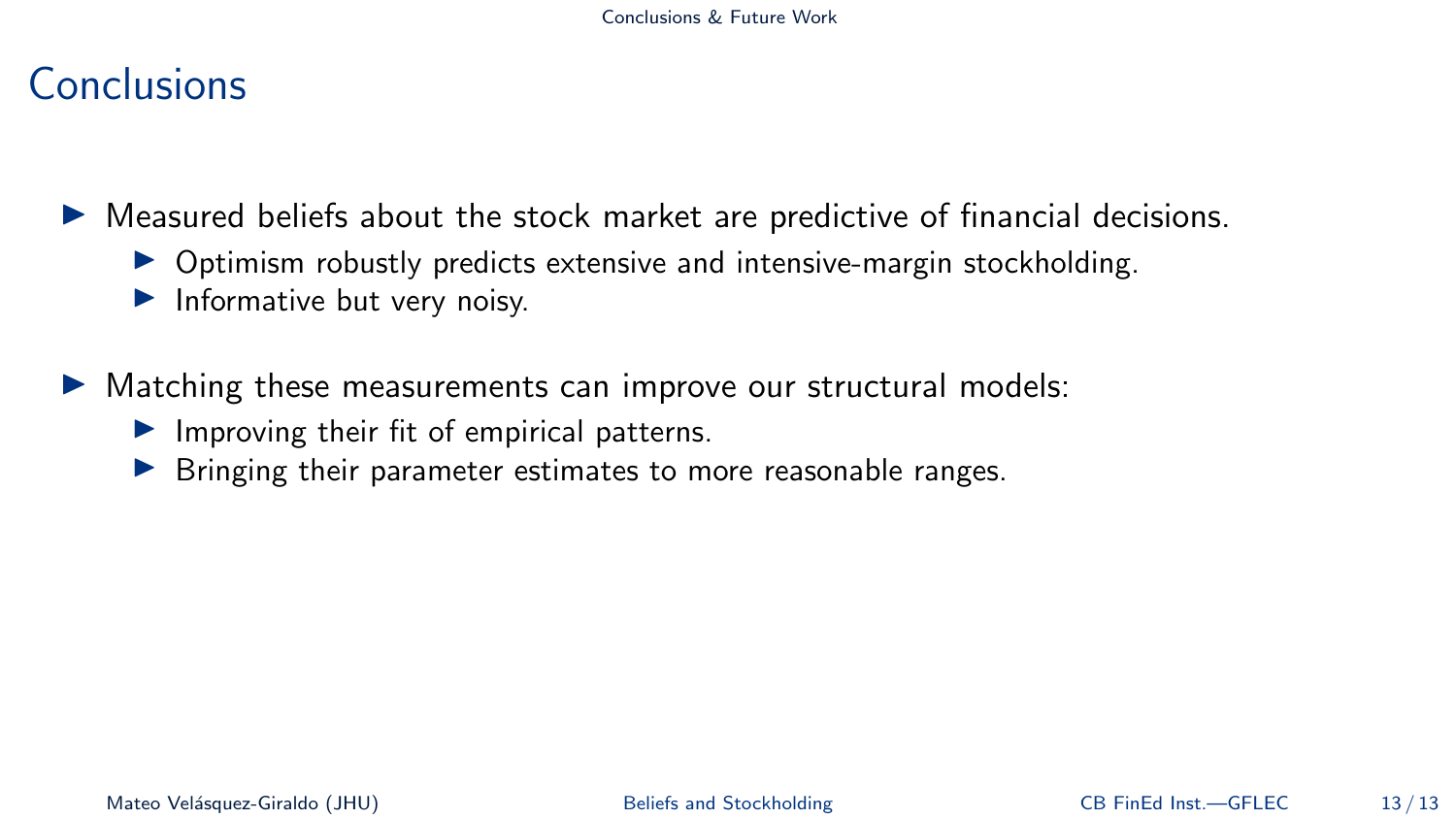### Conclusions

▶ Measured beliefs about the stock market are predictive of financial decisions.

- ▶ Optimism robustly predicts extensive and intensive-margin stockholding.
- $\blacktriangleright$  Informative but very noisy.

▶ Matching these measurements can improve our structural models:

- ▶ Improving their fit of empirical patterns.
- ▶ Bringing their parameter estimates to more reasonable ranges.
- ▶ Current work:
	- ▶ More resourceful beliefs-measurement system.
	- ▶ Post retirement behavior: bequests, health shocks.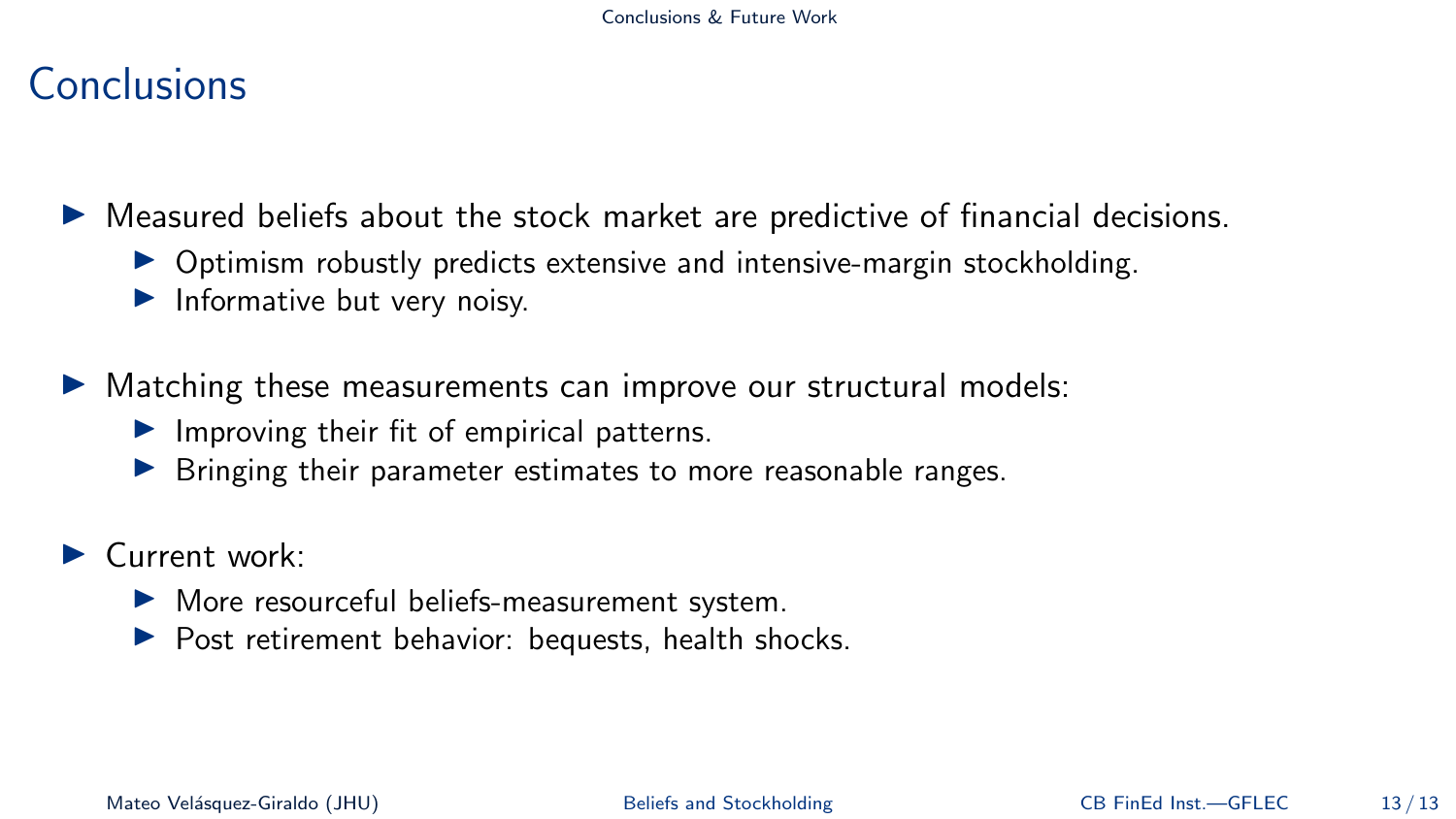# Thank you!

Mateo Velásquez-Giraldo (JHU) [Beliefs and Stockholding](#page-0-0) CB FinEd Inst.—GFLEC 1/28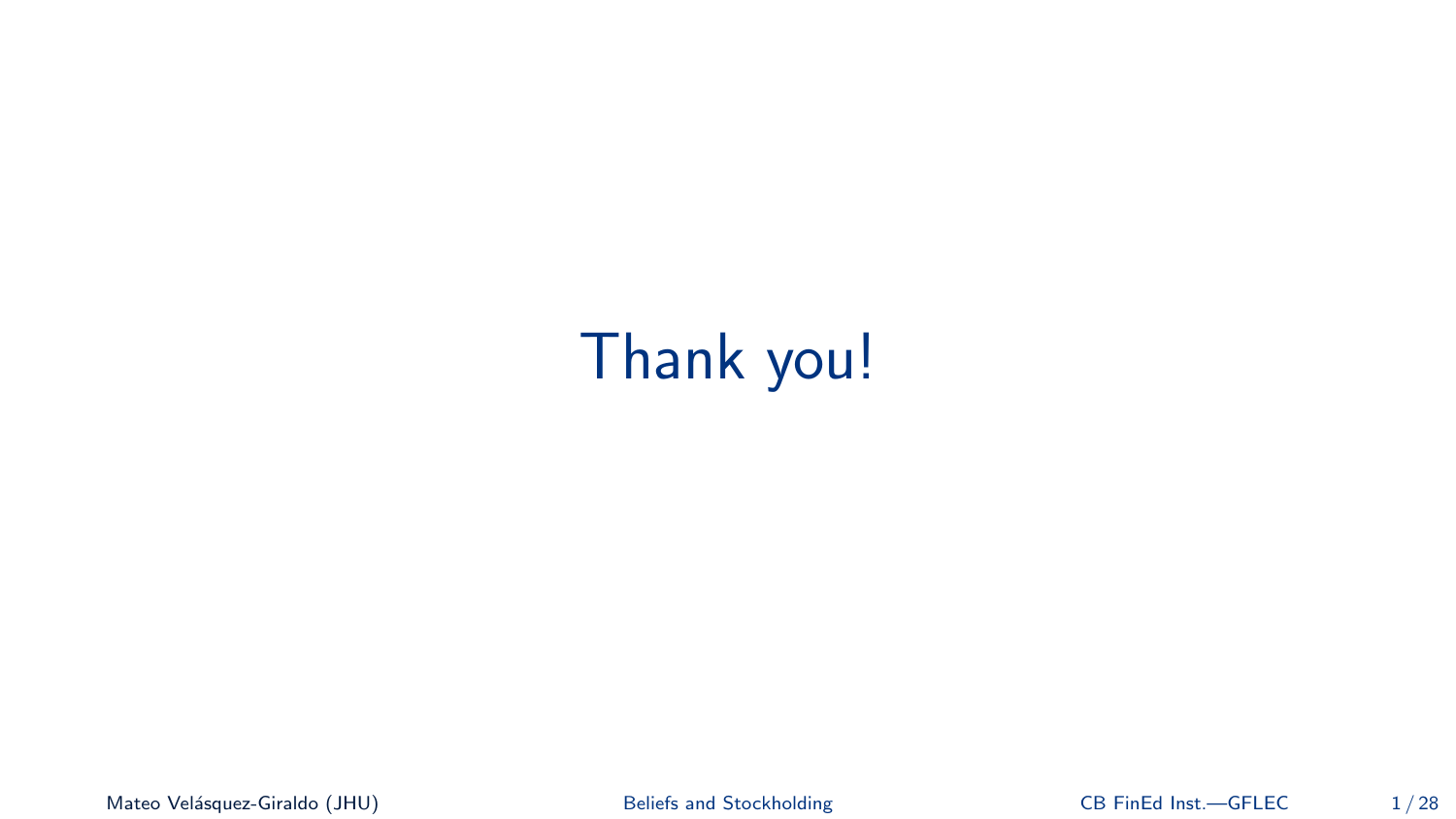- <span id="page-28-3"></span><span id="page-28-1"></span>Ameriks, John, Gábor Kézdi, Minjoon Lee, and Matthew D. Shapiro (2020). "Heterogeneity in Expectations, Risk Tolerance, and Household Stock Shares: The Attenuation Puzzle". In: Journal of Business & Economic Statistics 38.3, pp. 633–646.
- <span id="page-28-0"></span> $\blacksquare$ Arrondel, Luc, Hector F. Calvo Pardo, and Derya Tas (Mar. 14, 2014). Subjective Return Expectations, Information and Stock Market Participation: Evidence from France. SSRN Scholarly Paper ID 2483909. Rochester, NY: Social Science Research Network.
- <span id="page-28-6"></span>Barro, Robert J. and José F. Ursúa (2012). "Rare Macroeconomic Disasters". In: Annual 昏 Review of Economics 4.1, pp. 83–109.
- <span id="page-28-4"></span>Benhabib, Jess and Alberto Bisin (Dec. 2018). "Skewed Wealth Distributions: Theory and 品 Empirics". In: Journal of Economic Literature 56.4, pp. 1261–1291.
- <span id="page-28-2"></span>Cagetti, Marco (July 1, 2003). "Wealth Accumulation Over the Life Cycle and 晶 Precautionary Savings". In: Journal of Business & Economic Statistics 21.3, pp. 339–353.
- <span id="page-28-5"></span>量 Campanale, Claudio, Carolina Fugazza, and Francisco Gomes (Apr. 1, 2015). "Life-Cycle Portfolio Choice with Liquid and Illiquid Financial Assets". In: Journal of Monetary Economics 71, pp. 67–83.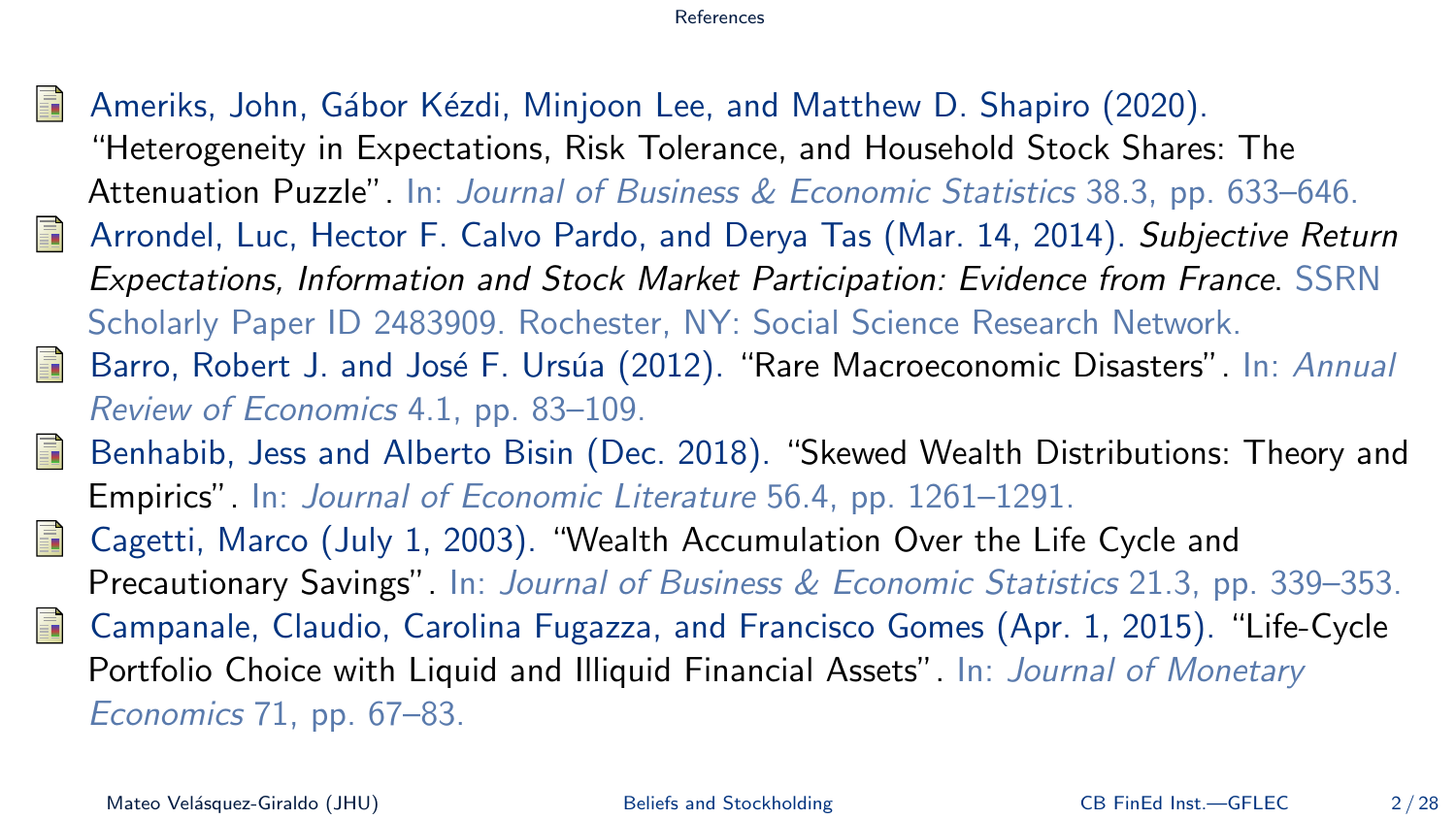- <span id="page-29-2"></span>冨 Carroll, Christopher D., Jiri Slacalek, Kiichi Tokuoka, and Matthew N. White (2017). "The Distribution of Wealth and the Marginal Propensity to Consume". In: *Quantitative* Economics 8.3, pp. 977–1020.
- <span id="page-29-3"></span>晶 Catherine, Sylvain (Dec. 24, 2021). "Countercyclical Labor Income Risk and Portfolio Choices over the Life Cycle". In: The Review of Financial Studies, hhab136.
- Cocco, João F., Francisco J. Gomes, and Pascal J. Maenhout (July 1, 2005). F "Consumption and Portfolio Choice over the Life Cycle". In: The Review of Financial Studies 18.2, pp. 491–533.
- <span id="page-29-1"></span>歸 Das, Sreyoshi, Camelia M Kuhnen, and Stefan Nagel (Jan. 1, 2020). "Socioeconomic Status and Macroeconomic Expectations". In: The Review of Financial Studies 33.1, pp. 395–432.
- <span id="page-29-0"></span>Dominitz, Jeff and Charles F. Manski (May 1, 2007). "Expected Equity Returns and F Portfolio Choice: Evidence from the Health and Retirement Study". In: Journal of the European Economic Association 5.2-3, pp. 369–379.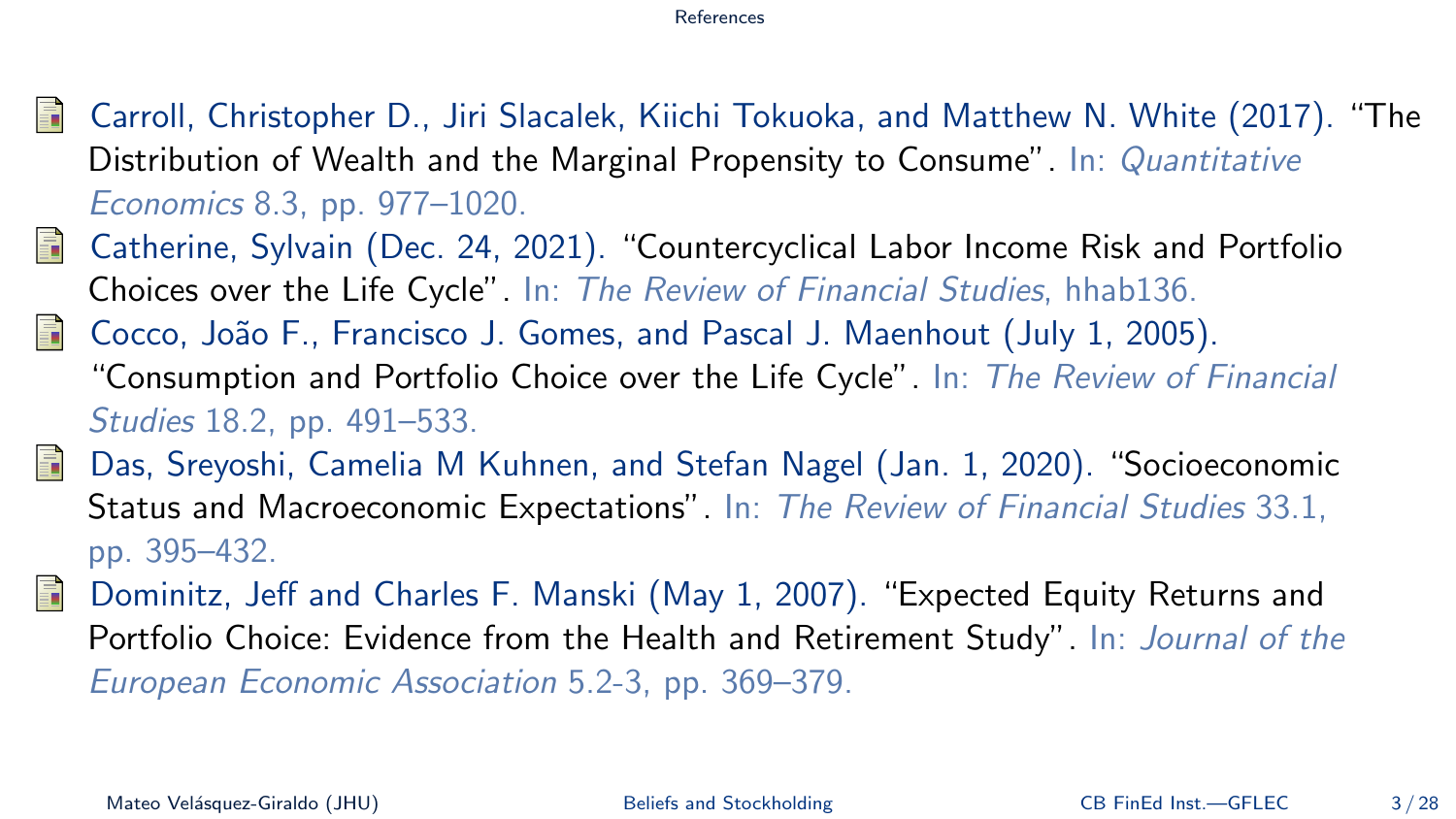- <span id="page-30-5"></span>Drerup, Tilman, Benjamin Enke, and Hans-Martin von Gaudecker (Oct. 1, 2017). "The Precision of Subjective Data and the Explanatory Power of Economic Models". In: Journal of Econometrics. Measurement Error Models 200.2, pp. 378–389.
- <span id="page-30-2"></span>歸 Fagereng, Andreas, Charles Gottlieb, and Luigi Guiso (2017). "Asset Market Participation and Portfolio Choice over the Life-Cycle". In: The Journal of Finance 72.2, pp. 705-750.
- <span id="page-30-1"></span>Fagereng, Andreas, Luigi Guiso, Davide Malacrino, and Luigi Pistaferri (2020). "Heterogeneity and Persistence in Returns to Wealth". In: Econometrica 88.1, pp. 115–170.
- <span id="page-30-3"></span>Finkelstein, Amy and Kathleen McGarry (Sept. 2006). "Multiple Dimensions of Private Information: Evidence from the Long-Term Care Insurance Market". In: American Economic Review 96.4, pp. 938–958.
- <span id="page-30-4"></span><span id="page-30-0"></span>Gan, Li, Guan Gong, Michael Hurd, and Daniel McFadden (Oct. 1, 2015). "Subjective Mortality Risk and Bequests". In: Journal of Econometrics. Heterogeneity in Panel Data and in Nonparametric Analysis in Honor of Professor Cheng Hsiao 188.2, pp. 514–525. Giglio, Stefano, Matteo Maggiori, Johannes Stroebel, and Stephen Utkus (May 2021). "Five Facts about Beliefs and Portfolios". In: American Economic Review 111.5, pp. 1481–1522.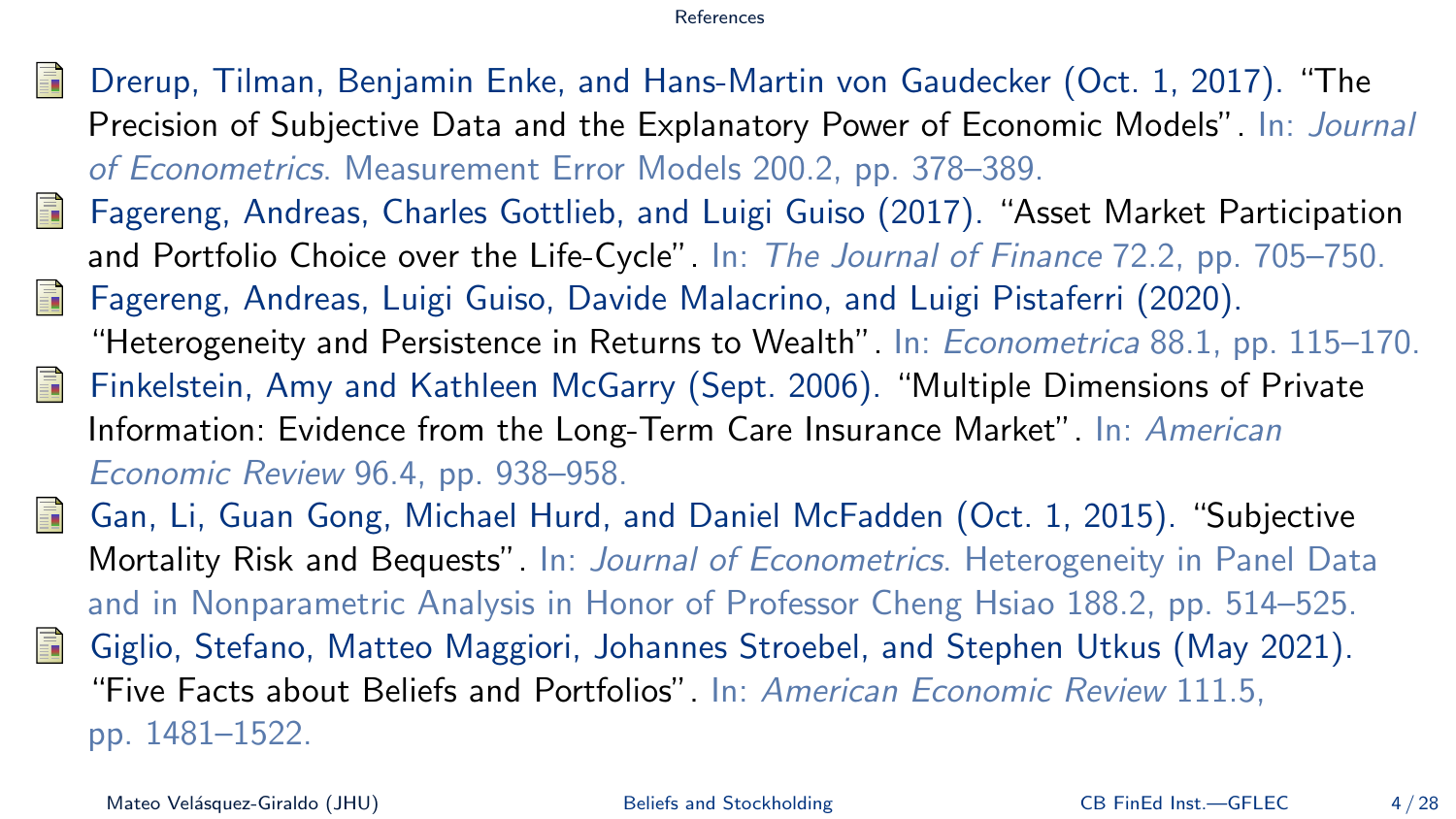- <span id="page-31-5"></span>量 Gomes, Francisco and Alexander Michaelides (2005). "Optimal Life-Cycle Asset Allocation: Understanding the Empirical Evidence". In: The Journal of Finance 60.2, pp. 869–904.
- <span id="page-31-3"></span>晶 Kaplan, Greg and Giovanni L. Violante (2014). "A Model of the Consumption Response to Fiscal Stimulus Payments". In: Econometrica 82.4, pp. 1199–1239.
- <span id="page-31-0"></span>Kézdi, Gábor and Robert J. Willis (Nov. 2011). Household Stock Market Beliefs and 量 Learning. Working Paper 17614. National Bureau of Economic Research.
- <span id="page-31-6"></span>量 Khorunzhina, Natalia (Dec. 1, 2013). "Structural Estimation of Stock Market Participation Costs". In: Journal of Economic Dynamics and Control 37.12, pp. 2928–2942.
- <span id="page-31-2"></span>暈 Kuhn, Moritz, Moritz Schularick, and Ulrike I. Steins (Sept. 2020). "Income and Wealth Inequality in America, 1949–2016". In: Journal of Political Economy 128.9, pp. 3469–3519.
- <span id="page-31-4"></span>Luetticke, Ralph (Apr. 2021). "Transmission of Monetary Policy with Heterogeneity in F Household Portfolios". In: American Economic Journal: Macroeconomics 13.2, pp. 1–25.
- <span id="page-31-1"></span>Lusardi, Annamaria, Pierre-Carl Michaud, and Olivia S. Mitchell (Apr. 2017). "Optimal Financial Knowledge and Wealth Inequality". In: Journal of Political Economy 125.2, pp. 431–477.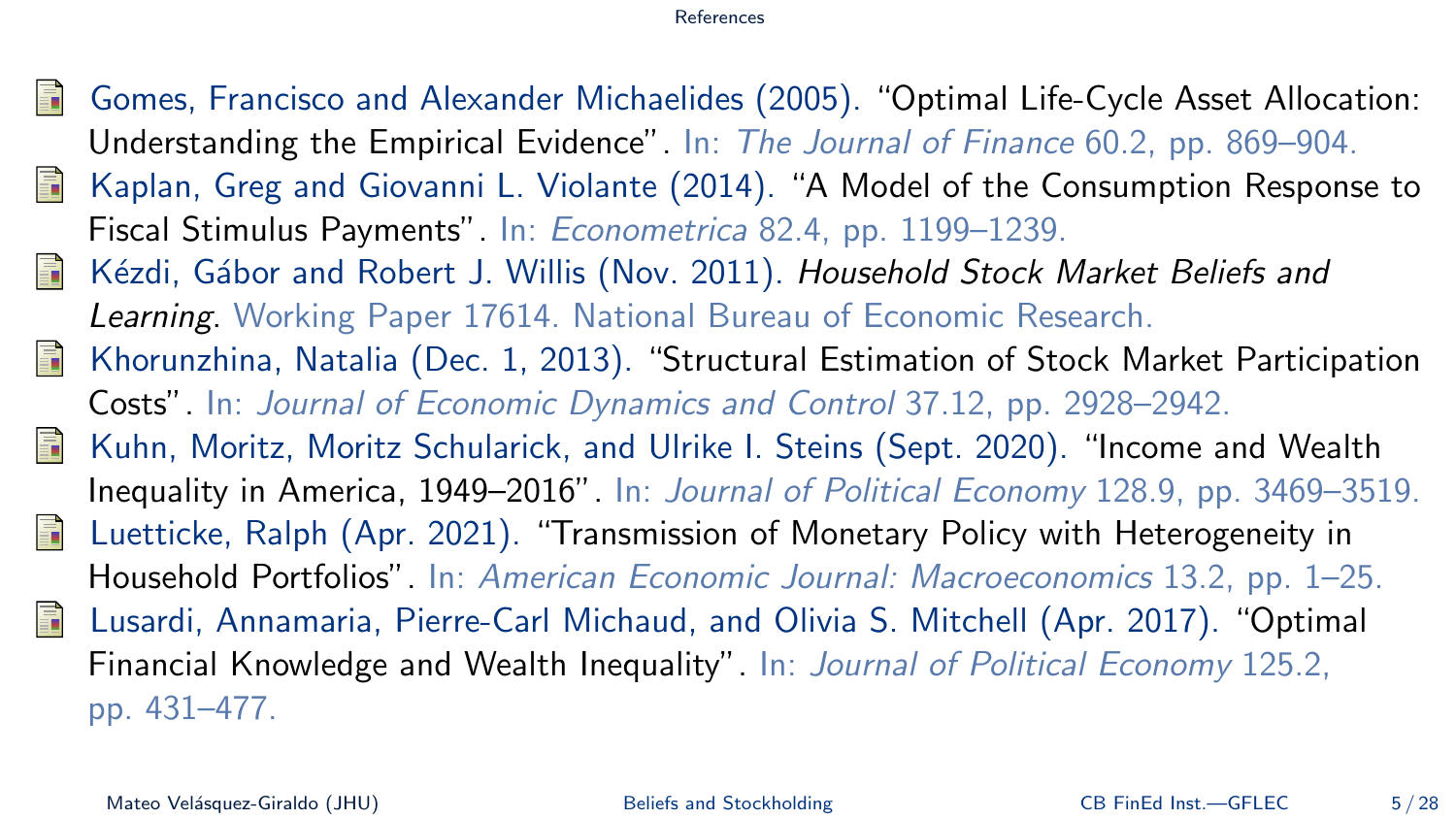- <span id="page-32-0"></span>Lusardi, Annamaria and Olivia S. Mitchell (Mar. 2014). "The Economic Importance of Financial Literacy: Theory and Evidence". In: Journal of Economic Literature 52.1, pp. 5–44.
- <span id="page-32-4"></span>晶 Malmendier, Ulrike and Stefan Nagel (Feb. 1, 2011). "Depression Babies: Do Macroeconomic Experiences Affect Risk Taking?\*". In: The Quarterly Journal of Economics 126.1, pp. 373–416.
- <span id="page-32-3"></span>晶 Papageorge, Nicholas W., Seth Gershenson, and Kyung Min Kang (May 1, 2020). "Teacher Expectations Matter". In: The Review of Economics and Statistics 102.2, pp. 234–251.
- <span id="page-32-2"></span>暈 Rietz, Thomas A. (July 1, 1988). "The Equity Risk Premium a Solution". In: Journal of Monetary Economics 22.1, pp. 117–131.
- <span id="page-32-5"></span>Sabelhaus, John and Jae Song (May 1, 2010). "The Great Moderation in Micro Labor Ħ Earnings". In: Journal of Monetary Economics 57.4, pp. 391–403.
- <span id="page-32-1"></span>昂 Vissing-Jorgensen, Annette (Apr. 2002). Towards an Explanation of Household Portfolio Choice Heterogeneity: Nonfinancial Income and Participation Cost Structures. Working Paper 8884. National Bureau of Economic Research.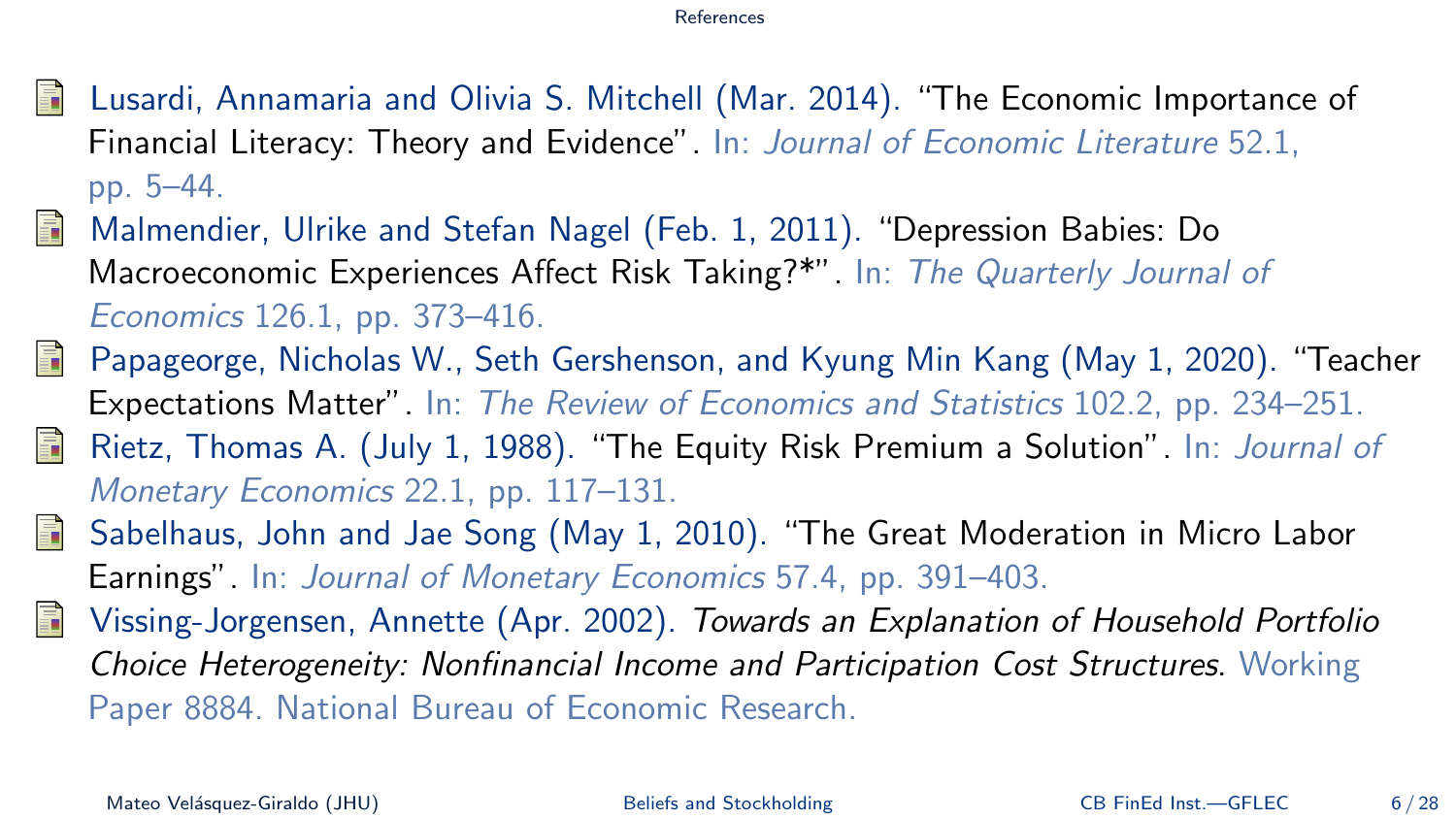<span id="page-33-0"></span>手 Zeldes, Stephen P. (Apr. 1989). "Consumption and Liquidity Constraints: An Empirical Investigation". In: Journal of Political Economy 97.2, pp. 305–346.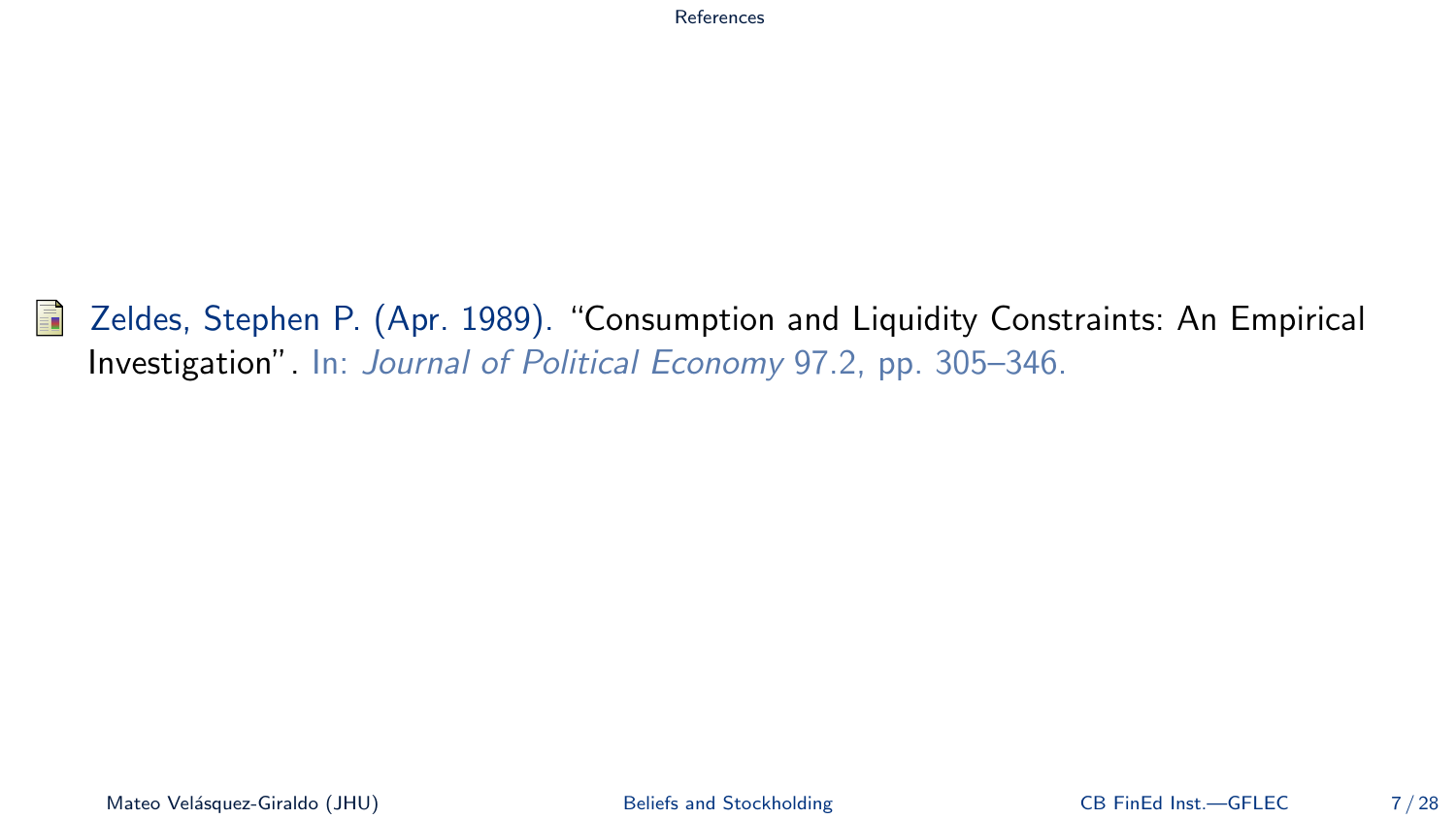# Motivation and the set of the set of the set of the set of the set of the set of the set of the set of the set



<span id="page-34-0"></span>Households' portfolio allocations are crucial to understanding

- $\blacktriangleright$  Wealth distribution:
	- ▶ Heterogeneous returns (Benhabib and Bisin [2018;](#page-28-4) Fagereng, Guiso, et al. [2020\)](#page-30-1).
- $\triangleright$  Cross-group differences in wealth:
	- ▶ Differences in portfolios along the wealth distribution (Kuhn, Schularick, and Steins [2020\)](#page-31-2).
	- ▶ Can arise from differences in sophistication (Lusardi, Michaud, and Mitchell [2017\)](#page-31-1).
- $\blacktriangleright$  Effects of monetary and and fiscal policy:
	- ▶ Wealth level, allocation and liquidity are important for MPC out of transfers (Kaplan and Violante [2014;](#page-31-3) Carroll et al. [2017\)](#page-29-2).
	- $\blacktriangleright$  Heterogeneity is important for the response of investment (Luetticke [2021\)](#page-31-4).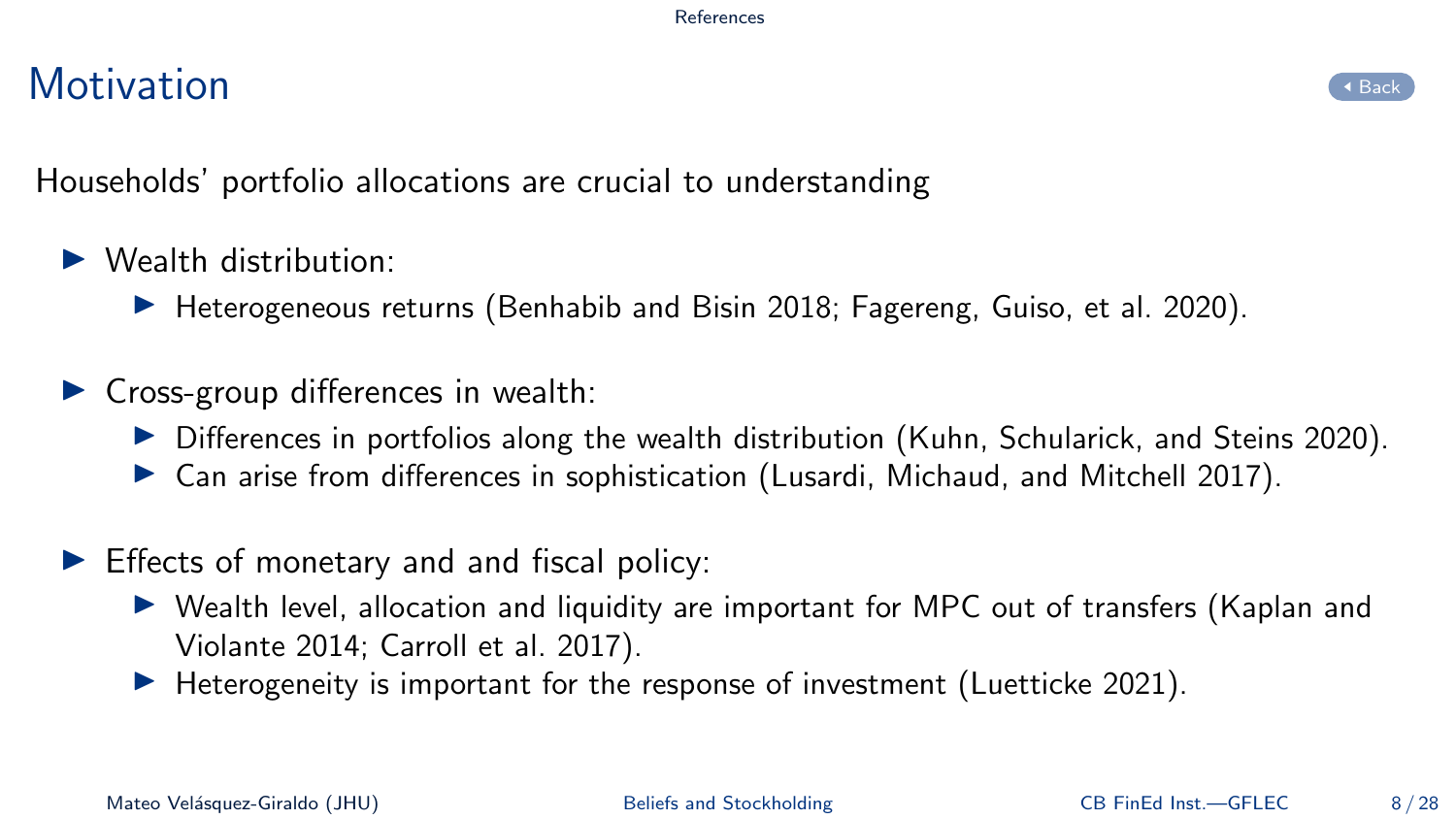# Improving Life-Cycle Portfolio Models [Back](#page-4-0) Back

<span id="page-35-0"></span>Attempts to reconcile models with data:

- ▶ Costs: Vissing-Jorgensen [\(2002\)](#page-32-1), F. Gomes and Michaelides [\(2005\)](#page-31-5), Khorunzhina [\(2013\)](#page-31-6), and Campanale, Fugazza, and F. Gomes [\(2015\)](#page-28-5).
- ▶ Distribution of returns: Rietz [\(1988\)](#page-32-2), Barro and Ursúa [\(2012\)](#page-28-6), Fagereng, Gottlieb, and Guiso [\(2017\)](#page-30-2), and Catherine [\(2021\)](#page-29-3).

This paper:  $\bullet$  [Why measured beliefs?](#page-36-0)

- ▶ Transaction costs and liquidity differences between assets.
- ▶ Heterogeneous beliefs about returns, estimated from survey measurements.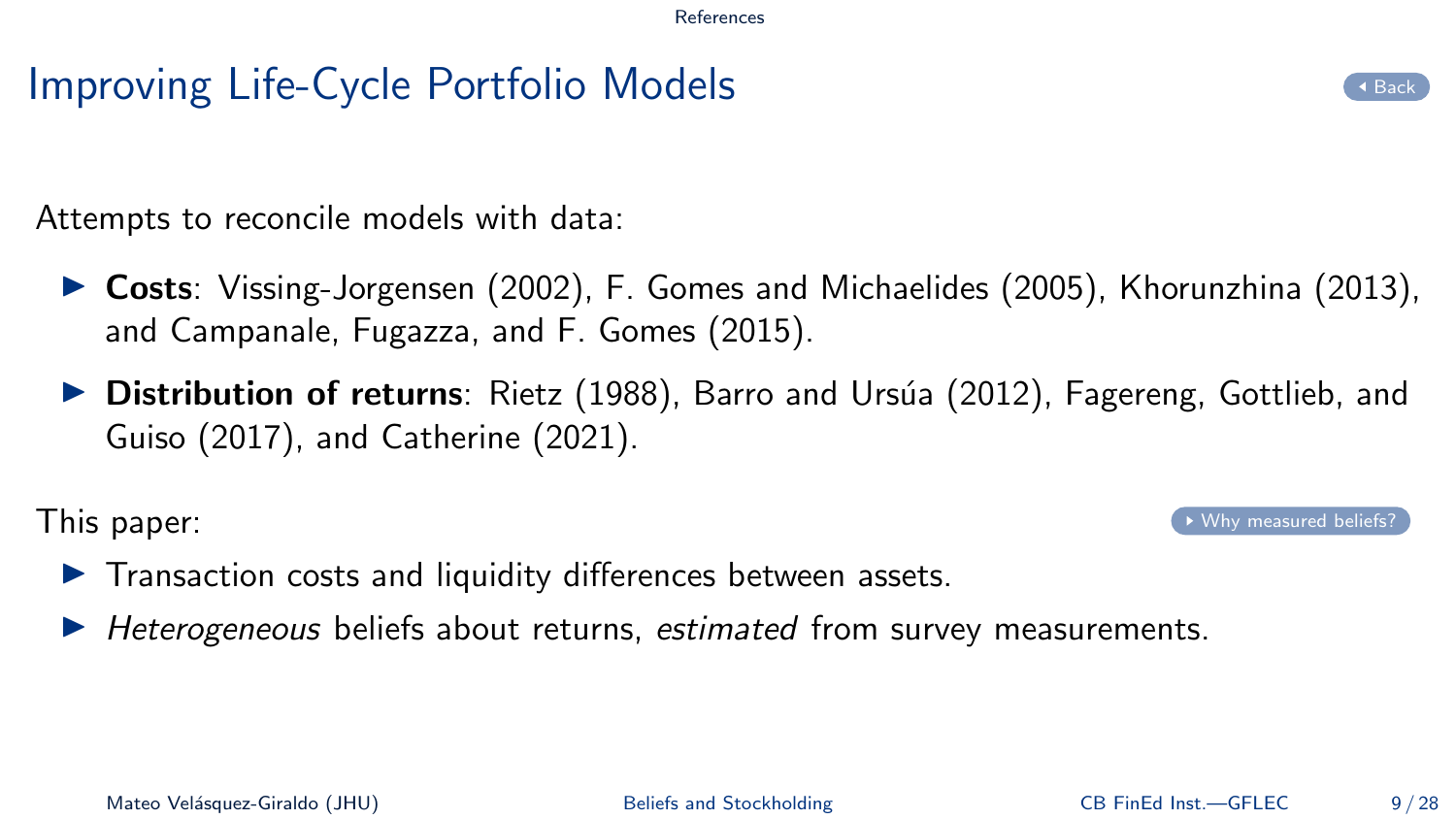### Why Beliefs?

- <span id="page-36-0"></span>▶ Beliefs are central to our models.
- ▶ Increasingly available data: SPF, HRS, SCE, MSC...
- $\blacktriangleright$  Enhance assumptions with imperfect measurements.
- $\blacktriangleright$  Evidence of their informativeness/behavioral effects:
	- ▶ In portfolio choice: Dominitz and Manski [\(2007\)](#page-29-0), Arrondel, Calvo Pardo, and Tas [\(2014\)](#page-28-0), Giglio et al. [\(2021\)](#page-30-0), and Ameriks et al. [\(2020\)](#page-28-1).
	- ▶ In other contexts: demand for insurance (Finkelstein and McGarry [2006\)](#page-30-3), bequests (Gan et al. [2015\)](#page-30-4), educational attainment (Papageorge, Gershenson, and Kang [2020\)](#page-32-3).
- ▶ Incorporating these data to dynamic structural models brings
	- $\blacktriangleright$  Design and technical challenges.
	- ▶ Potential to tackle issues like the stockholding puzzle.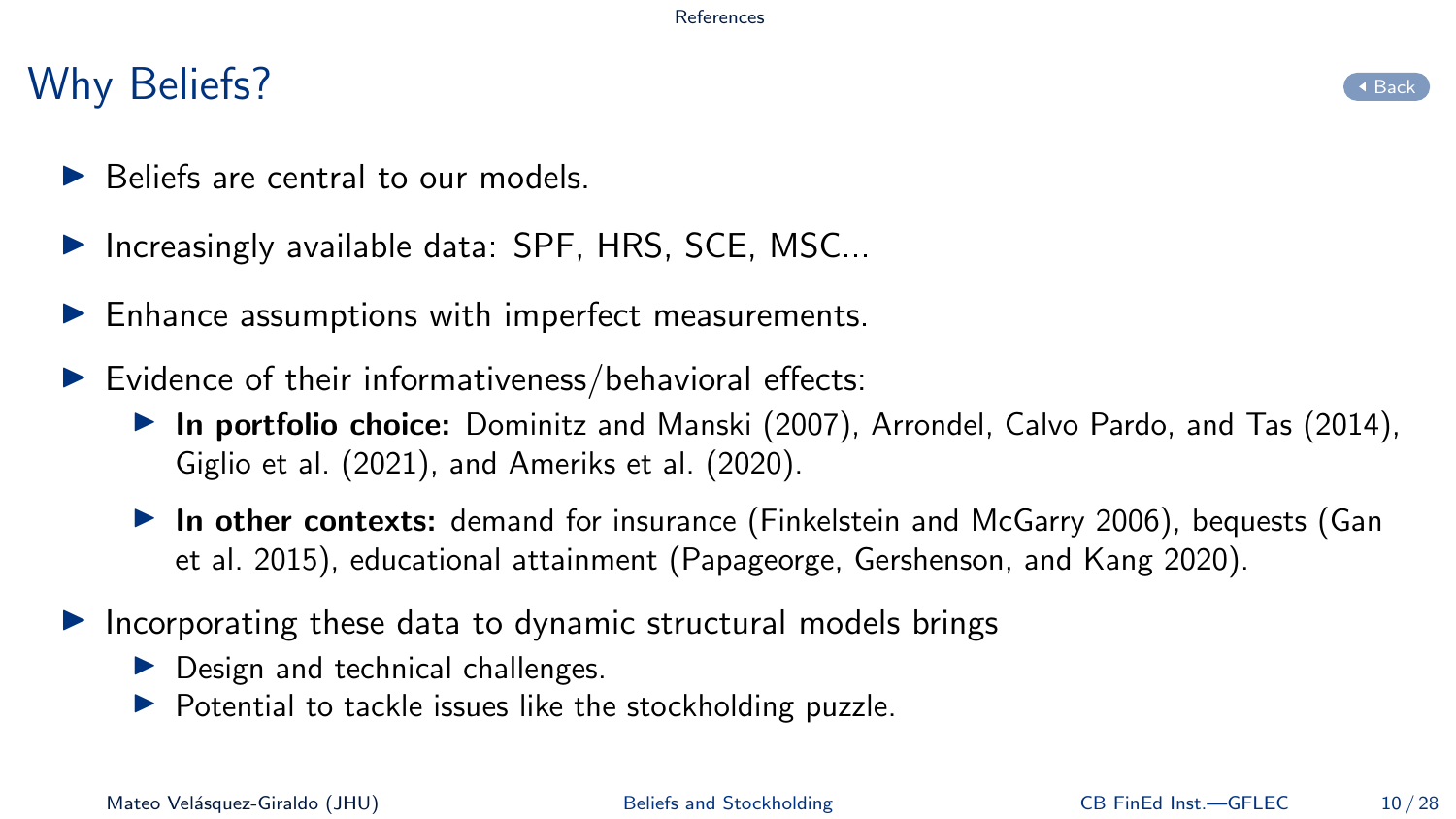# $S$ ources  $\overline{S}$

<span id="page-37-0"></span>Health and Retirement Study:

- $\triangleright$  2002 2016, biennial.
- $\blacktriangleright$  Longitudinal.
- ▶ Wealth and expectations modules.
- $\blacktriangleright$  Ages  $>$  50.

Survey of Consumer Finances:

- ▶ 1989 2019, triennial.
- ▶ Repeated cross-sections.
- ▶ Detailed wealth data

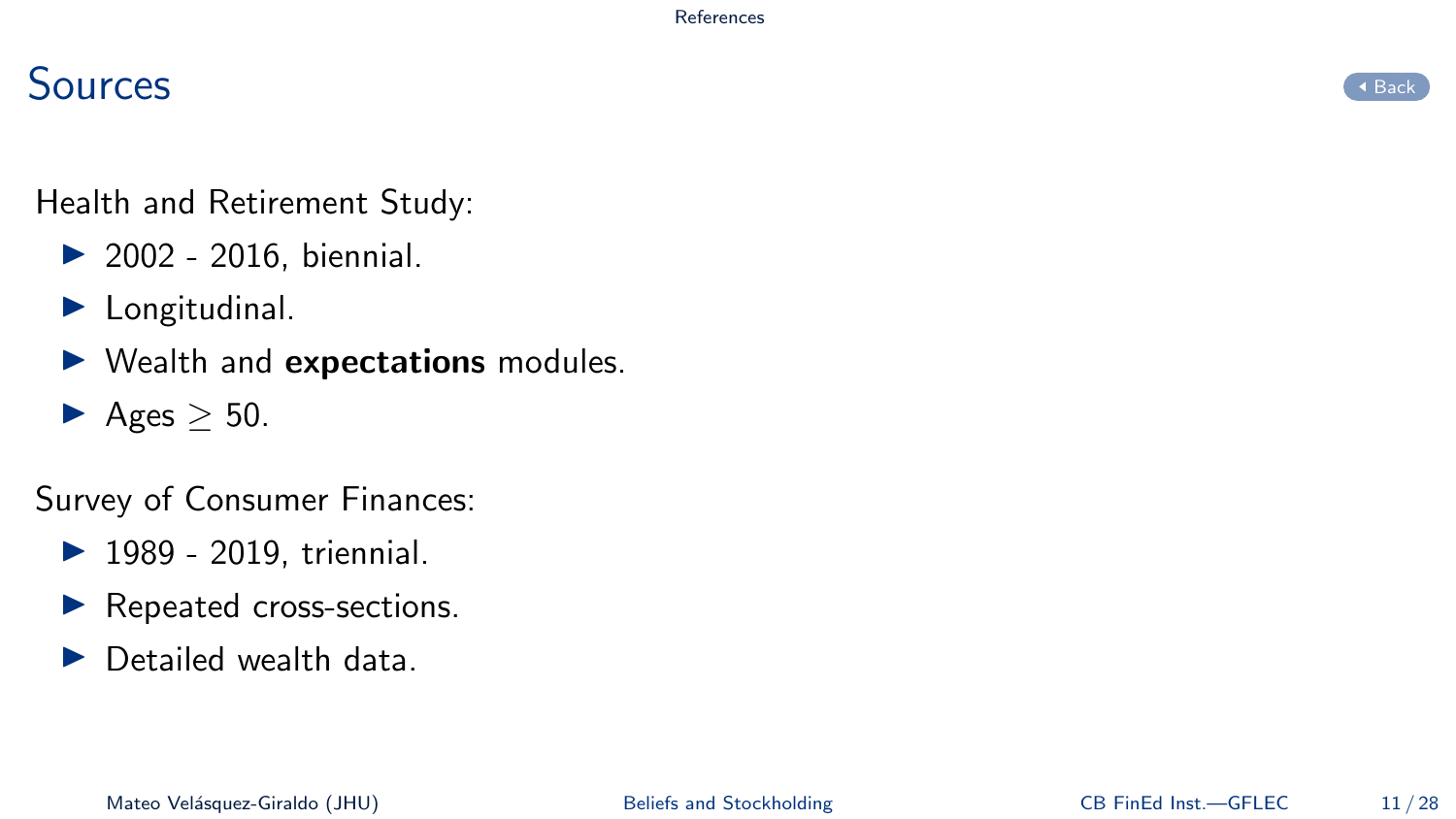### $\mathsf{Main}$  Variable Definitions  $\mathsf{Set}$



- <span id="page-38-0"></span>▶ Wealth: total financial assets (no vehicles, real state, businesses).
- $\triangleright$  Wealth ratio: Wealth/(Labor  $+$  Pension income), if income was "usual."
- ▶ Stocks: directly held, mutual funds.

Variables of interest:

- ▶ Participation: 1 [Stocks  $>$  0].
- $\blacktriangleright$  Stocks' share: Stocks/Wealth, if wealth  $>0$ .
- $\triangleright$  Cond. Stock's share: stocks' share if  $> 0$ .
- ▶ Hand-to-mouth (H2M): Wealth  $\leq$  (1/6) usual income (Zeldes [1989\)](#page-33-0).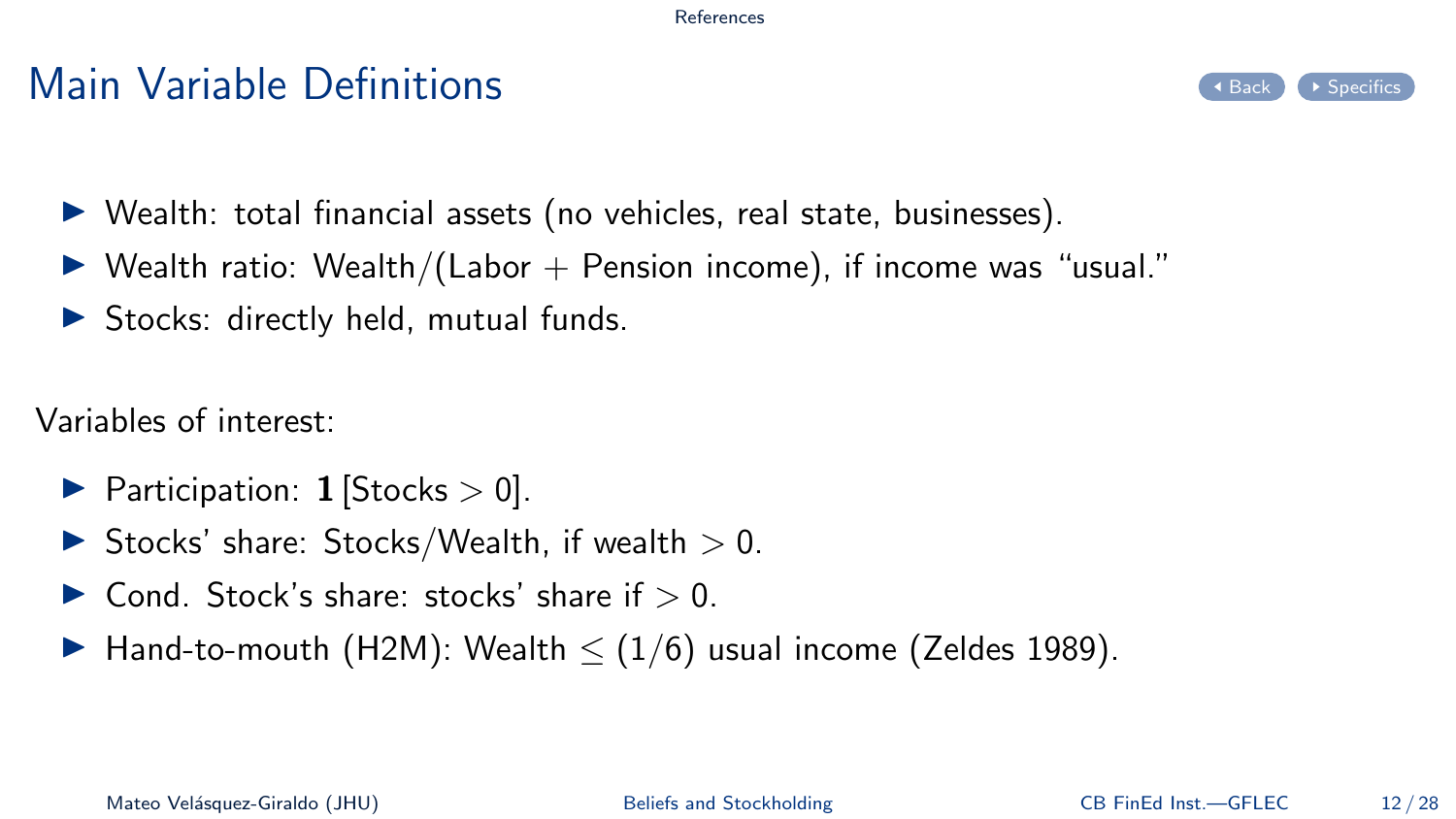### $V$ ariable Definitions  $\overline{S}_{\text{back}}$



### <span id="page-39-0"></span>▶ SCF, from their summary files.

- $\triangleright$  Wealth (fin): total value of financial assets.
- $\triangleright$  Stock holdings (equity): directly held, mutual funds, IRA/Keoghs (estimated).
- ▶ Income (wageinc + ssretinc): wage, salary, soc. sec, and pension income.

### ▶ HRS, from the RAND files.

- $\blacktriangleright$  Wealth (atotf): net financial wealth.
- ▶ Stock holdings (astck): only directly held and mutual funds.
- ▶ Income (HwITOT): total income.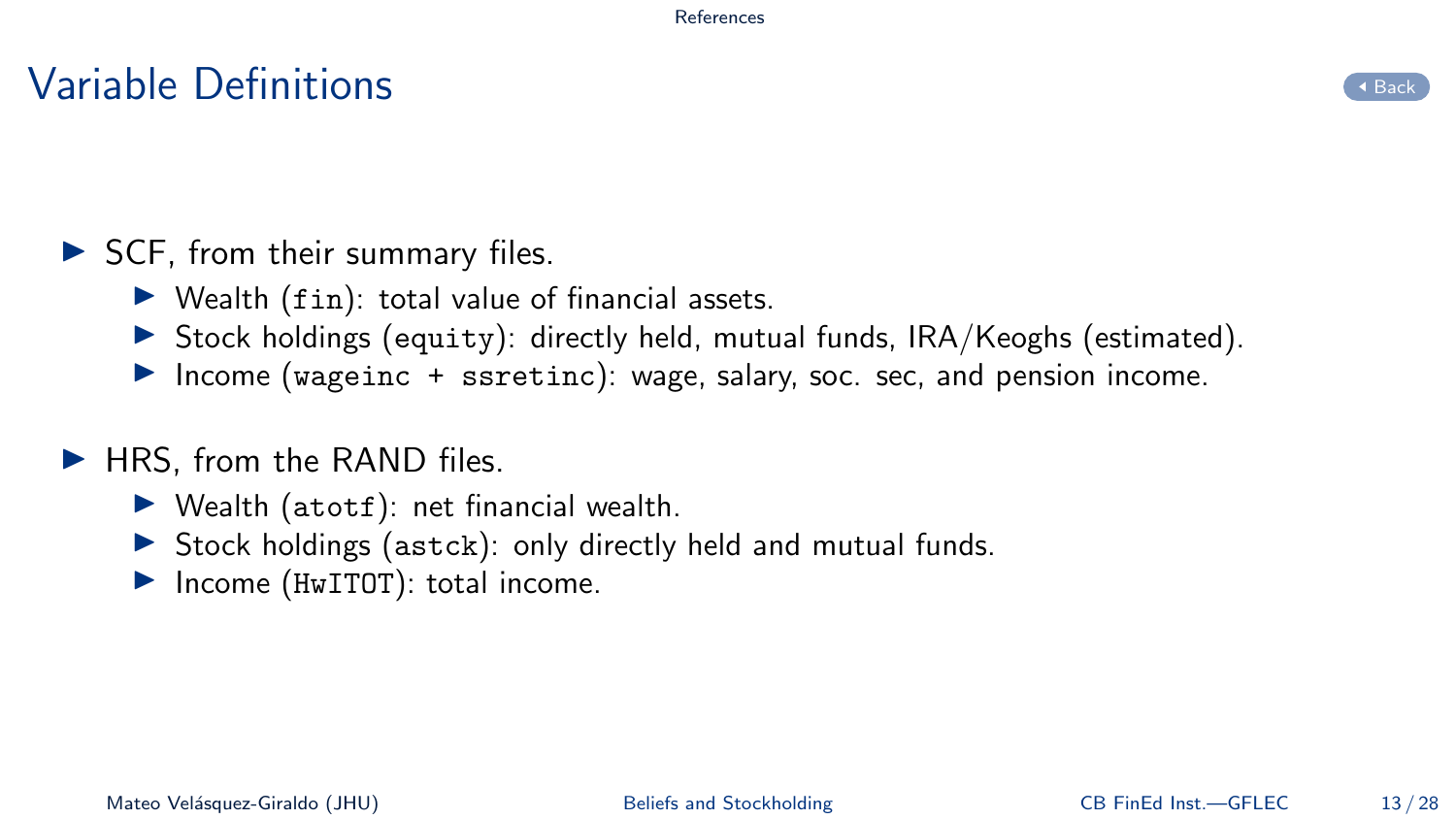# Beliefs and Stockholding (HRS) ([Back](#page-7-0) [Int. Regs.](#page-43-0) [Ext. Regs.](#page-42-0) [Experience](#page-44-0)

<span id="page-40-0"></span>▶ More optimistic agents do hold more stocks.

|                   |           |   |      |      |      | Quantile: Stocks' Share of Wealth |
|-------------------|-----------|---|------|------|------|-----------------------------------|
| Belief $P(X > 0)$ | N. Obs 50 |   | 60   | 70   | 80   | 90                                |
| [0, 0.25]         | 14053     | 0 | 0.00 | 0.00 | 0 18 | 0.58                              |
| (0.25, 0.5]       | 22451     | 0 | 0.00 | 0.05 | 0.31 | 0.64                              |
| (0.5, 0.75]       | 10620     | 0 | 0.05 | 0.23 | 0.45 | 0.72                              |
| (0.75, 1]         | 7893      | O | 0.06 | 0.25 | 0.48 | 0.73                              |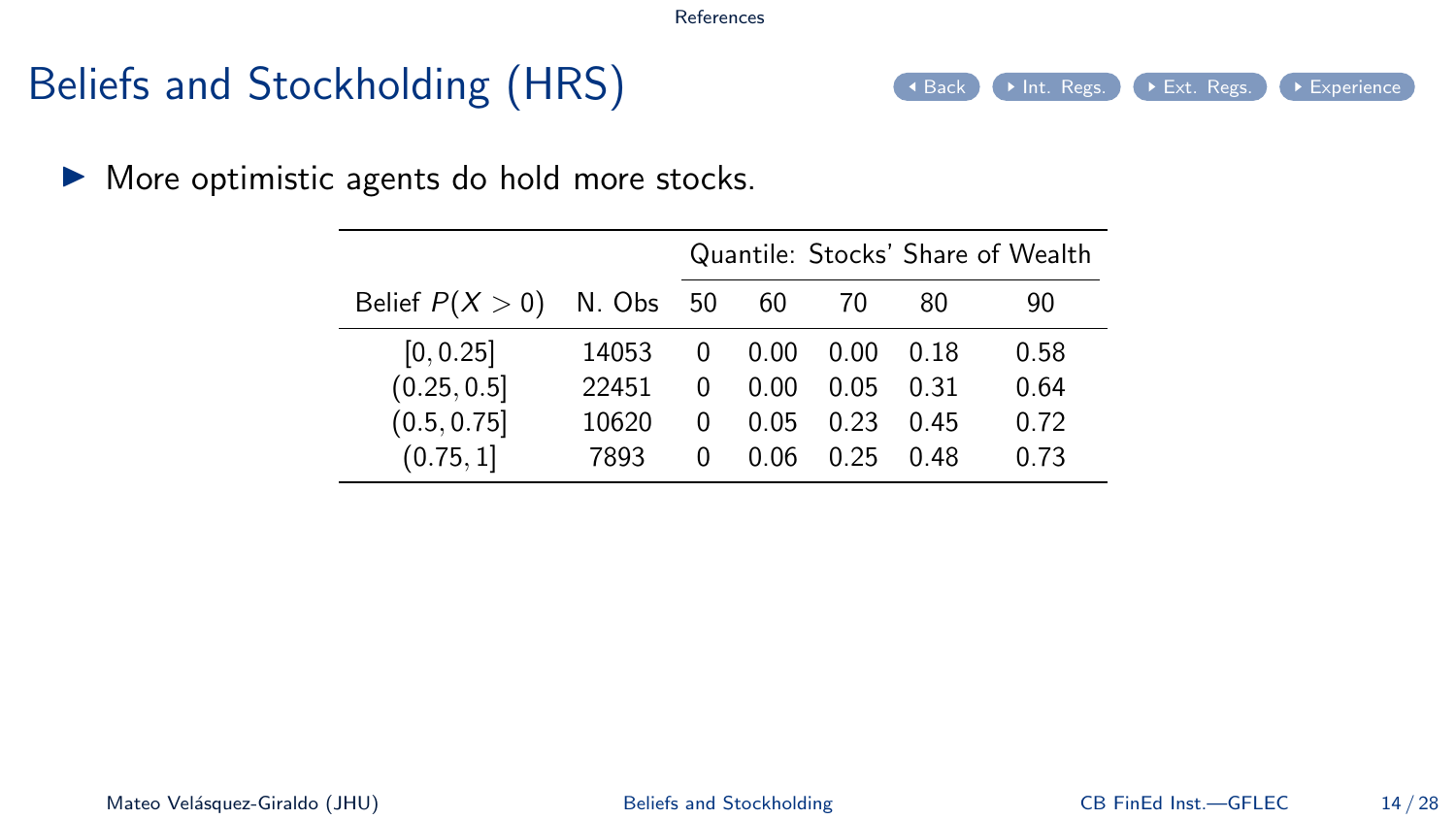# Beliefs and Stockholding (HRS) ([Back](#page-7-0) [Int. Regs.](#page-43-0) [Ext. Regs.](#page-42-0) [Experience](#page-44-0)

▶ More optimistic agents do hold more stocks.

|                             |       |              |      |      |      | Quantile: Stocks' Share of Wealth |
|-----------------------------|-------|--------------|------|------|------|-----------------------------------|
| Belief $P(X > 0)$ N. Obs 50 |       |              | 60   | 70   | 80   | 90                                |
| [0, 0.25]                   | 14053 | 0            | 0.00 | 0.00 | 0 18 | 0.58                              |
| (0.25, 0.5]                 | 22451 | 0            | 0.00 | 0.05 | 0.31 | 0.64                              |
| (0.5, 0.75]                 | 10620 | $\Omega$     | 0.05 | 0.23 | በ 45 | 0.72                              |
| (0.75, 1]                   | 7893  | $\mathbf{0}$ | 0.06 | በ 25 | በ 48 | 0.73                              |

Evidence of measured beliefs ∼ stockholding:

▶ Dominitz and Manski [\(2007\)](#page-29-0), Arrondel, Calvo Pardo, and Tas [\(2014\)](#page-28-0), Drerup, Enke, and von Gaudecker [\(2017\)](#page-30-5), Das, Kuhnen, and Nagel [\(2020\)](#page-29-1), Ameriks et al. [\(2020\)](#page-28-1), and Giglio et al. [\(2021\)](#page-30-0) among others.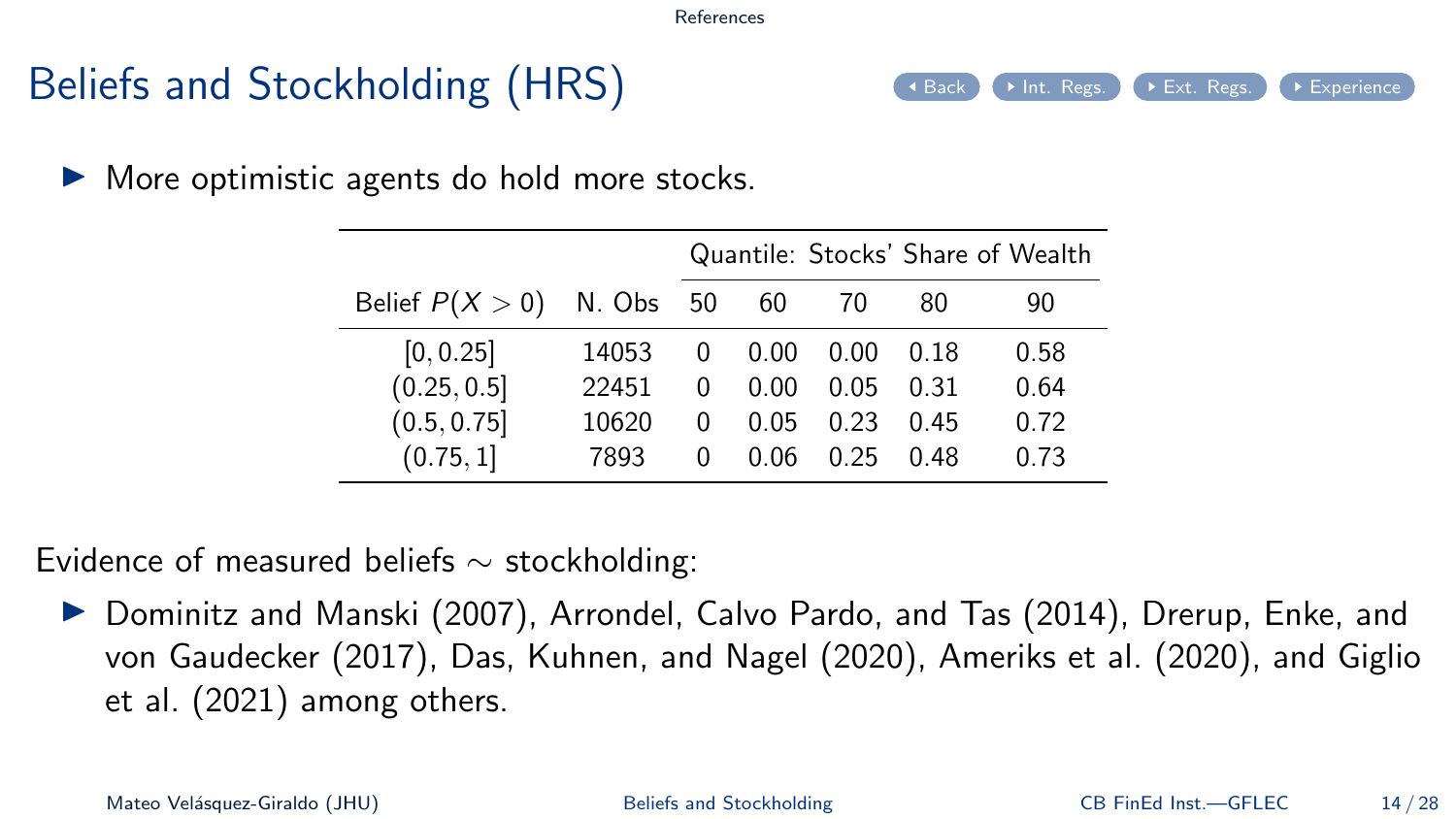# Beliefs and the Extensive Margin (HRS) [Back](#page-40-0) CR Rack

- <span id="page-42-0"></span>▶ Known cross-sectional relationship.
- $\blacktriangleright$  Also true within individuals.

|                                             |            | Dep. Var.: Participation, (LPM). |           |
|---------------------------------------------|------------|----------------------------------|-----------|
|                                             | Model 1    | Model 2                          | Model 3   |
| Belief, $P(X > 0)$                          | $0.26***$  | $0.16***$                        | $0.04***$ |
|                                             | (0.01)     | (0.01)                           | (0.01)    |
| Belief <sub>t</sub> $P(X > 0)$ : DK/Refused | $-0.09***$ | $-0.05^{***}$                    | $-0.01$   |
|                                             | (0.01)     | (0.01)                           | (0.00)    |
| Log-Income (HH)                             |            | $0.10***$                        | $0.03***$ |
|                                             |            | (0.00)                           | (0.00)    |
| Household F.E.                              |            |                                  |           |
| Educ. Dummies                               |            |                                  |           |
| Age and Year Dummies                        |            |                                  |           |
| Gender                                      |            |                                  |           |
| $R^2$                                       | 0.06       | 0.16                             | 0.03      |
| Adj. $R^2$                                  | 0.06       | 0.16                             | $-0.32$   |
| Num. obs.                                   | 73754      | 73745                            | 73754     |

\*\*\* $p < 0.001$ ; \*\* $p < 0.01$ ; \* $p < 0.05$ . SEs clustered at the Household level.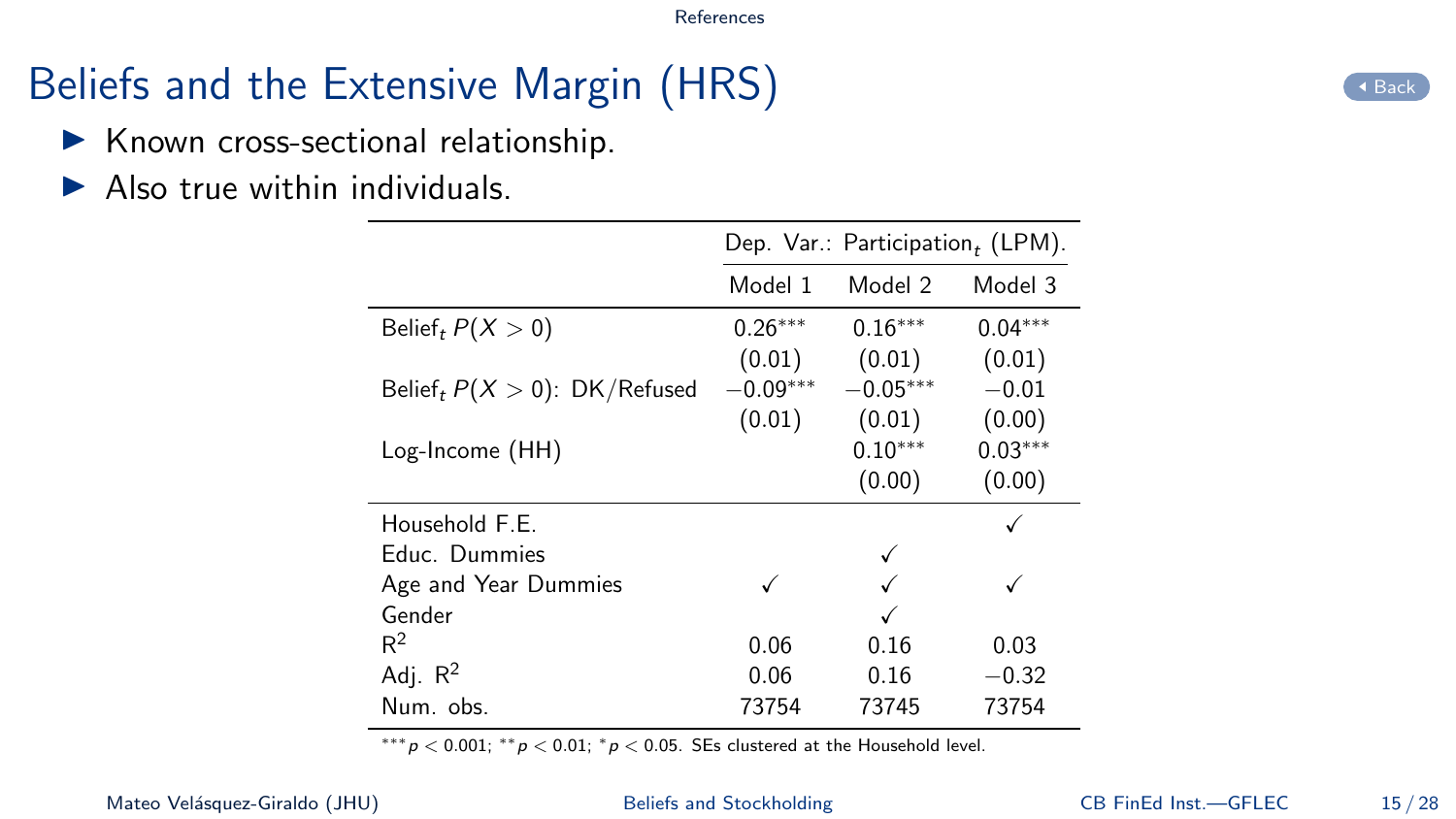## <span id="page-43-0"></span>Beliefs and the Intensive Margin  $(HRS)$

 $\mathsf{Share}_{i,t} = \bm{1}[\mathsf{Share}_{i,t}^* \geq 0] \times \mathsf{Share}_{i,t}^*$ Share ${}_{i,t}^{*} = \alpha + \beta$ Beliefs ${}_{i,t} + x'_{i,t} \gamma + u_i + \varepsilon_{i,t}$  $, \qquad \varepsilon_{i,t} \sim \mathcal{N}(0,\sigma^2)$ 

|                        | Dep. Var.: Share $_{i,t}^*$ (Tobit). |                     |                     |  |
|------------------------|--------------------------------------|---------------------|---------------------|--|
|                        | Model 1                              | Model 2             | Model 3             |  |
| Belief, $P(X > 0)$     | $0.43***$<br>(0.01)                  | $0.26***$<br>(0.01) | $0.14***$<br>(0.01) |  |
| Belief: DK/Refused     | $-0.24***$                           | $-0.16***$          | $-0.09^{***}$       |  |
| Log-Income (HH)        | (0.01)                               | (0.01)<br>$0.18***$ | (0.01)<br>$0.11***$ |  |
|                        |                                      | (0.00)              | (0.00)              |  |
| Household Rand. Effecs |                                      |                     |                     |  |
| Educ. Dummies          |                                      |                     |                     |  |
| Gender                 |                                      |                     |                     |  |
| Age and Year Dummies   |                                      |                     |                     |  |
| Num. Obs.              | 73745                                | 73745               | 73745               |  |

∗∗∗p < 0.001; ∗∗p < 0.01; <sup>∗</sup>p < 0.05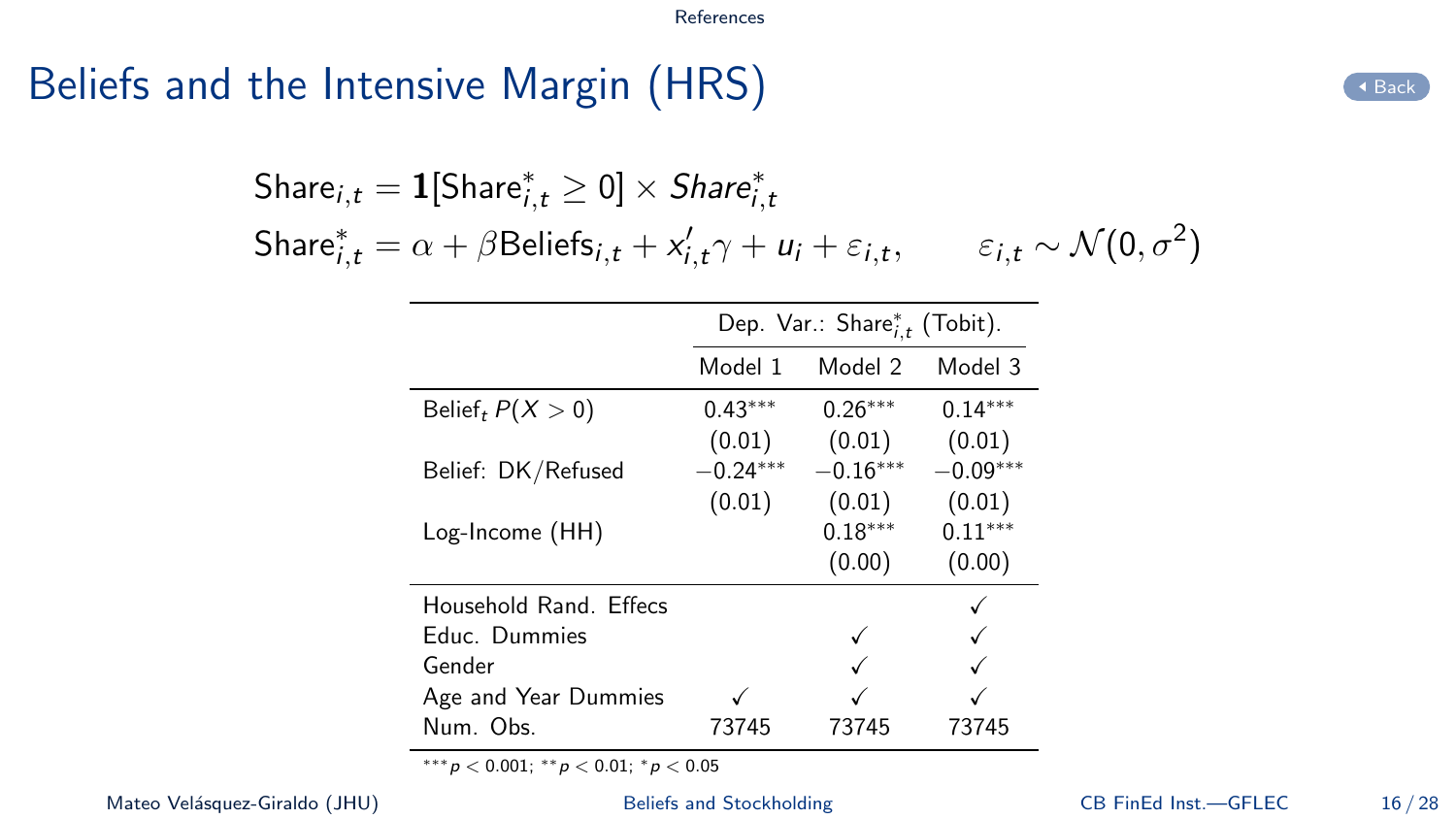# The Effect of Experience **[Back](#page-40-0) Contract Contract Contract Contract**

<span id="page-44-0"></span>Malmendier and Nagel [\(2011\)](#page-32-4):

- $\blacktriangleright$  Experienced returns are associated with participation.
- $\blacktriangleright$  Beliefs might be a channel

|                      |         |           |            | Dep. Var.: $P(\text{Participation}_{i,t} = 1)$ (Probit). |            |
|----------------------|---------|-----------|------------|----------------------------------------------------------|------------|
|                      | Model 1 | Model 2   | Model 3    | Model 4                                                  | Model 5    |
| Exp. In $R$          |         |           | $12.30***$ |                                                          | $9.02*$    |
|                      |         |           | (3.48)     |                                                          | (3.52)     |
| Belief <sub>t</sub>  |         |           |            | $0.49***$                                                | $0.49***$  |
|                      |         |           |            | (0.03)                                                   | (0.03)     |
| Belief: DK/Refused   |         |           |            | $-0.28***$                                               | $-0.28***$ |
|                      |         |           |            | (0.02)                                                   | (0.02)     |
| Log-Income (HH)      |         | $0.39***$ | $0.39***$  | $0.37***$                                                | $0.37***$  |
|                      |         | (0.01)    | (0.01)     | (0.01)                                                   | (0.01)     |
| Age and Year Dummies |         | √         | √          | √                                                        | ✓          |
| Educ. and Gender     |         |           |            |                                                          |            |
| Area Under ROC       | 0.70    | 0.75      | 0.75       | 0.76                                                     | 0.76       |
| Num. obs.            | 73745   | 73745     | 73745      | 73745                                                    | 73745      |

 $***p < 0.001$ ;  $**p < 0.01$ ;  $*p < 0.05$ . SEs clustered at the Household level.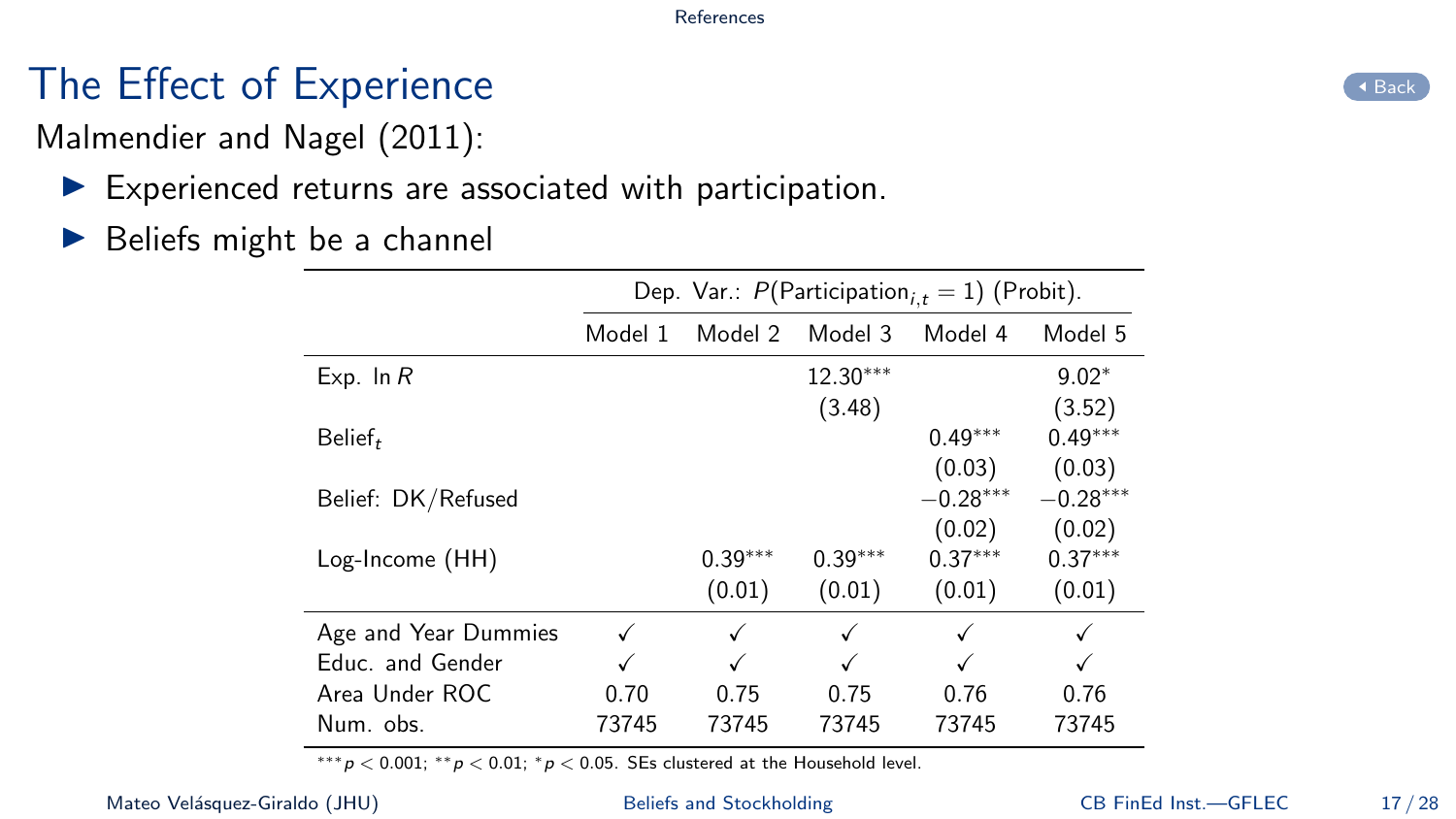# <span id="page-45-0"></span>Belief Grids, Summary Statistics [Back](#page-10-0) and the Contract of Back

|             |         | Log-Return Mean $\mu_i$ Log-Return S.D. $\sigma_i$ |      |          |
|-------------|---------|----------------------------------------------------|------|----------|
| Education   | Mean    | St. Dev. Mean                                      |      | St. Dev. |
| College     | 0.02    | 0.09                                               | 0.29 | 0.14     |
| High School | $-0.10$ | 0.23                                               | 0.55 | 0.36     |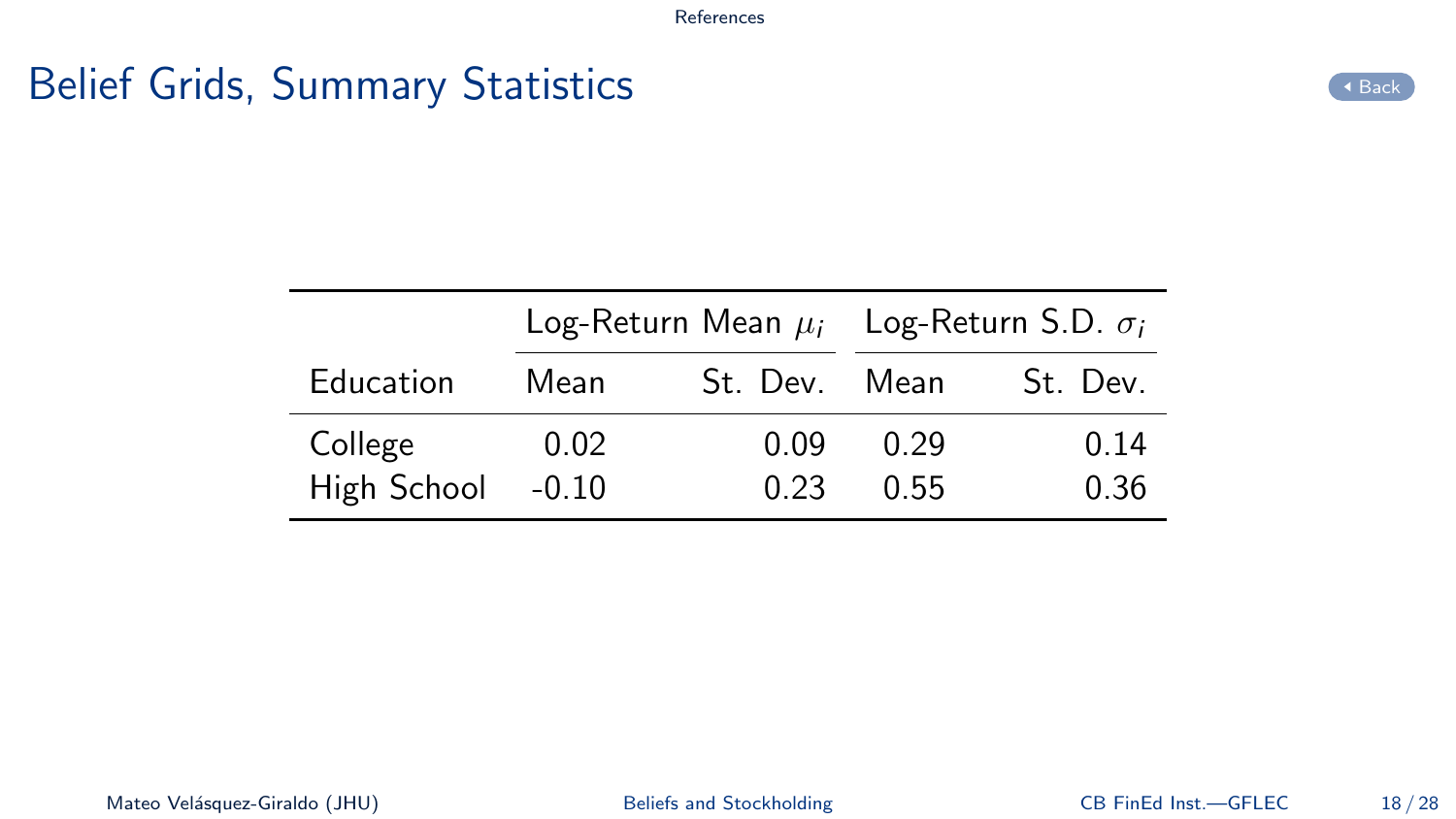# Challenges of Beliefs Data  $-$  Mistakes  $\bigcirc$

- <span id="page-46-0"></span> $\triangleright$  Mistake 1: answering  $P_0$  or  $P_{20}$  is 0 or 1.
- $\triangleright$  Mistake 2: answering  $P_{20} > P_0$ .

|                  |       | Fraction of Respondents |      |                                 |  |
|------------------|-------|-------------------------|------|---------------------------------|--|
| Education        | Obs.  |                         |      | Mistake 1 Mistake 2 No Mistakes |  |
| Less than $H.S.$ | 5949  | 0.18                    | 0.54 | 0.35                            |  |
| High School      | 24976 | 0.12                    | 0.43 | 0.48                            |  |
| College          | 11891 | 0.09                    | በ 26 | 0.65                            |  |

### $\blacktriangleright$  Rounding

|          | Fraction of Respondents |                                         |  |  |  |
|----------|-------------------------|-----------------------------------------|--|--|--|
|          |                         | Question Multiple of 5% Multiple of 10% |  |  |  |
| $P_0$    | 0.982                   | 0.812                                   |  |  |  |
| $P_{20}$ | 0.977                   | 0.822                                   |  |  |  |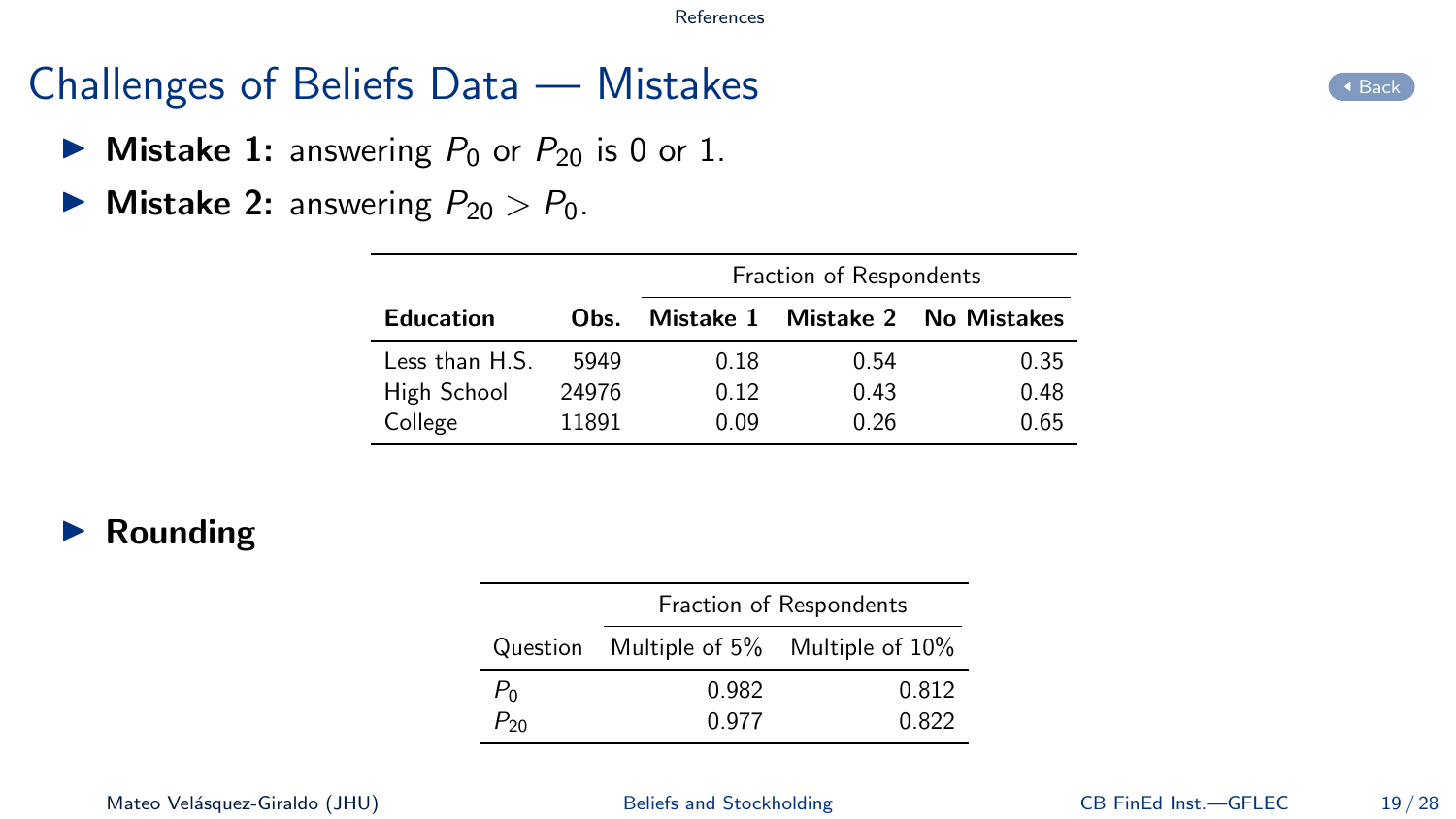# Probabilistic Responses à la Ameriks et al. [\(2020\)](#page-28-1)

- <span id="page-47-0"></span>► Everyone believes In  $\tilde{R} \sim \mathcal{N}(\mu_i, \sigma_i)$ .
- $\blacktriangleright$   $(\mu_i, \sigma_i)$  are heterogeneous, unobserved, and follow

$$
\begin{bmatrix} \mu_i \\ \sigma_i \end{bmatrix} \sim \mathcal{N}\left(\begin{bmatrix} \nu_\mu \\ \nu_\sigma \end{bmatrix}, \begin{bmatrix} \omega_\mu^2 & \rho \omega_\mu \omega_\sigma \\ \rho \omega_\mu \omega_\sigma & \omega_\sigma^2 \end{bmatrix}\right) \; | \; \sigma_i > 0.
$$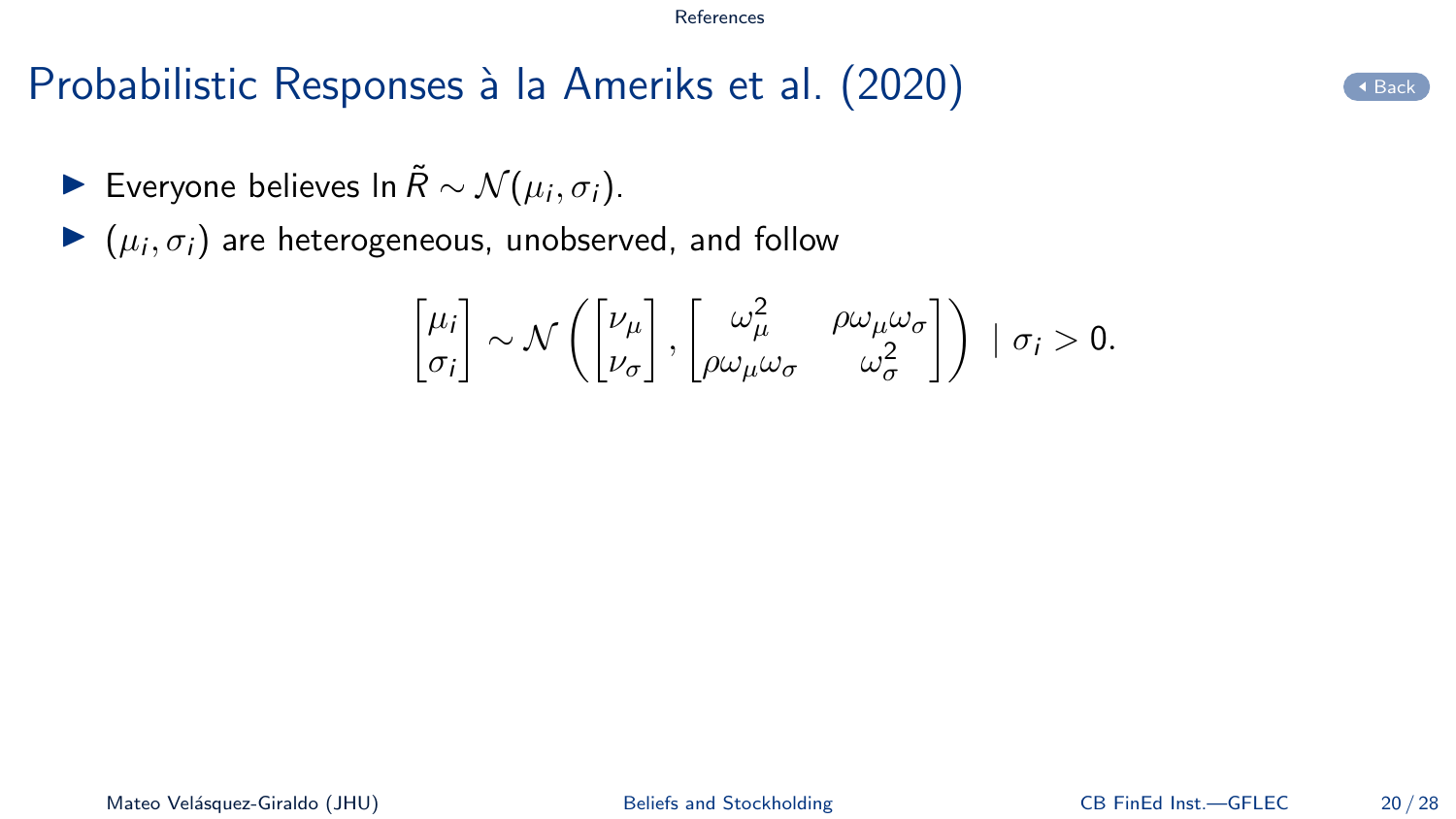# Probabilistic Responses à la Ameriks et al. [\(2020\)](#page-28-1)

- ► Everyone believes In  $\tilde{R} \sim \mathcal{N}(\mu_i, \sigma_i)$ .
- $\blacktriangleright$   $(\mu_i, \sigma_i)$  are heterogeneous, unobserved, and follow

$$
\begin{bmatrix} \mu_i \\ \sigma_i \end{bmatrix} \sim \mathcal{N}\left(\begin{bmatrix} \nu_\mu \\ \nu_\sigma \end{bmatrix}, \begin{bmatrix} \omega_\mu^2 & \rho \omega_\mu \omega_\sigma \\ \rho \omega_\mu \omega_\sigma & \omega_\sigma^2 \end{bmatrix}\right) \; | \; \sigma_i > 0.
$$

 $\triangleright$  People answer the questions about future returns using

$$
P_{i,t}^{0} = \left[ \Phi \left( \frac{\mu_i}{\sigma_i} + \varepsilon_{i,t}^{0} \right) \right], \qquad P_{i,t}^{20} = \left[ \Phi \left( \frac{\mu_i - \ln 1.20}{\sigma_i} + \varepsilon_{i,t}^{20} \right) \right]
$$

 $\blacktriangleright \ \{\varepsilon^0_{i,t}, \varepsilon^{20}_{i,t}\}' \sim \mathcal{N}(\vec{0},\Sigma)$  are behavioral/conditioning errors.

 $\blacktriangleright$   $\lceil \cdot \rceil$  rounds to the nearest 0.1 multiple.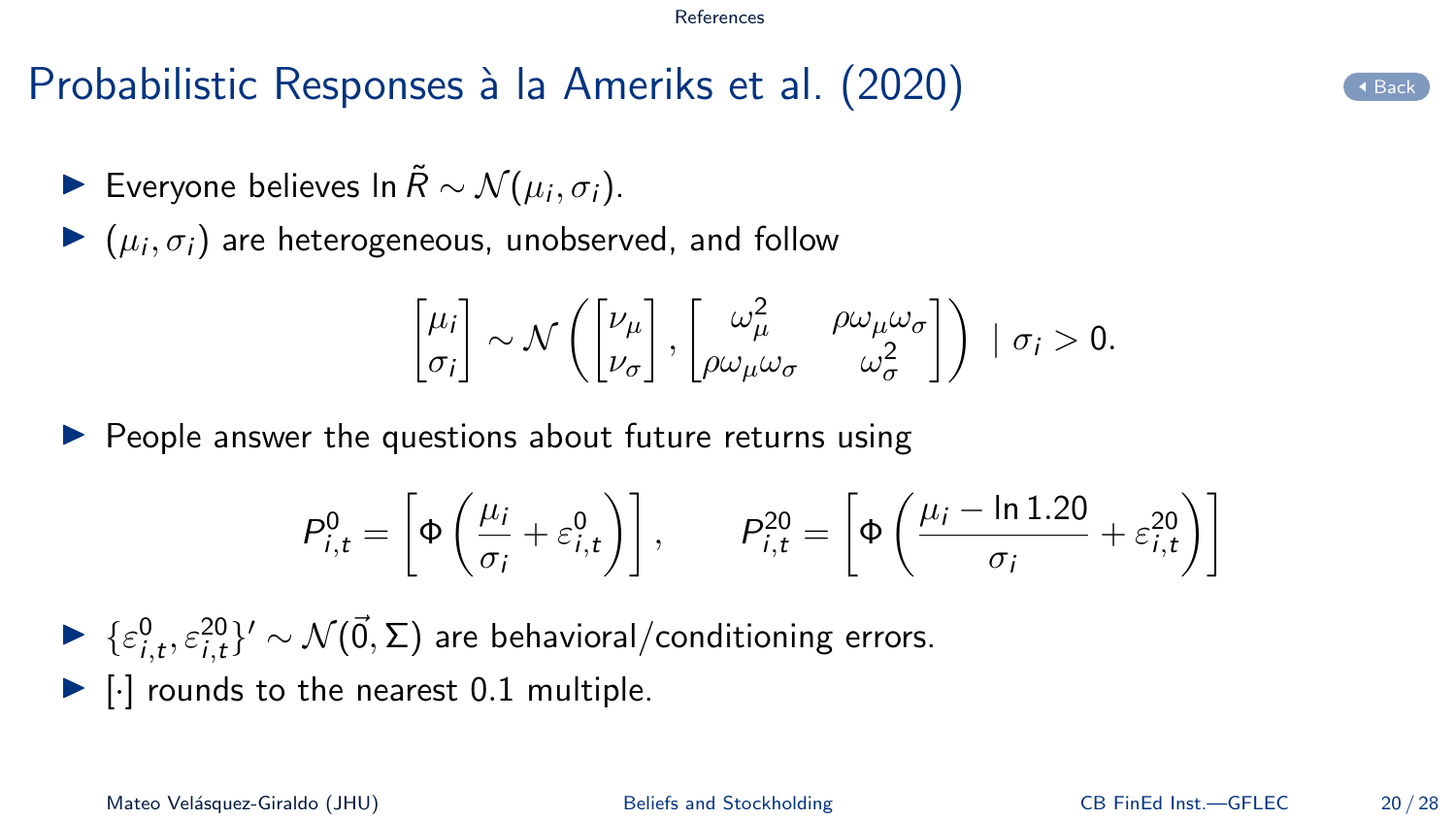### <span id="page-49-0"></span>Beliefs Model Estimates



|                                           | Less than H.S. | High School   | College      |
|-------------------------------------------|----------------|---------------|--------------|
| $\nu_\mu$                                 | 11.161         | 0.004         | 0.018        |
| $\nu_{\sigma}$                            | $-20.785$      | 0.306         | 0.279        |
| $\omega_{\mu}$                            | 2.184          | 0.292         | 0.098        |
| $\omega_{\sigma}$                         | 4.128          | 0.519         | 0.154        |
| ρ                                         | $-0.995$       | $-0.801$      | $-0.218$     |
| $V(\varepsilon^0)$                        | 0.926          | 0.749         | 0.662        |
| $V(\varepsilon^{\overline{20}})$          | 0.917          | 0.764         | 0.697        |
| Corr. $(\varepsilon^0, \varepsilon^{20})$ | 0.617          | 0.572         | 0.465        |
| Log-likelihood                            | $-26213.947$   | $-107739.242$ | $-50584.745$ |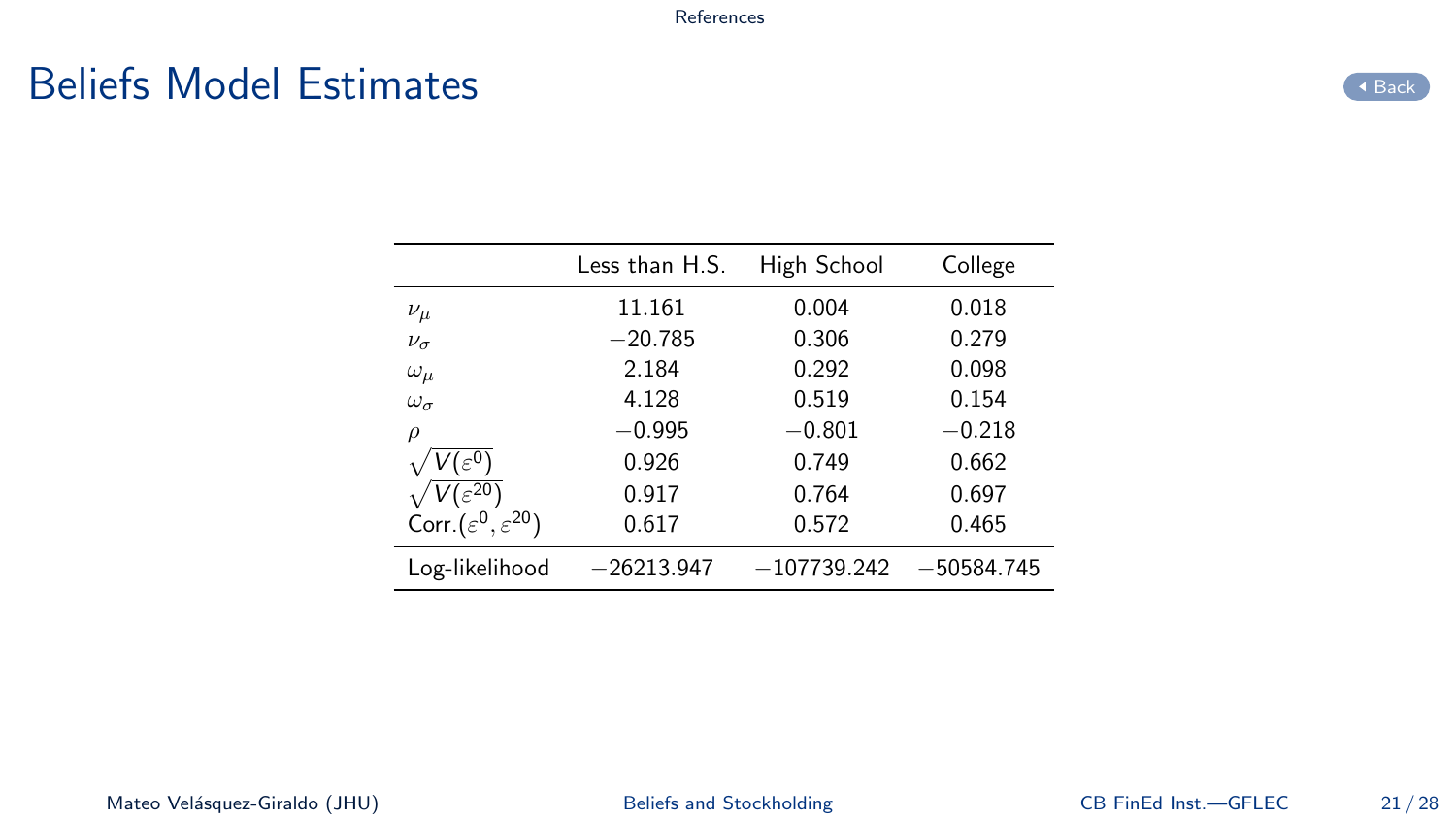### <span id="page-50-0"></span>Income Process, Deterministic Trajectories [Back](#page-12-0) CABack

$$
\ln Y_{t+1} = f(t) + \ln P_{t+1} + \ln \theta_{t+1}
$$
  
\n
$$
\ln P_{t+1} = \ln P_t + \ln \psi_{t+1}
$$
  
\n
$$
\ln \theta_{t+1} \sim \mathcal{N}(-\sigma_\theta^2/2, \sigma_\theta^2), \quad \ln \psi_{t+1} \sim \mathcal{N}(-\sigma_\psi^2/2, \sigma_\psi^2)
$$



Education Less than High-School High-School College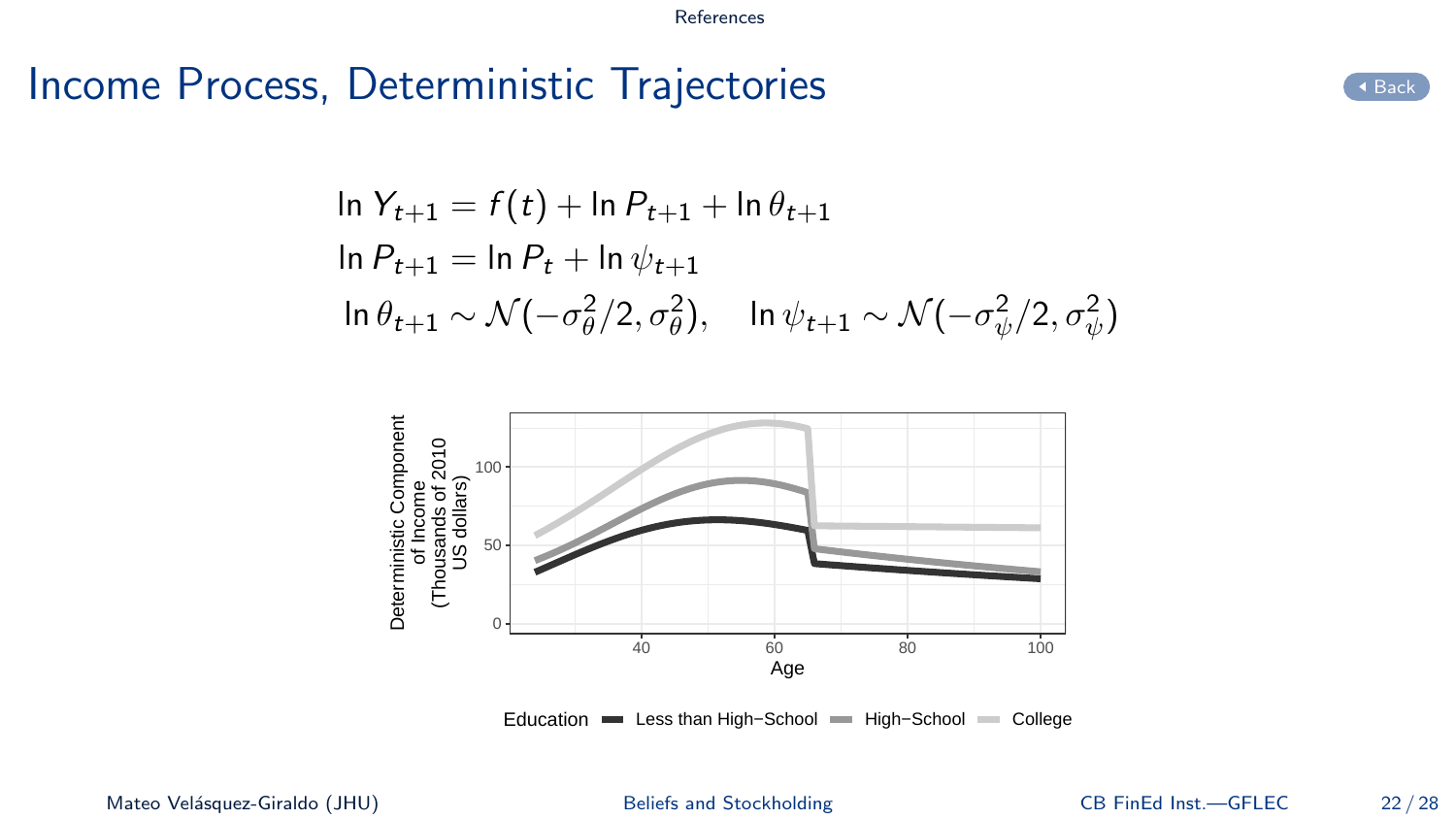### <span id="page-51-0"></span>Income Process, Volatility from Sabelhaus and Song [\(2010\)](#page-32-5)

$$
\ln Y_{t+1} = f(t) + \ln P_{t+1} + \ln \theta_{t+1}
$$
  
\n
$$
\ln P_{t+1} = \ln P_t + \ln \psi_{t+1}
$$
  
\n
$$
\ln \theta_{t+1} \sim \mathcal{N}(-\sigma_\theta^2/2, \sigma_\theta^2), \quad \ln \psi_{t+1} \sim \mathcal{N}(-\sigma_\psi^2/2, \sigma_\psi^2)
$$

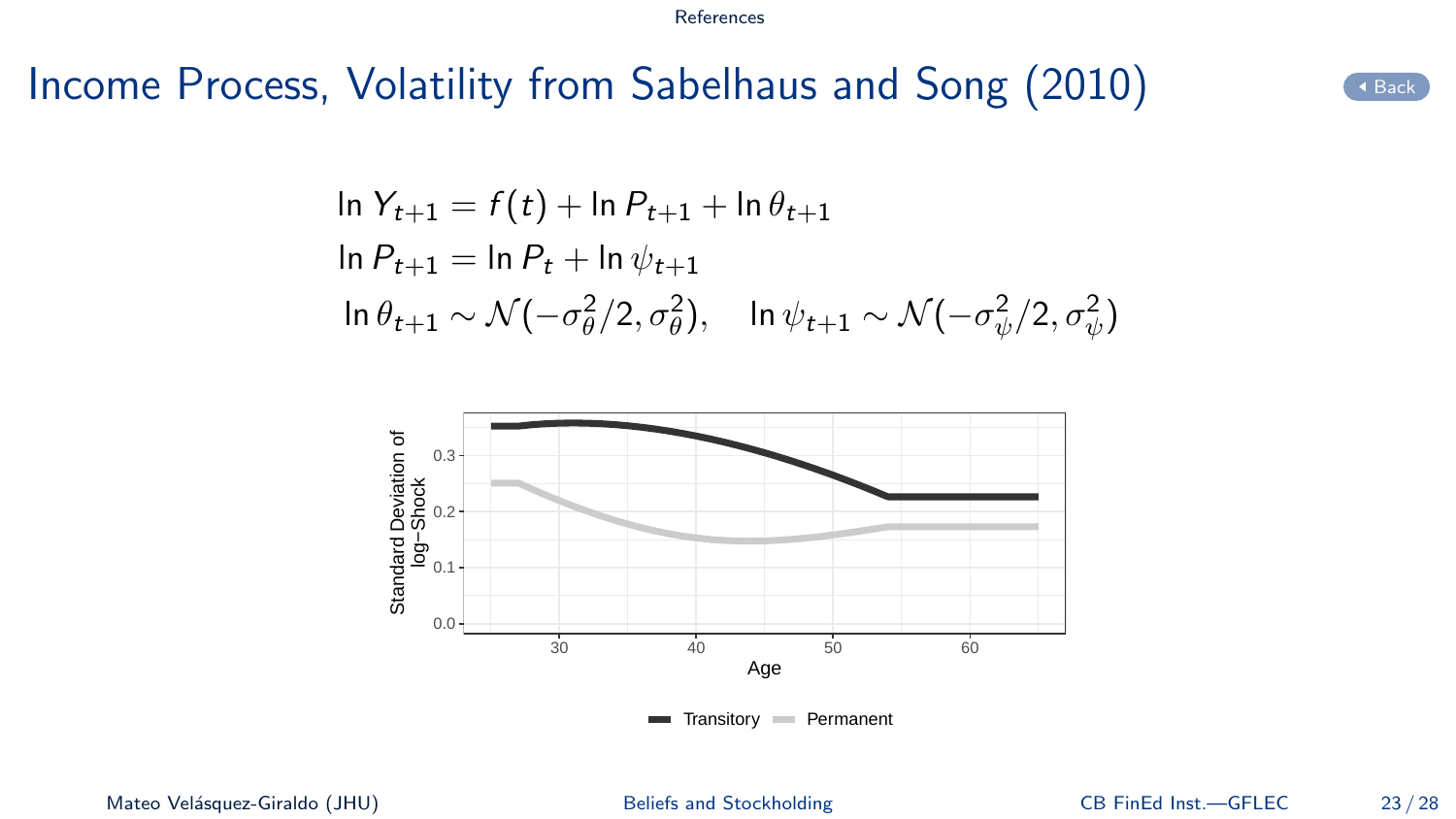### Frictions to Stock Holding [Back](#page-12-0) Back Control of the Control of the Control of the Control of the Control of the Control of the Control of the Control of the Control of the Control of the Control of the Control of the Contr

<span id="page-52-0"></span>Usual assumption is "per-period participation cost"

- $\blacktriangleright$  Requires only one state variable for wealth.
- $\blacktriangleright$  Induces selection and extensive margin adjustments.

My approach: there are two accounts

- $\blacktriangleright$  Risk-free checking/saving account  $(M_t)$ .
- Risky stock-market fund  $(N_t)$ .

Frictions:

- ▶ Consumption must come from risk-free account.
- $\blacktriangleright$  Risky to risk-free flows taxed at rate  $\tau = 10\%$ .

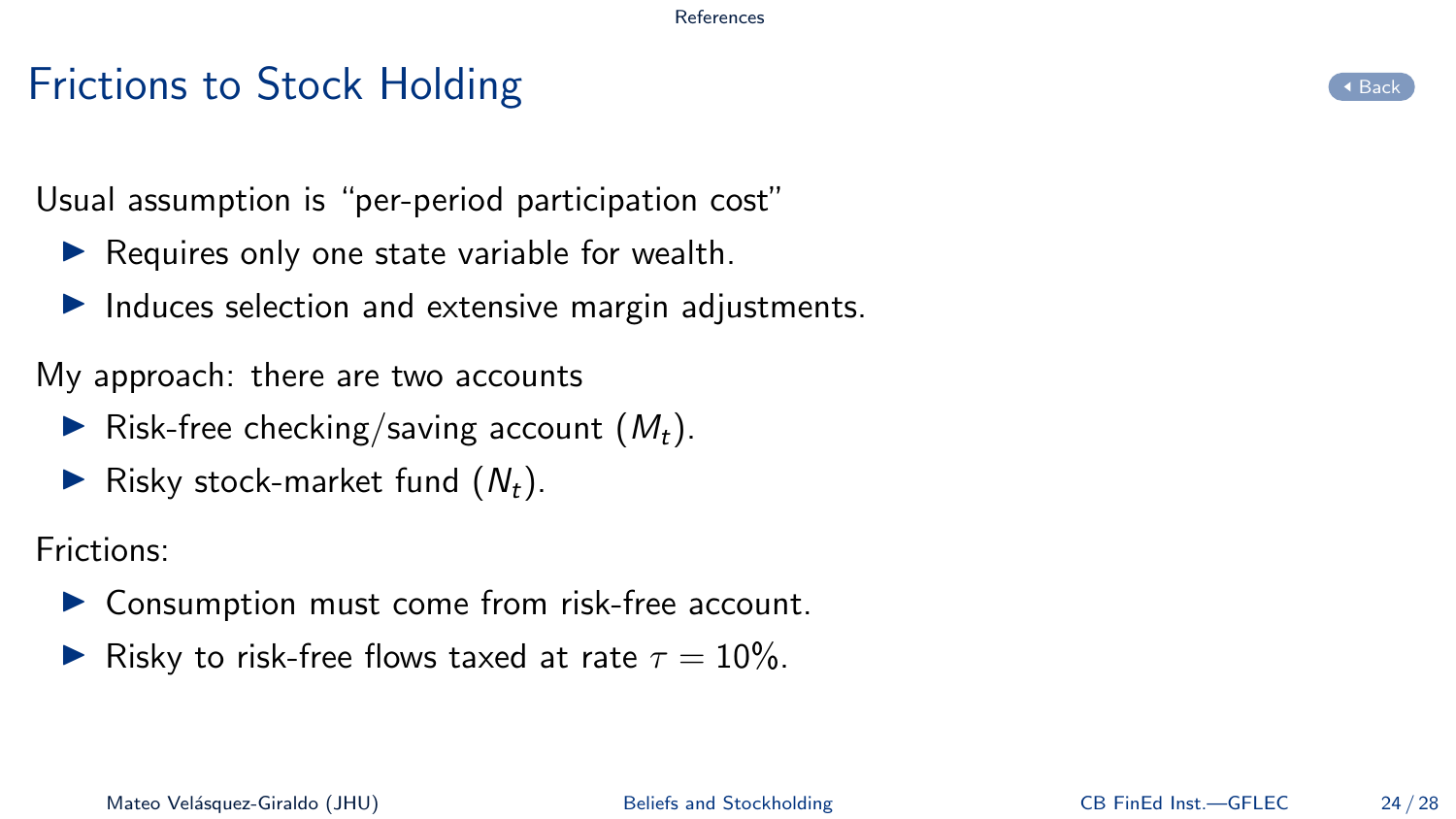# Frictions, Beliefs, and their Interaction  $\left($  and  $\left($  [Back](#page-12-0)

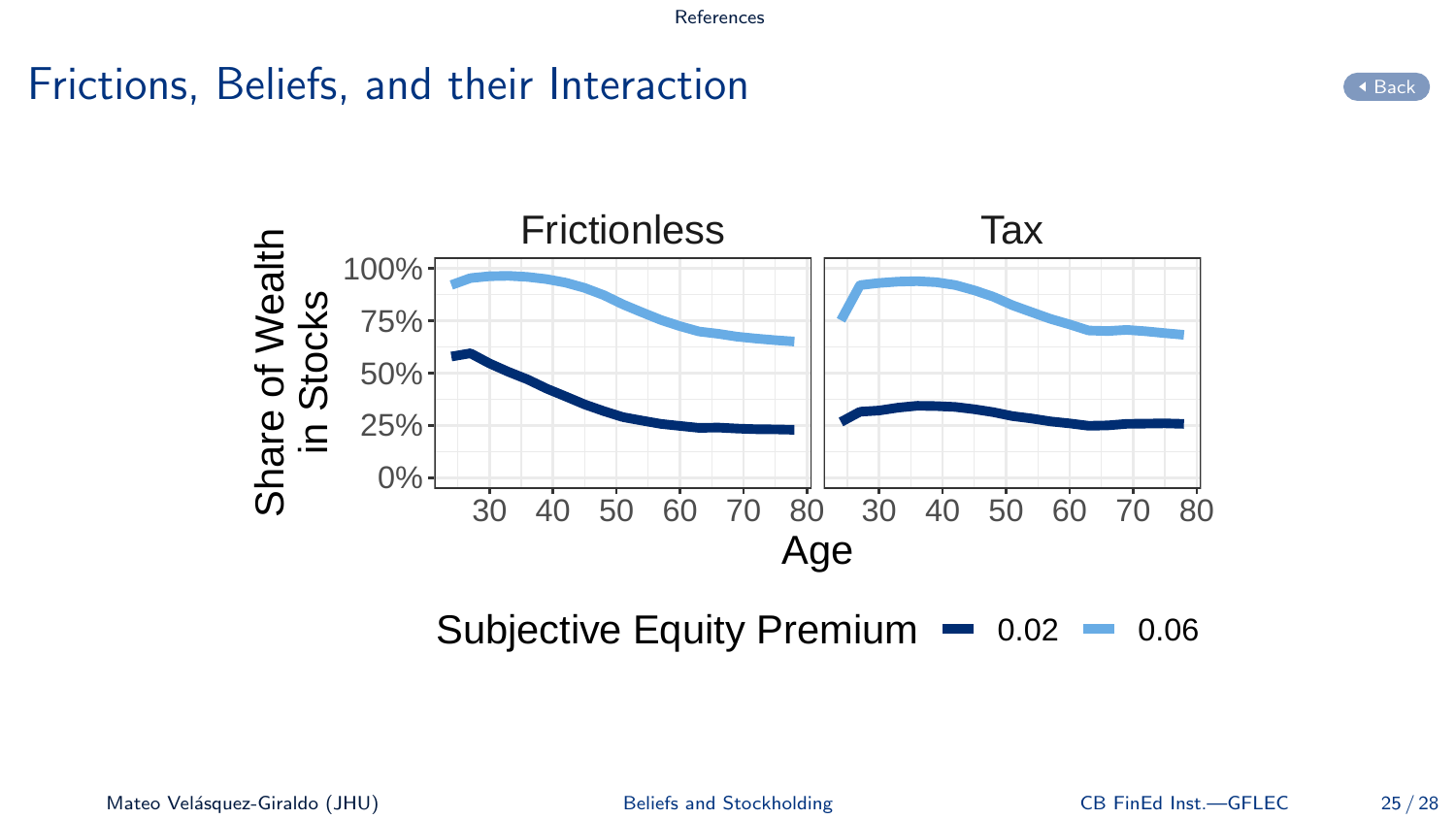# <span id="page-54-0"></span>Bellman equation and the state of the state of the state of the state of the state of the state of the state of the state of the state of the state of the state of the state of the state of the state of the state of the st



$$
V_{t}(M_{t}, N_{t}, P_{t}) = \max_{C_{t}, D_{t}} u(C_{t}) + \beta \delta_{t+1} E_{t} [V_{t+1} (M_{t+1}, N_{t+1}, P_{t+1})]
$$
  
Subject to:  

$$
-N_{t} \leq D_{t} \leq M_{t}, \quad 0 \leq C_{t} \leq \tilde{M}_{t}
$$

$$
\begin{aligned} \tilde{M}_t = & M_t - D_t \left( 1 - \mathbb{1}_{[D_t \le 0]} \tau \right) \\ \tilde{N}_t = & N_t + D_t \\ A_t = & \tilde{M}_t - C_t \\ M_{t+1} = & RA_t + Y_{t+1} \\ N_{t+1} = & \tilde{R}_{t+1} \tilde{N}_t \\ P_{t+1} = & \Gamma_{t+1} \psi_{t+1} P_t \\ Y_{t+1} = & \theta_{t+1} P_{t+1} \end{aligned}
$$

Mateo Velásquez-Giraldo (JHU) [Beliefs and Stockholding](#page-0-0) CB FinEd Inst.—GFLEC 26/28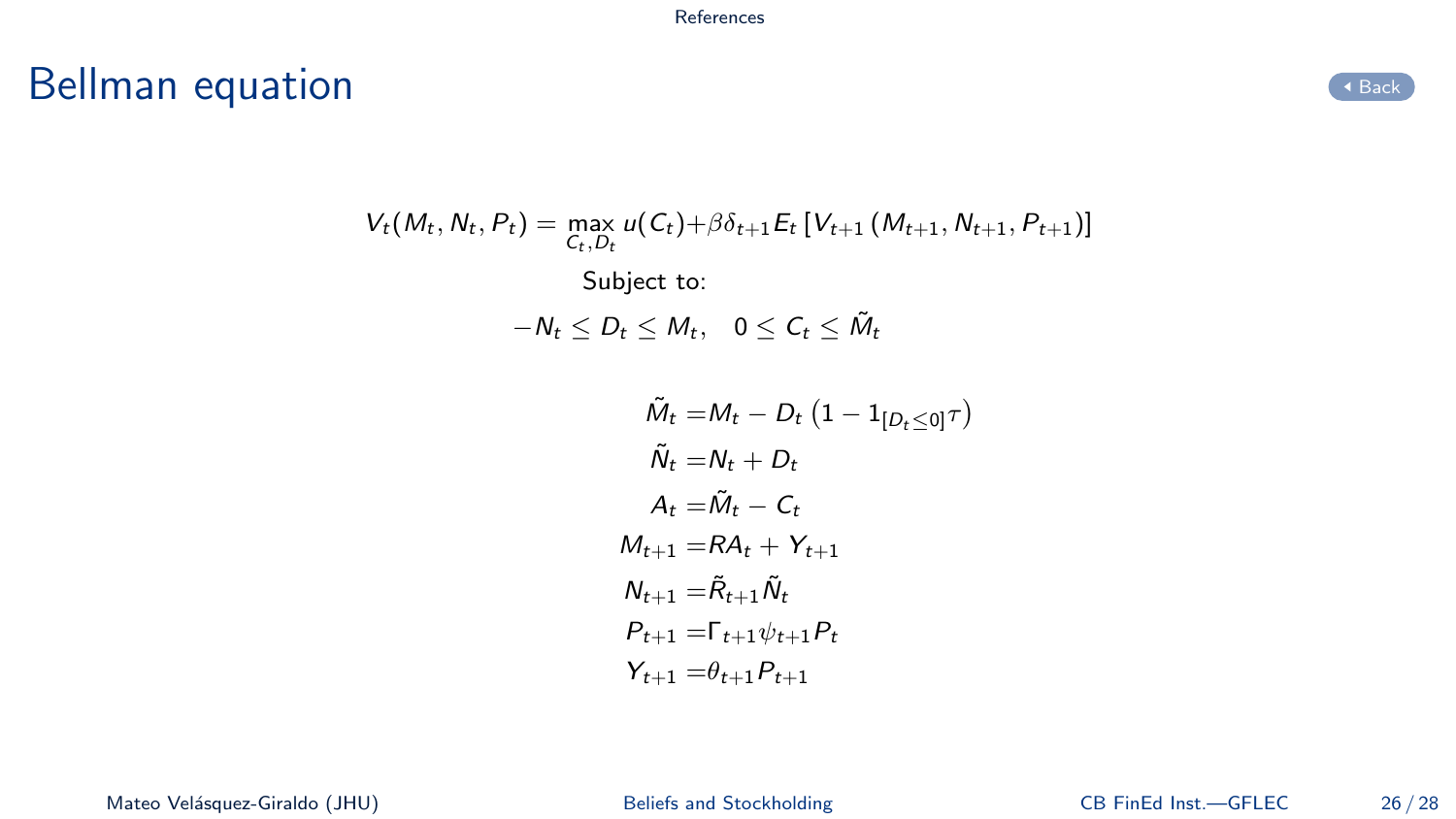<span id="page-55-0"></span>

| Timing                               |                                                                                                                                                                                                               |                                                  |                                                                                                | ◆ Back                                 |
|--------------------------------------|---------------------------------------------------------------------------------------------------------------------------------------------------------------------------------------------------------------|--------------------------------------------------|------------------------------------------------------------------------------------------------|----------------------------------------|
|                                      |                                                                                                                                                                                                               |                                                  |                                                                                                |                                        |
| Period $t-1$ ends<br>Period t starts |                                                                                                                                                                                                               |                                                  |                                                                                                | Period t ends<br>Period $t + 1$ starts |
|                                      | Shocks $\{\tilde{R}, \psi_t, \theta_t\}$ are realized.<br>$\blacktriangleright$ Income and assets<br>$\{P_t, Y_t, M_t, N_t\}$ are determined. $\blacktriangleright \tilde{M}$ and $\tilde{N}$ are determined. | Agent chooses $D_t$ , rebalancing<br>his assets. | Agent chooses consumption $C_t$<br>out of his post-rebalancing<br>liquid assets $\ddot{M}_t$ . |                                        |